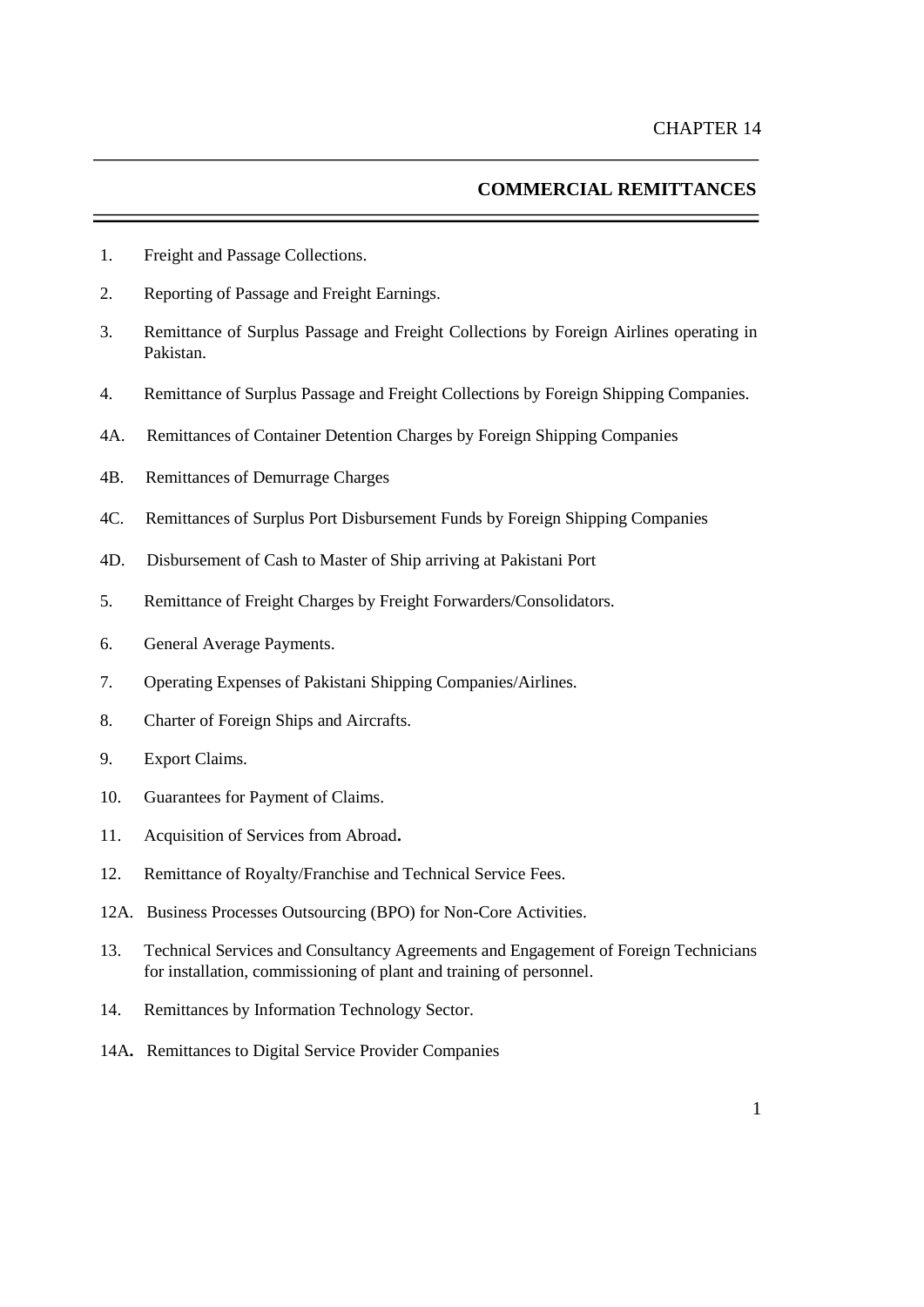- 15. Remittance of Profits/Head Office Expenses/Winding up Proceeds by Branch/Liaison Office of Foreign Banks & Companies.
- 16. Payment of Dividend to Non-Resident Shareholders.
- 17. Export of Dividend Warrants.
- 18. (i) Foreign Articles in Pakistani Newspapers and Magazines.
	- (ii) Remittances on account of News Feature, News Picture, Syndication Services, Comics, Puzzles, Book Reviews etc.
	- (iii) Remittances of salary/remuneration as well as Telex/Telefax/Telegram/Telephone Charges to the Overseas Correspondents of Pakistani Newspapers.
- 19. Advertisements in Newspapers, and Magazines and Electronic Media Abroad.
- 20. Bank Charges and Sundries.
- 21. Purchase of Tender Forms from abroad.
- 22. (i) Registration of Patents and Trade Marks in Foreign Countries.
	- (ii) Registration of Exporters of Pharmaceutical products in Foreign Countries.
- 23. Remittances of Annual Budgeted Operating Expenses of Marketing/Liaison/ Representative Offices formed Abroad.
- 24. Outward Remittances in Respect of Home Remittance.
- 25. Bid Money for Participation in Global Tenders of Goods or Services.
- 26. Remittance of Bid Money to Unsuccessful Applicants.
- 27. Remittance for Petroleum Sector
- 28. Remittance by Overseas Employment Promoters
- 29. Other Commercial Remittances
- 30. Due Diligence, Reporting of Remittances, Maintenance of Record and Periodic Risk Based Internal Audit of Outward Remittances.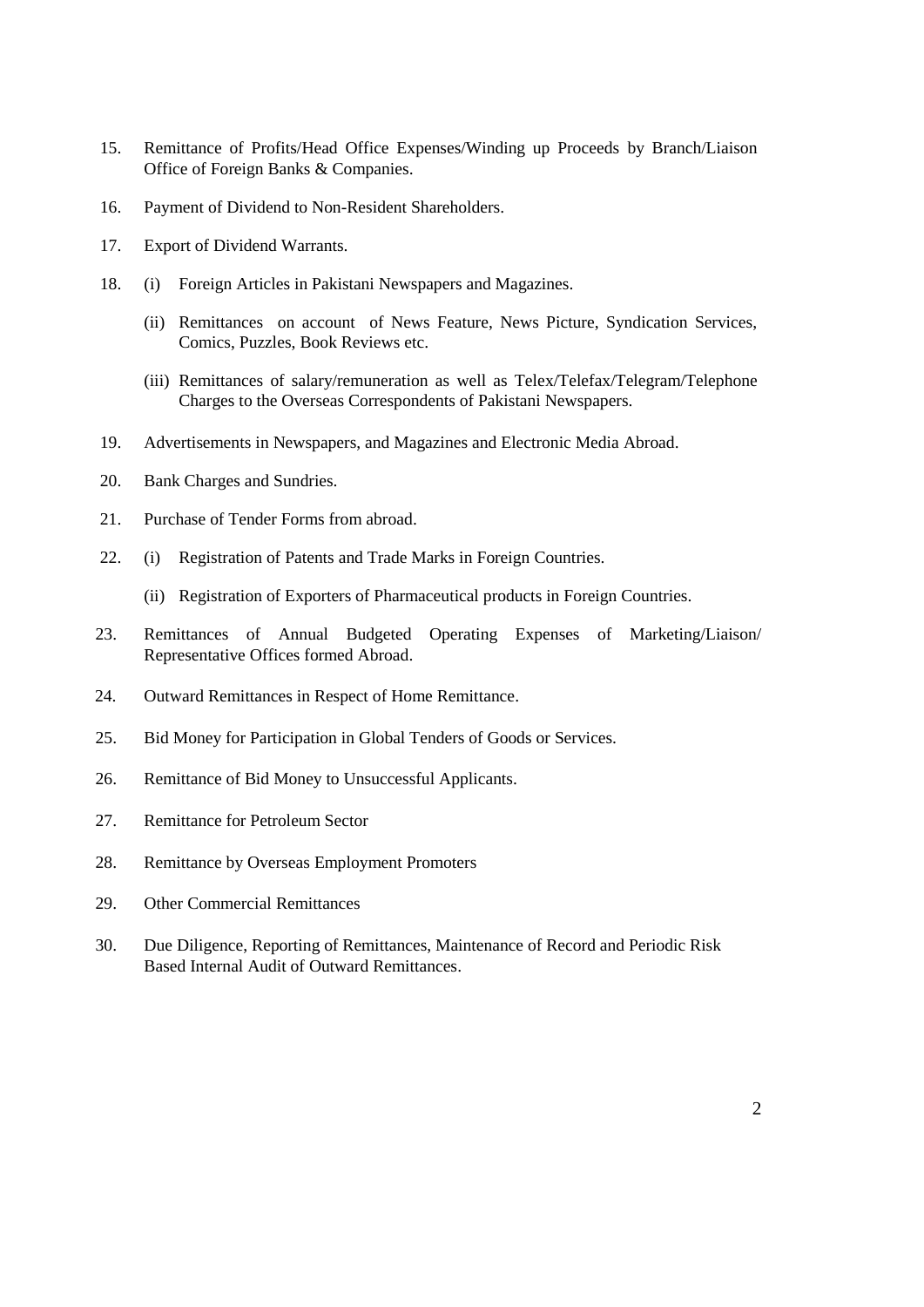## **CHAPTER 14**

### **COMMERCIAL REMITTANCES**

### **1. Freight and Passage Collections.**

i) Shipping companies/airlines may accept freight and passage money in Rupees only in the under-noted cases without the prior approval of the State Bank:

- a) Exports from Pakistan made on freight prepaid basis against Form 'E'/ 'EFE' duly certified by Authorized Dealers /Declaration in case of PSW in terms of para 32 of Chapter 12 of the Manual.
- b) Imports into Pakistan on freight to collect basis:
	- aa) Against Authorized Dealer's certificate on form prescribed at Appendix V-29 in terms of para 24 of Chapter 13 of the Manual.
	- bb) Against SBP-Banking Services Corporation (SBP-BSC)'s approval for import on freight to collect basis in public sector in terms of para 25 of Chapter 13 of the Manual.
	- cc) Against certificate of importers for freight on Import of Trade Sample not exceeding Rs. 100,000/- per year.
- c) Freight on personal effects/excess baggage in accordance with the provisions laid down in paras 39(i) & 39(iii) of Chapter 17 of the Manual.
- d) Freight on Export of Trade Sample and gift parcels in accordance with the procedure laid down in para 39 (ii) of Chapter 17 of the Manual.
- e) Passage money in accordance with the instructions laid down in Chapter 17.

In all other cases prior approval of State Bank should be obtained before collecting freight in Rupees. For this purpose, applications should be made to the Foreign Exchange Operations Department (FEOD, SBP-BSC) giving the nature of the transactions and the reasons why freight cannot be paid in foreign currency.

ii) <sup>1</sup>Shipping Companies/Airlines having offices in Pakistan or operating their ship/airlines in Pakistan can open and operate profit-bearing Pak rupee accounts in Pakistan. Agents of foreign shipping companies and airlines may also retain freight/passage collections in PLS accounts held in their own names.

 $\overline{a}$ 

<sup>&</sup>lt;sup>1</sup> FE Circular No. 5 dated March 17, 2003.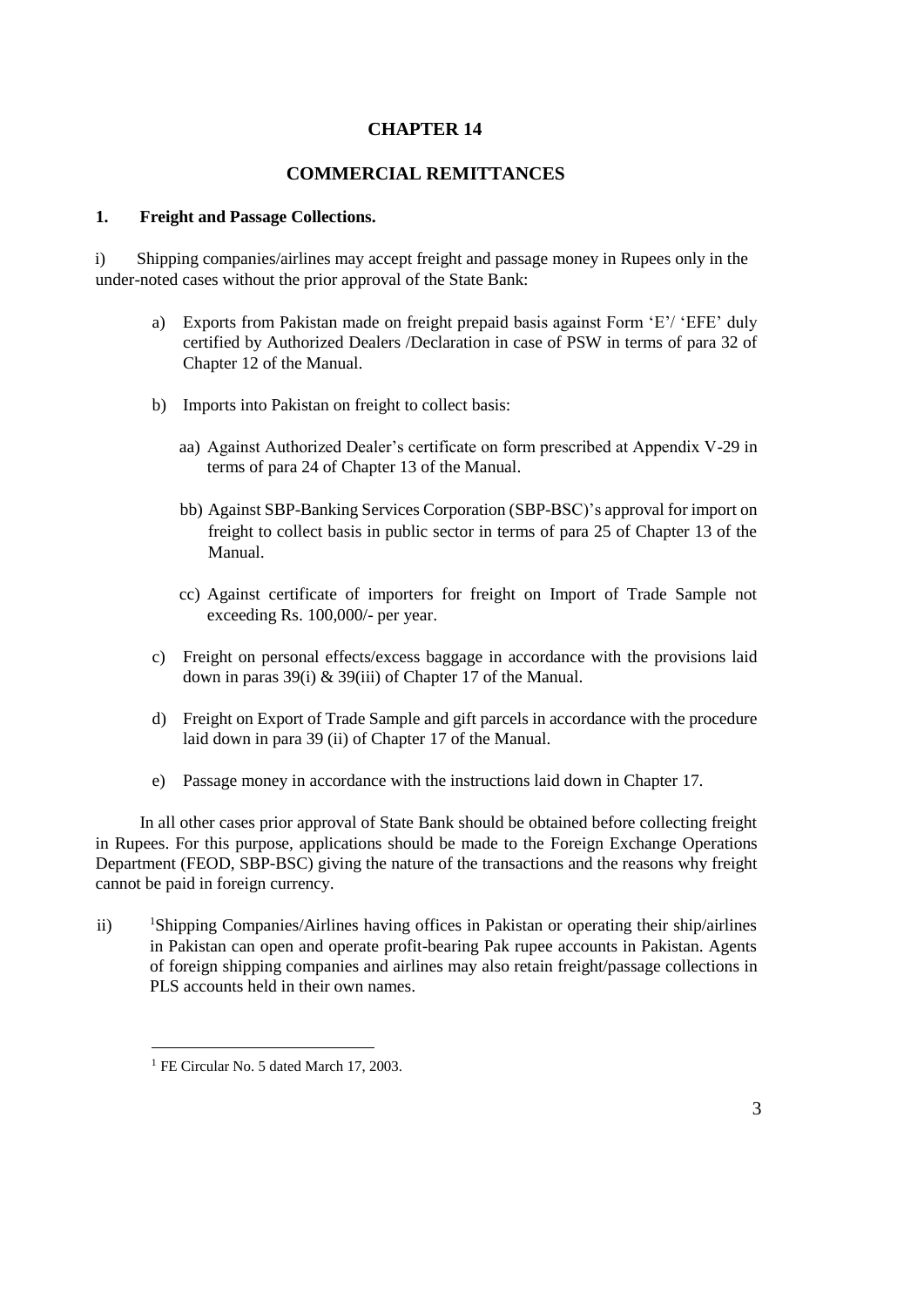iii) Cargo Consolidators/Forwarders who are a member of a freight forwarders association in Pakistan, which is registered with Director General of Trade Organizations, Ministry of Commerce and compliant with Trade Organizations Act, 2013 & Trade Organizations Rules 2013, may accept freight in rupees without the prior approval of the State Bank only in respect of Pakistani exports cargo on freight prepaid basis as per procedure prescribed in paragraph 32 of Chapter 12 of the Manual provided the consignment is being dispatched against Advance Payment or an irrevocable letter of credit which contains a provision for issuance of documents of title under Cargo Consolidation System and a certificate to this effect issued by the Authorized Dealer on Appendix V-12 is produced.

### **2. Reporting of Passage and Freight Earnings.**

Foreign airlines/General Sales Agents/Shipping companies/Shipping Agents are required to report each month to the State Bank full particulars of the passages and freight booked by them in Pakistan on form 'F.P. Airline'/'F.P. Shipping' in duplicate as per specimen appearing at Appendices V-36 and V-37. <sup>2</sup>The statements by foreign airlines/General Sales Agents and foreign shipping companies/agents i.e. Appendices V-36 & V-37 should be sent to Statistics and Data Warehouse Department of the State Bank of Pakistan at f.air@sbp.org.pk and f.ship@sbp.org.pk respectively by 18<sup>th</sup> of the following month. While the Airlines should submit only one form 'F.P. Airline' in respect of bookings made by them and their agents, the Shipping Agents should submit separate statement (form F.P. Shipping) for each of their principals whose ships are handled by them during a month. The forms F.P. should be supported by bank encashment certificate in support of inward remittances received.

## **3. Remittance of Surplus Passage and Freight Collections by Foreign Airlines operating in Pakistan.**

i) The freight and passage collected in Pakistan can be remitted abroad after adjustment of amount spent for local disbursements and taxes payable. Remittance of passage collections or use thereof for local disbursement are permissible only after the relative journeys have actually been undertaken. Hence, Authorized Dealers (ADs) should not allow remittance unless journeys are actually undertaken. <sup>3</sup>The ADs may allow remittance of surplus passage and freight collections, twice a month on receipt of payments from the travel agents, of those foreign airlines/General Sales Agents which are keeping their collections with them, on submission of application along with the following documents: -

- a) A copy of F.P. Statement (Appendix V-36).
- b) Import/Export freight manifests.
- c) Authorized Dealers certificates as stated in paragraph 1 (i)(b)(aa).

l

<sup>2</sup> FE Circular No. 07 dated August 18, 2016

<sup>&</sup>lt;sup>3</sup> FE Circular No. 09 dated August 09, 2005.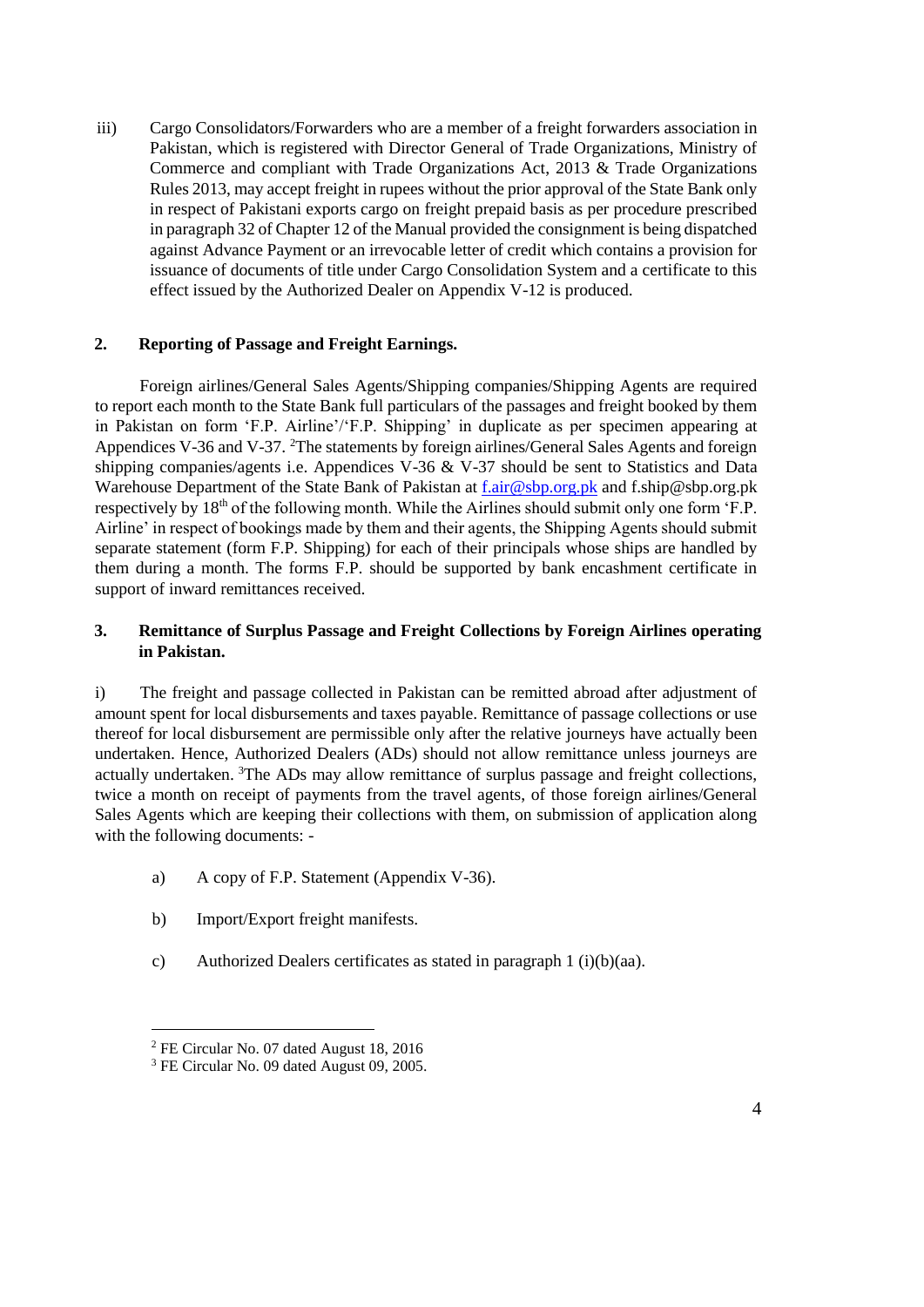- d) <sup>4</sup>BSP Sales Statement provided by the International Air Transport Association (IATA) along with the Counter Sales Report which contains full details of each sale transaction and other documents prescribed in Chapter 17. (Data contained in Appendix V-38 statement should readily be available with the concerned ticket issuing office).
- e) Statement of passage/freight bookings earlier made on credit now realized (Appendix V-39).
- f) Disbursement Statements (Appendix V-40).
- g) Cancellation/refund statement (Appendix V-41).
- h) Statement of outstanding passage/freight bookings on credit (Appendix V-42).
- i) Auditor's certificate from an audit firm (having satisfactory QCR rating) showing remittable amount, payment of income tax, or exemption certificate given by the Revenue authorities.
- j) An undertaking to repatriate back to Pakistan, the amount found by the State Bank, on post-facto checking, to have been remitted in excess of the entitlement.
- ii) Authorized Dealers will allow remittance of surplus passage and freight collections plus inward remittance, to the extent of amounts of passage and freight actually realized less disbursements, refunds, and income tax paid/payable. No remittance is to be allowed in excess of the balance available in the account, as it is not permissible to make remittances out of borrowed funds.
- (iii) <sup>5</sup>Airlines will retain photocopies of Tickets/Coupons/Airway Bills at their end for submission to the concerned Authorized Dealer, as and when required for random verification by the State Bank of Pakistan. Instead of submitting photocopies of tickets/ coupons/Airway Bills, they may attach with their remittance application, the Consolidated Sales Report that contains full details of each sale transaction including sales through digital mediums.
- iv) Supporting documents for repatriation of cargo revenue may be submitted by the Airline to the concerned Authorized Dealer within 120 days after departure of the cargo.
- v) <sup>6</sup>Airlines will submit a copy of manifest of Cargo Consolidators together with relative nonnegotiable copies of House Airway Bill (quoting reference of original Master Airway Bill issued by them with names of each shippers) and Certificates prescribed vide Para 32 of Chapter 12 of the Manual to the concerned Authorized Dealer within 120 days after departure of the cargo.

l

<sup>4</sup> FE Circular No. 05 dated December 17, 2007.

<sup>5</sup> FE Circular No. 9 dated August 09, 2005.

<sup>6</sup> FE Circular No. 19 dated December 16, 2002.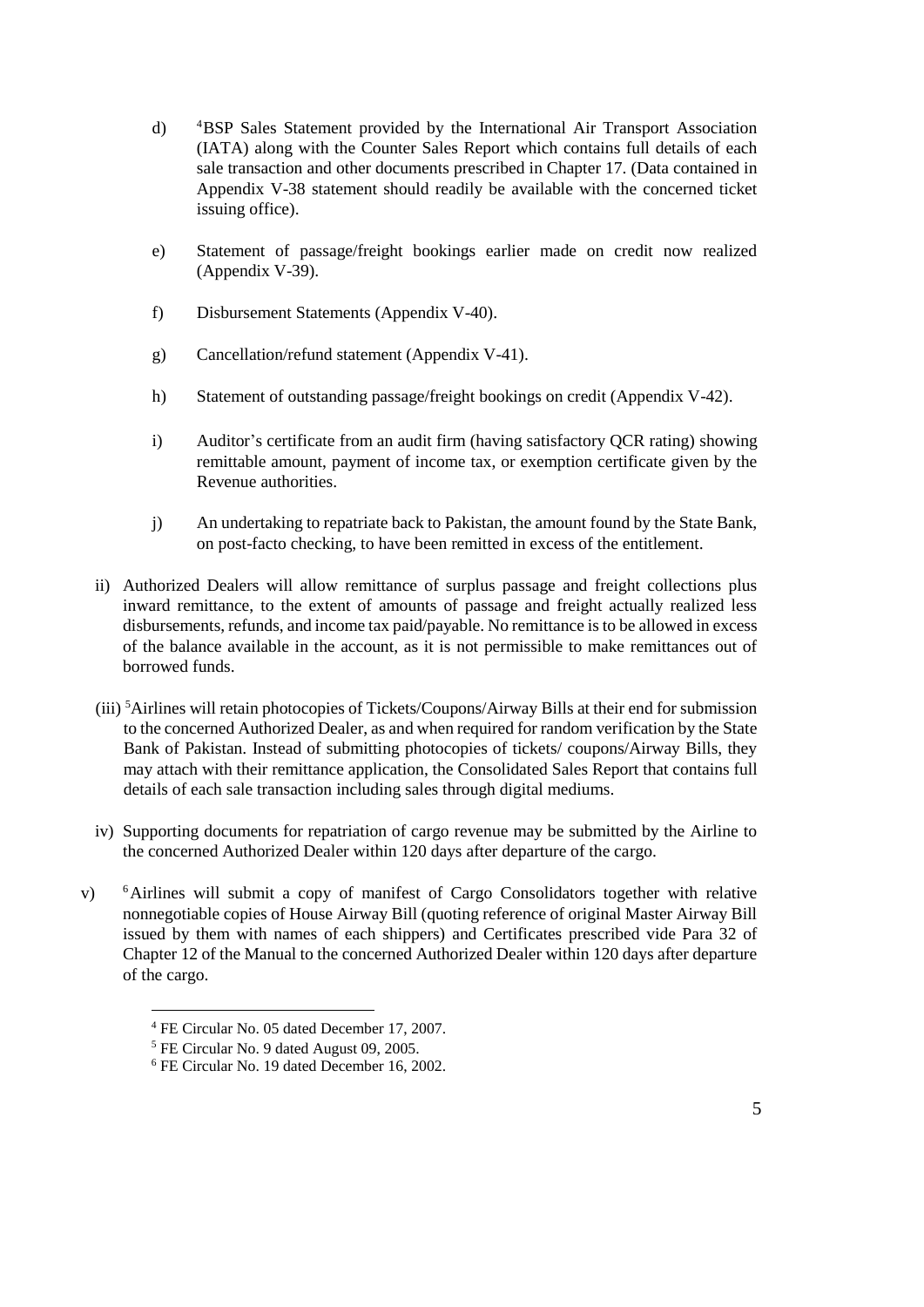- vi) <sup>7</sup>Authorized Dealers will retain all the documents mentioned in sub paragraph (i) alongwith Form 'M' submitted by foreign Airlines/General Sales Agents.
- vii) Any irregularity detected and advised by the State Bank shall be rectified by the concerned airline/GSA within ninety days or the amount under objection will be repatriated or adjusted from subsequent remittance, as applicable.
- viii) The Authorized Dealers will ensure submission of statement V-36 to the Statistics & Data Warehouse Department of State Bank of Pakistan before repatriation of surplus/ balance.

## **4. Remittance of Surplus Passage and Freight Collections by Foreign Shipping Companies.**

i) Authorized Dealers may allow remittance of surplus passage and freight collections of those foreign shipping companies/agents which are keeping their collections with them, on submission of application alongwith the following documents: -

- a. A copy of F.P. Statement (Appendix V-43).
- b. Import/Export freight manifests.
- c. A copy of each bill of lading issued in respect of export on freight pre-paid basis, alongwith Authorized Dealers certificates as stated in paragraph 1.
- d. Passage Statement (Appendix V-38) alongwith photocopies of ticket coupons and other documents prescribed in Chapter 17.
- e. Statement of Passage/freight bookings earlier made on credit now realized (Appendix V-44).
- f. Disbursement Statements (Appendix V-45).
- g. Cancellation/Refund Statement (Appendix V-41).
- h. Statement of outstanding passage/freight bookings on credit (Appendix V-46).
- i. Authenticated copy of the charter party if the vessel calling at the ports in Pakistan has been chartered by the principals of the shipping agents in Pakistan.
- j. A copy of manifest of Cargo Consolidators together with relative non-negotiable copies of House Bill of Lading (quoting reference of original Master Bill of Lading issued by them with names of each shippers), Certificates prescribed vide

 $\overline{a}$ 

<sup>&</sup>lt;sup>7</sup> FE Circular No. 23 dated December 31, 2002.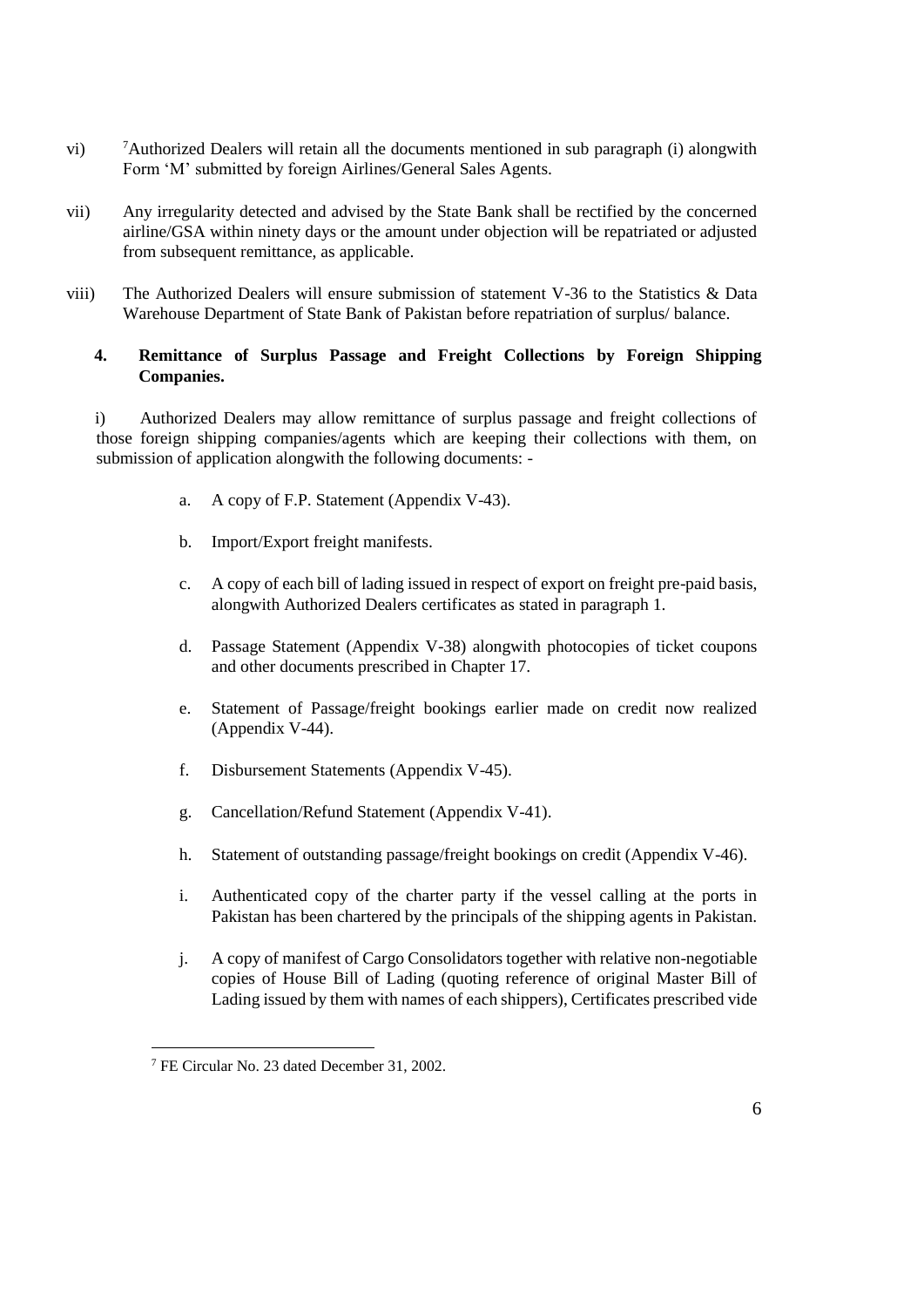Para 32 of Chapter 12 of the Manual and Encashment Certificate where freight is paid in foreign exchange separately.

- k. A copy of encashment certificate in respect of inward remittance (if applicable)
- l. Auditor's certificate from an audit firm (having satisfactory QCR rating) showing remittable amount, payment of income tax, or exemption certificate given by the Revenue authorities.
- m. An undertaking to repatriate back to Pakistan, the amount found by the State Bank, on post-facto checking, to have been remitted in excess of the entitlement.
- n. In case of Transit Trade, PRC evidencing receipt of equivalent PKR from the final destination country.

ii) Authorized Dealers will allow remittance of surplus passage and freight collections plus inward remittance, to the extent of amounts of passage and freight actually realized less disbursements, refunds, and income tax paid/payable. No remittance is to be allowed in excess of the balance available in the account, as it is not permissible to make remittances out of borrowed funds.

iii) <sup>8</sup>Authorized Dealers will retain all the documents mentioned in sub paragraph (i) alongwith Form 'M' submitted by foreign shipping companies/shipping agents.

iv) Any irregularity detected and advised by the State Bank shall be rectified by the concerned shipping company/agent within ninety days or the amount under objection will be repatriated or adjusted from subsequent remittance, as applicable.

v) The Authorized Dealers will ensure submission of statement V-37 to the Statistics & Data Warehouse Department of State Bank of Pakistan before repatriation of surplus/ balance.

## **4A. Remittances of Container Detention Charges by Foreign Shipping Companies.**

i) Authorized Dealers may accept container detention charges (CDC) directly from the customers of shipping companies/ agents, in a separate PKR account opened for this purpose only. No other deposits whatsoever shall be made in such accounts by Authorized Dealers.

ii) Authorized Dealers may allow monthly remittance of CDC (net of disbursements, refunds, and income tax paid/payable) up to USD 100,000/- (for not exceeding 100 days) on Form-M to foreign principals of those foreign shipping companies/agents which are collected in the above mentioned accounts on submission of application along with the following documents: -

a. Applicable Tariff Rate Sheet

 $\overline{a}$ 

<sup>8</sup> FE Circular No. 23 dated December 31, 2002.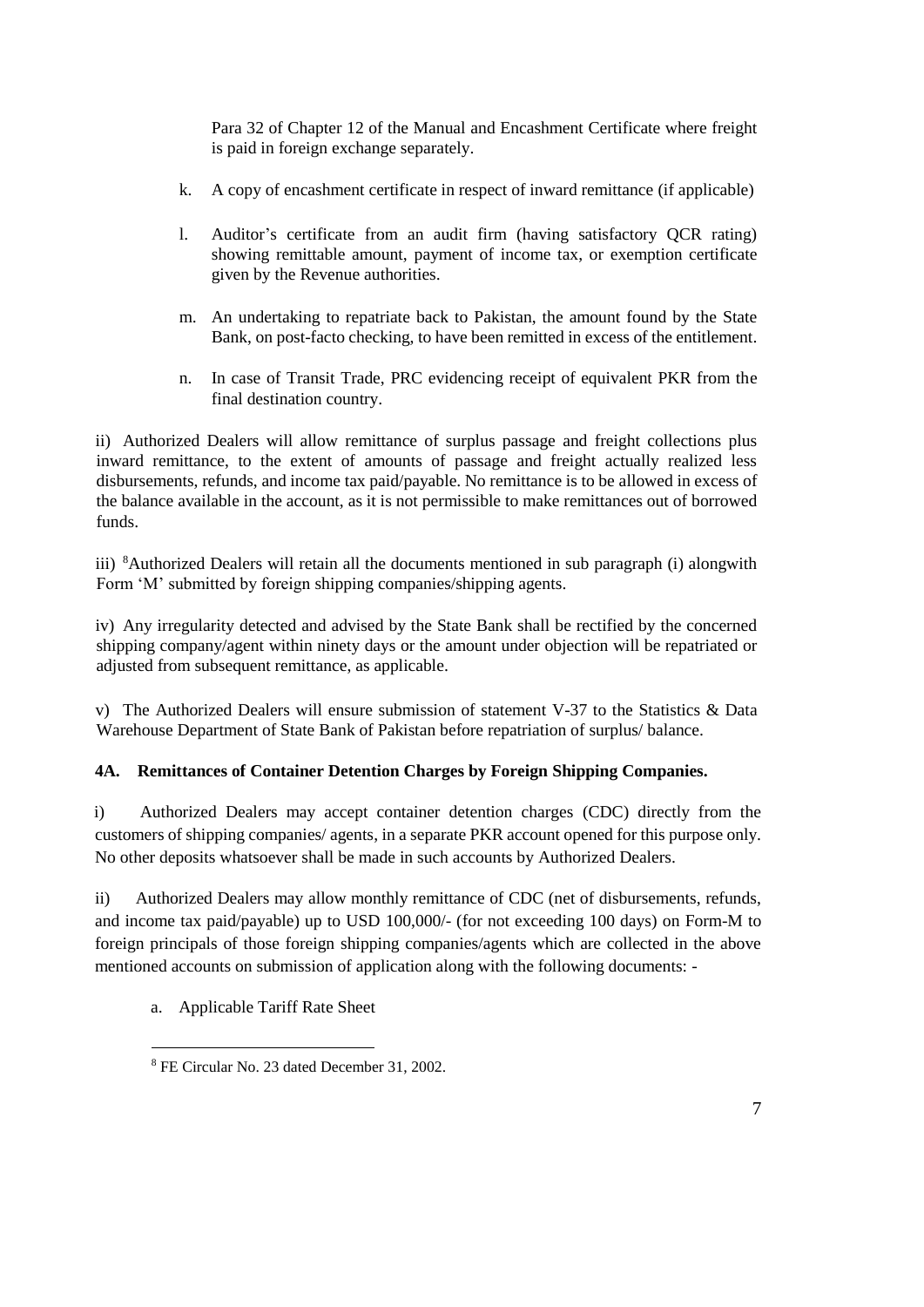- b. Summary of Detention Charges along with copy of invoices
- c. F.P Shipment & Breakdown of Disbursement
- d. Copies of Tax payment receipt, agency agreement, valid customs shipping agent license.
- e. Auditors' certificate from an audit firm having satisfactory QCR rating confirming payment of income tax, genuineness of transactions and no duplication of payments (only for remittance beyond USD 10,000/- or equivalent per month)
- f. An undertaking to repatriate back to Pakistan, the amount found by the State Bank, on post-facto checking, to have been remitted in excess of the entitlement.
- g. In case of Transit Trade, PRC evidencing receipt of equivalent PKR from the final destination country.

Applications for monthly remittances beyond USD 100,000/- or where the payment of detention charges is for 101 days or more shall be forwarded to FEOD as per prescribed format along with relevant documents for approval.

### **4B. Remittances of Demurrage Charges.**

Authorized Dealers may allow monthly remittance of demurrage charges (net of allowed lay time and other deductions, if any, and income tax paid/payable) up to USD 100,000 on Form-M to the Owner/Operator/Commercial Operator of vessels/ships/tankers on submission of application along with the following documents: -

- a. Valid agreement
- b. Copy of the Invoice/ debit note
- c. Lay time calculation time sheet verified from third party
- d. Port statement of fact
- e. Copy of B/L, GD
- f. Proceeds Realization Certificate (PRC)
- g. F.P Shipment & Breakdown of Disbursement
- h. An undertaking to repatriate back to Pakistan, the amount found by the State Bank, on post-facto checking, to have been remitted in excess of the entitlement.

Applications for remittances beyond USD 100,000/-shall be forwarded to FEOD as per prescribed format along with relevant documents for approval.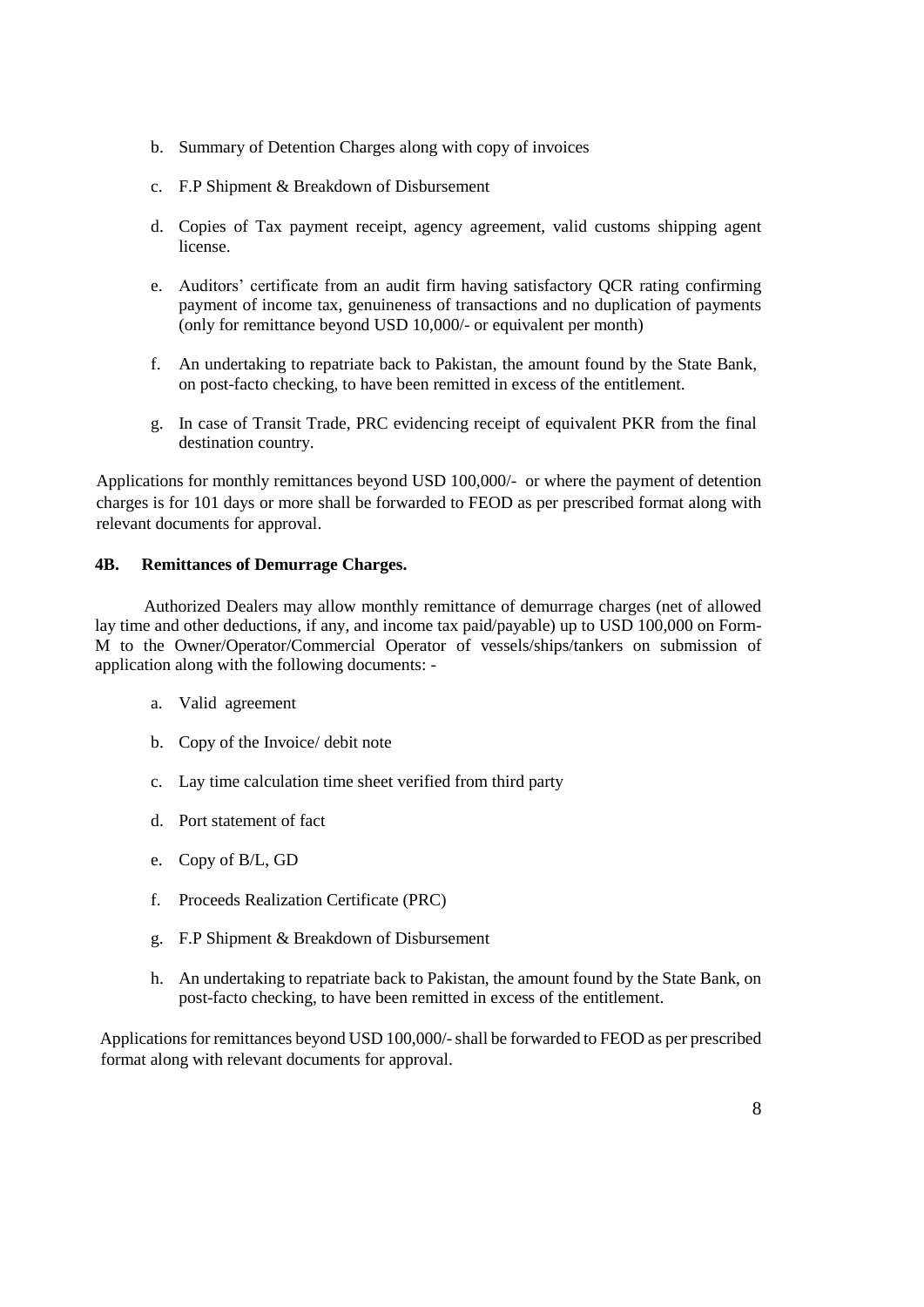### **4C. Remittances of Surplus Port Disbursement Funds by Foreign Shipping Companies.**

 Authorized Dealer may allow remittance of surplus amount of port disbursement funds held by local offices of shipping companies/ agents back to their principals on Form-M, subject to valid Agency agreement, after the payment of port dues/charges and duly reported on the F.P. Statement, upon submission of application along with the following documents: -

- a. Customs & Port Charges Clearance with invoices
- b. Proceed Realization Certificate in Original
- c. Copy of Swift Message
- d. Copy of Schedule J/O-3
- e. F.P Shipment & Breakdown of Disbursement

### **4D. Disbursement of Cash to Master of Ship arriving at Pakistani Ports.**

 Authorized Dealer may disburse cash to master of ship arriving in Pakistan out of remittance received by them from owner of the ship/ shipping line abroad on submission of application along with the following documents: -

- a. Copy of Passport of the Master of the Vessel
- b. Copy of Crew List containing their names, passport numbers, country etc.
- c. Proceed Realization Certificate in Original
- d. Copy of Swift Message for amount realized

Authorized Dealers will retain all the documents mentioned in Para 4 and its subparagraphs along with Form 'M' submitted by foreign shipping companies/ agents.

Any irregularity detected and advised by the State Bank shall be rectified by the concerned shipping company/agent within ninety days or the amount under objection will be repatriated or adjusted from subsequent remittance, as applicable.

## **5. Remittance of Freight Charges by Freight Forwarders/Consolidators.**<sup>9</sup>

(i) Authorized Dealers are allowed to effect remittances of surplus freight charges directly on behalf of concerned freight forwarder/consolidators on a fortnight basis, after verification of documentary evidence in support of the remittance.

 $\overline{a}$ 

<sup>9</sup> FE Circular No. 06 dated May 15, 2006.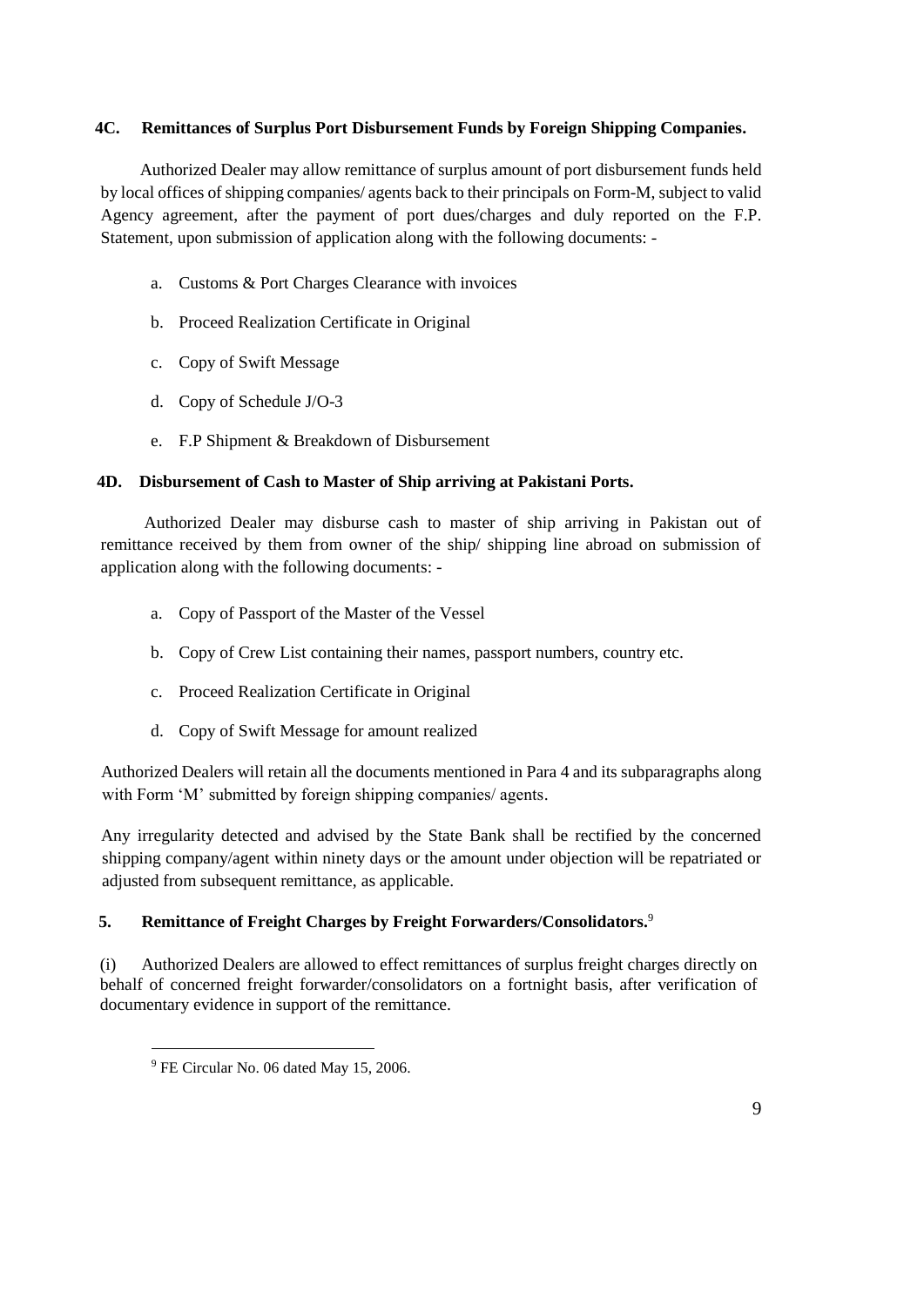Authorized Dealer will require verification through the following documents at the time of allowing fortnightly remittances:

- a) Client's letter, indicating purpose of remittance, particulars of the beneficiary and beneficiary's bank along with bills/ invoices issued by foreign counterparty
- b) Agency Agreement or its renewal letter along with all amendments in the agreement with counterpart abroad (Annually).
- c) NTN and documentary proof from the applicant for being active tax filer.
- d) Membership certificate of freight forwarders association registered with Director General of Trade Organizations, Ministry of Commerce, which is compliant with Trade Organizations Act, 2013 & Trade Organizations Rules 2013.
- e) Certificate from a practicing Chartered Accountancy firm (having satisfactory QCR rating by Institute of Chartered Accountant of Pakistan) to the effect that the amount of remittance applied for has been verified with reference to authenticated copies of prepaid Master Airway Bill/Master Bill of Lading with the related House Airway Bill /House Bill of Lading, cargo manifests and billed invoices from counterparts abroad and had been found correct. However, this requirement will not be applicable on monthly remittance of up to USD 10,000/- or equivalent.
- f)  $M Form$ .
- g) Statement of Freight collected and/or payable abroad against Shipments made during the month (Appendix V-47).
- h) Statement of Freight Payable against Imports on Consolidated basis by Air/ Sea during the month (Appendix V-48).
- i) Monthly Statement of Air/Sea Cargo Consolidation (Appendix V-49).

Authorized Dealers will retain copies of all such supporting documents at their remitting branches for SBP inspection as and when required or called for. Besides, Authorized Dealers will report all such transactions to FEOD (SBP-BSC) by  $15<sup>th</sup>$  of the following month.

(ii) <sup>10</sup> The Shipping Companies/Air lines or their authorized agents may issue Master Bill of Lading (MBL) /Master Airway Bills (MAWB) in the name of the Freight Forwarders (as shippers) only if the same conforms to the following:

a). Name of the Freight Forwarders/Consolidators will appear in shipper column of MBL followed by the wording "on behalf of exporter (s)" along with their names, related House

 $\overline{a}$ <sup>10</sup> FE Circular No. 02 dated April 14, 2010.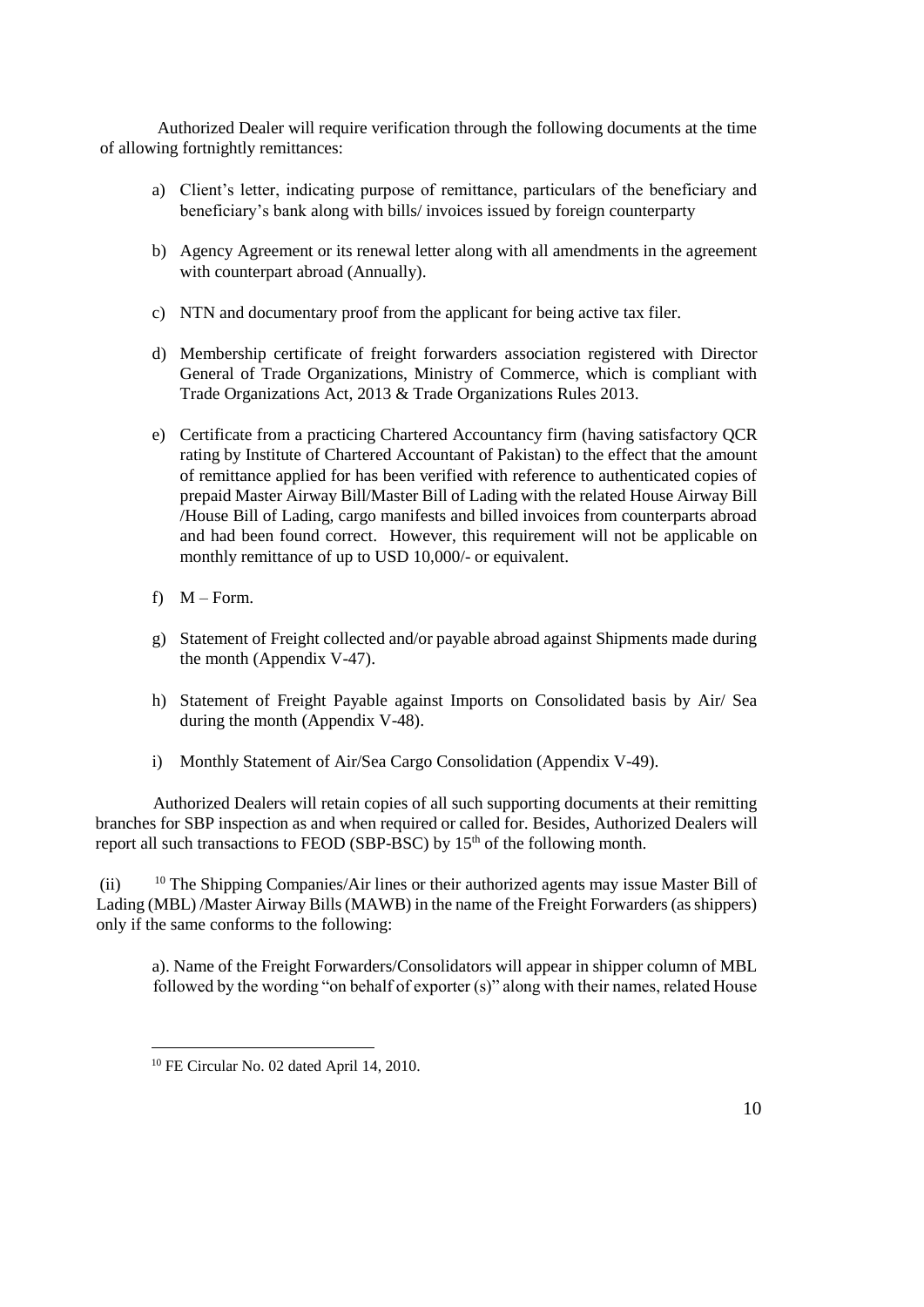Bill of Ladings/Airway Bills' numbers and dates. The above information may either be provided on the face of the MBL/MAWB or as an attachment with the notation on the MBL/MAWB as per the "attachment which constitutes an integral part of the MBL/MAWB".

b). Name of the counterpart of Freight Forwarders/Consolidators will appear in consignee column of MBL.

c). Name of the counterpart of Freight Forwarders/Consolidators will appear as notify party column of MBL.

d) (i) In case of FCL (Full Container Load)/FCL CY (Container Yard)/CY shipments, both MBL and HBL (House Bill of Lading) will be attached and sent through bank for the receiver to retire and Freight Forwarders/Consolidators to be given for delivery. Shipping Lines will not deliver cargo unless shipping line's MBL is surrendered at destination.

 (ii) In case of LCL (Less Container Load) shipments, the cargo will be released/delivered to the Freight Forwarder's counterpart at the port of discharge who will release/deliver the goods against a duly endorsed HBL only.

e). In the body of the MBL following may be mentioned:

i). Goods Description. ii). E-Form Number or Declaration Number Filed under PSW as the case may be & date of issue.

iii). Corresponding HBL number issued against carrier's B/L.

iv). Particulars of Actual Importer at destination.

f). Under no circumstances, the freight forwarders/consolidator/their agents or agents of shipping Company/airline may surrender MBL/MAWB to the carrier/agent in Pakistan and must instead be presented to the carrier by the Overseas Freight Forwarder/Agents at the destination/port of discharge.

Further, in the context of related regulations, the exporters/banks before carrying out transactions with their counterparts, freight forwarders, etc. should exercise due diligence/take necessary precautions to mitigate allied risks while making such arrangements.

### **6. General Average Payments.**

i) Applications for remittance of general average collected from consignees in Pakistan shall be made by the shipping companies/shipping agents on Form 'M' accompanied by the following information/documents:-

a) Circular of Insurance Association regarding general average.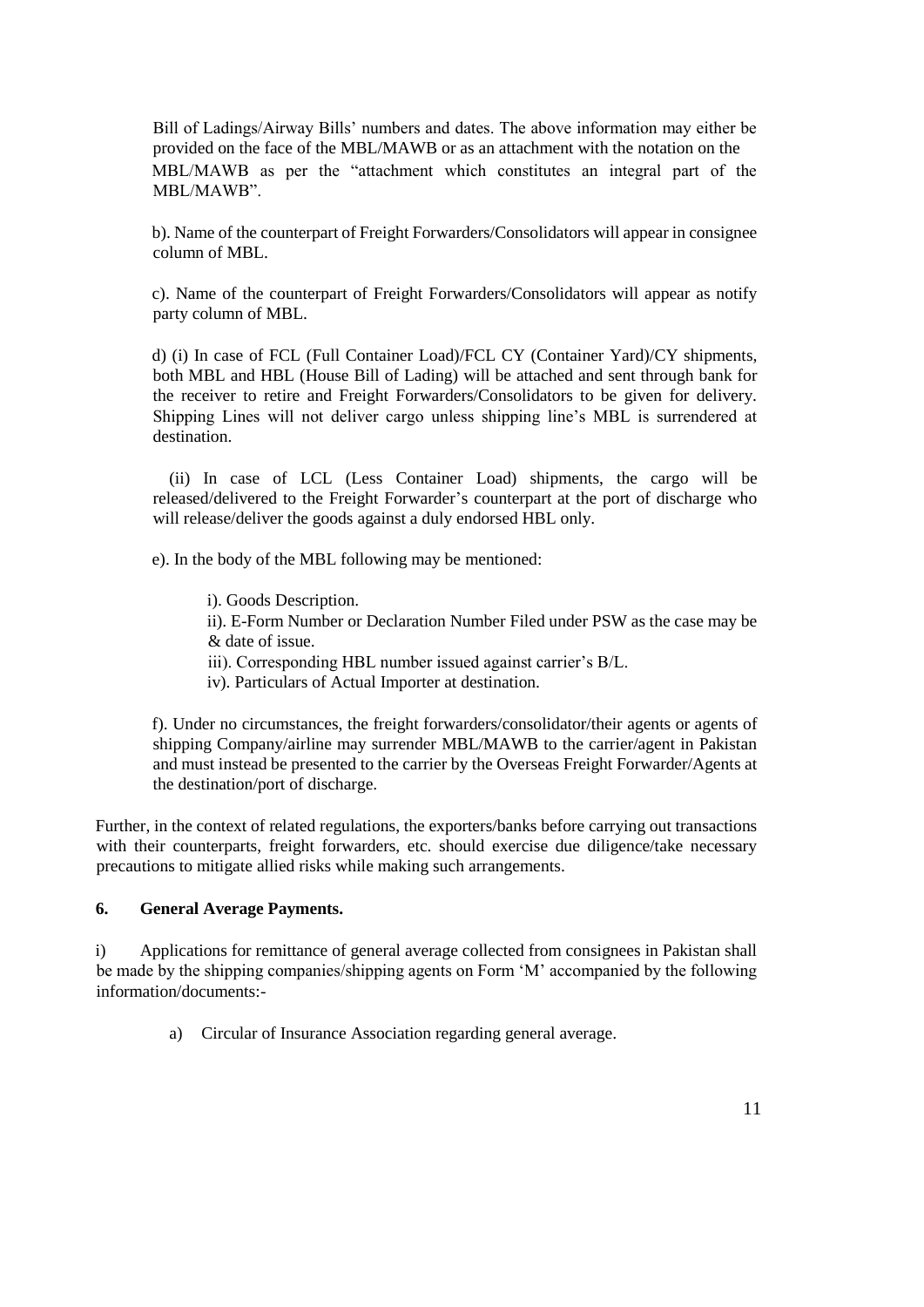- b) N.O.C. from the Insurance Association and National Insurance Company Limited about the remittance of the amount of the general average.
- c) The amounts collected from each individual consignee.
- d) List of cargo subject to general average.
- e) The general average bonds covering the collections.
- f) General Average Award.

Authorized Dealers may allow remittances on the basis of these documents. Further, they shall be under obligation to keep record of these documents alongwith Form 'M' submitted by shipping companies/shipping agents.

ii) Pending General Average Award, the Authorized Dealers may also issue bank guarantees in favour of the General Average Adjusters on submission of the information documents referred to from (a) to (e) above. Remittances under the guarantees will, however, be allowed by them on production of General Average Award.

iii) In the case of exports from Pakistan, if general average is declared and if the general average claim is paid by the overseas importer, the insurance company in Pakistan, with whom the goods were insured prior to shipment from Pakistan may be allowed to reimburse the amount to the overseas importer on production of the following documents, which should be submitted to the State Bank as mentioned in sub-para (i):

- a) Export Realization Certificate.
- b) All shipping documents viz. a copy of the bill of lading, invoice, insurance policy etc.
- c) Average deposit receipt duly endorsed by the overseas importer in favour of the insurance company in Pakistan.
- d) Letter of subrogation.

 $\overline{a}$ 

e) An undertaking to render the account on finalization of the award.

### **7. Operating Expenses of Pakistani Shipping Companies/Airlines.**

 Pakistani shipping companies and airlines are required to submit to Statistics & Data Warehouse Department of the State Bank a monthly statement of their earnings and expenditure at foreign ports in the prescribed forms (Appendices V-50 and V-51) supported by passage/ freight manifest for receipts and by vouchers in respect of payments  $\frac{11}{\text{at sdsa}\omega \text{sbp.org}$ , pk by 18<sup>th</sup> of the

<sup>11</sup> FE Circulars No. 06 & 07 dated August 15 & 18, 2016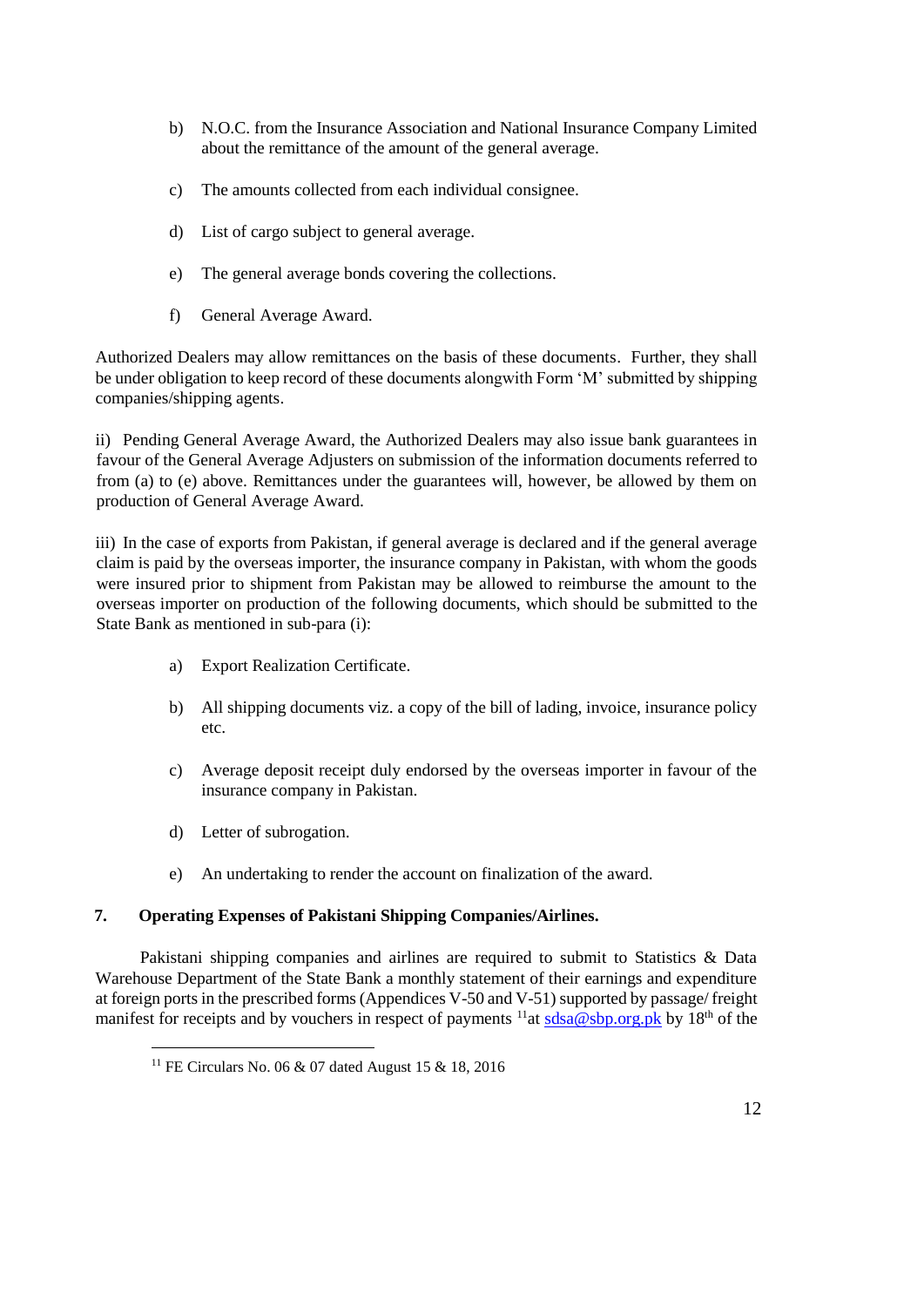following month. They can make disbursements in respect of approved transactions only out of their receipts at foreign ports and they are under obligation to regularly repatriate the excess collections, if any, to Pakistan and attach the bank encashment certificates with the statement. In case the collections fall short of the disbursements, the shipping companies/airlines should make an application to the SBP-BSC for remittance of the deficit or for meeting bonafide individual items of disbursements like crew wages, bunkering charges, port dues, food charges, repair of ship/aircraft and purchase of durable stores etc.

<sup>12</sup>Authorized Dealers can make remittances on account of all lease (dry/ wet) rentals by the Airlines incorporated in Pakistan by reviewing the following documents:

- a) Attested copy of valid agreement
- b) Original invoices
- c) An audited statement showing the opening balance, earning, expenditure and net amount (surplus/deficit)

The Authorized Dealers will ensure submission of statements V-50 and V-51 to the Statistics & Data Warehouse Department of State Bank of Pakistan before processing inward/ outward remittances.

### **8. Charter of Foreign Ships and Aircrafts.**

i) <sup>13</sup> Ship owners, charterers and operators and/or owners, charterers, and operators of all floating crafts including tugs, dredgers, survey vessels and other specialized crafts may open and operate foreign currency accounts in Pakistan. They will be permitted to operate these accounts for both receipts and payments of foreign exchange. Such foreign currency account holders may retain their surplus earnings in these accounts and shall surrender the same in interbank market within three months of closing of the financial year. Operation of such account will be subject to the following conditions:

- a) Cash deposits and cash withdrawals from these Accounts will not be permitted.
- b) All reporting requirements that are applicable for existing Foreign Currency Accounts maintained by the Shipping Companies abroad would also be applicable to those special Foreign Currency Accounts.
- c) All withdrawals in Pak Rupees will be at Interbank Rate.

(ii) Applications for remittance on account of chartering the foreign ships/aircrafts (net of local disbursements, and income tax paid/payable) to the Owner/Operator/Commercial Operator of vessels/ships/tankers/aircraft should be made on Form-M to the Authorized Dealers along with the following documents:

l

<sup>&</sup>lt;sup>12</sup> FE Circular No. 08 dated June 22, 2004.

<sup>&</sup>lt;sup>13</sup> FE Circular No. 05 dated February 19, 2002.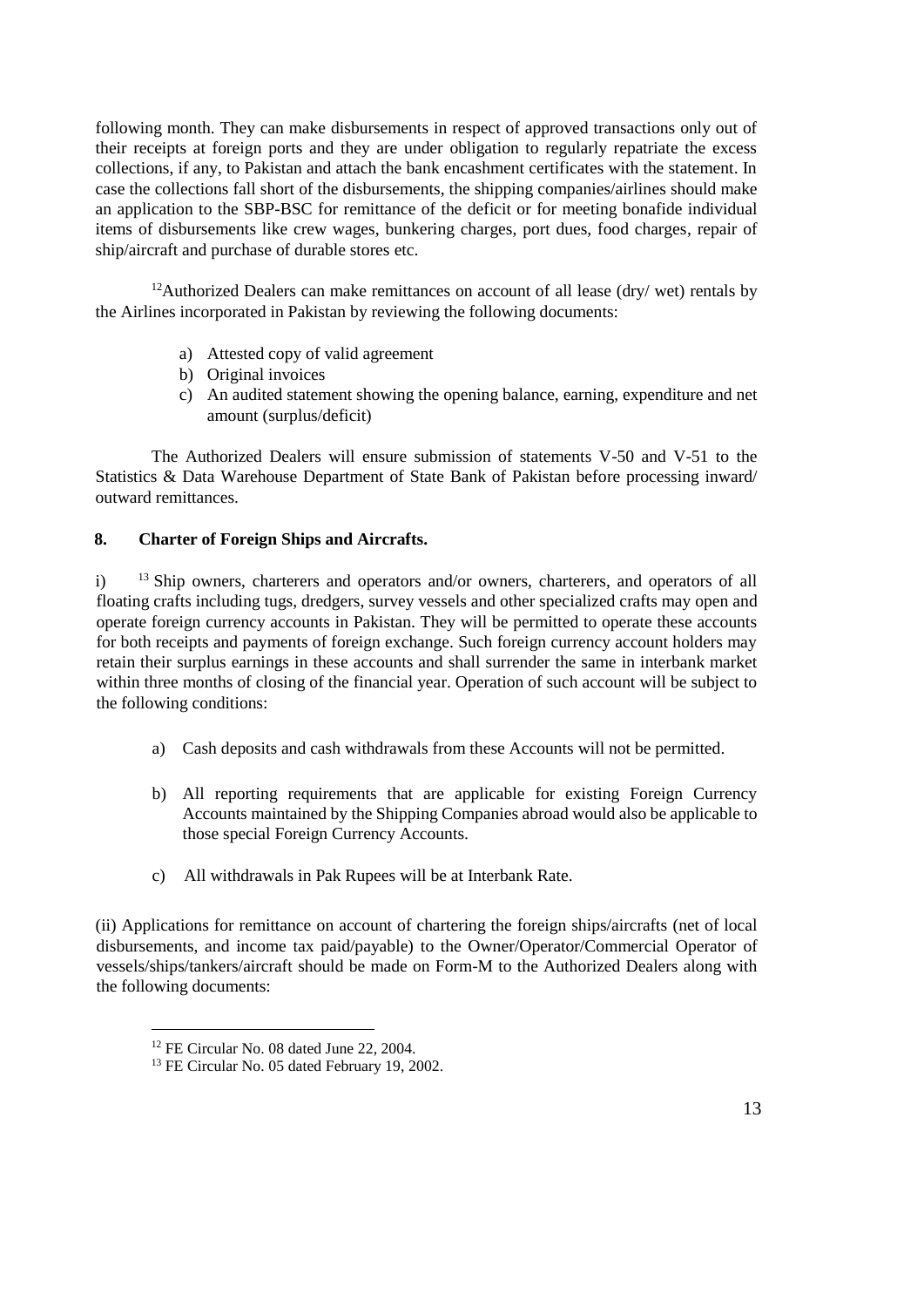- a. Valid charter party agreement
- b. An undertaking that detailed account of all disbursements made for the account of the owners will be submitted within 15 days of the expiry of the agreement
- c. Copy of freight Invoice/ debit note
- d. Copy of B/L, GD etc.
- e. Proceeds Realization Certificate
- f. F.P Shipment & Breakdown of Disbursement
- g. FE allocation, where applicable
- h. An undertaking to repatriate back to Pakistan, the amount found by the SBP-BSC, on post-facto checking, to have been remitted in excess of the entitlement.
- i. Permission for charter from the concerned regulatory authority (Civil Aviation Authority for non-scheduled civil chartered flights, Ministry of Foreign Affairs and Pakistan Civil Aviation Authority for chartered flights of foreign embassies and UN missions, Pakistan Air Force/Ministry of Defense in case of chartered flights conducted by Armed Forces)

The Authorized Dealer may approve the remittance to cover any advance payments required under the terms of the charter but the remittance of the total amount agreed upon will not normally be sanctioned until the final account of disbursements is made available to the Authorized Dealer. The charterers should seek from the owners' periodical reimbursement of the disbursements made on their behalf or have them adjusted from their remittances of charter hire.

### **9. Export Claims.**

 Applications from exporters for remittance of various types of claims on exports should be made on Form 'M' accompanied by a declaration in the prescribed form (Appendix V-51A) duly supported by the following documents: -

### **(i) Quality Claims.**

- a) Proceeds Realization Certificate.
- b) Debit Note from the buyer.
- c) Test Report from a recognized Test House or an Arbitration Certificate from an approved body of arbitrators.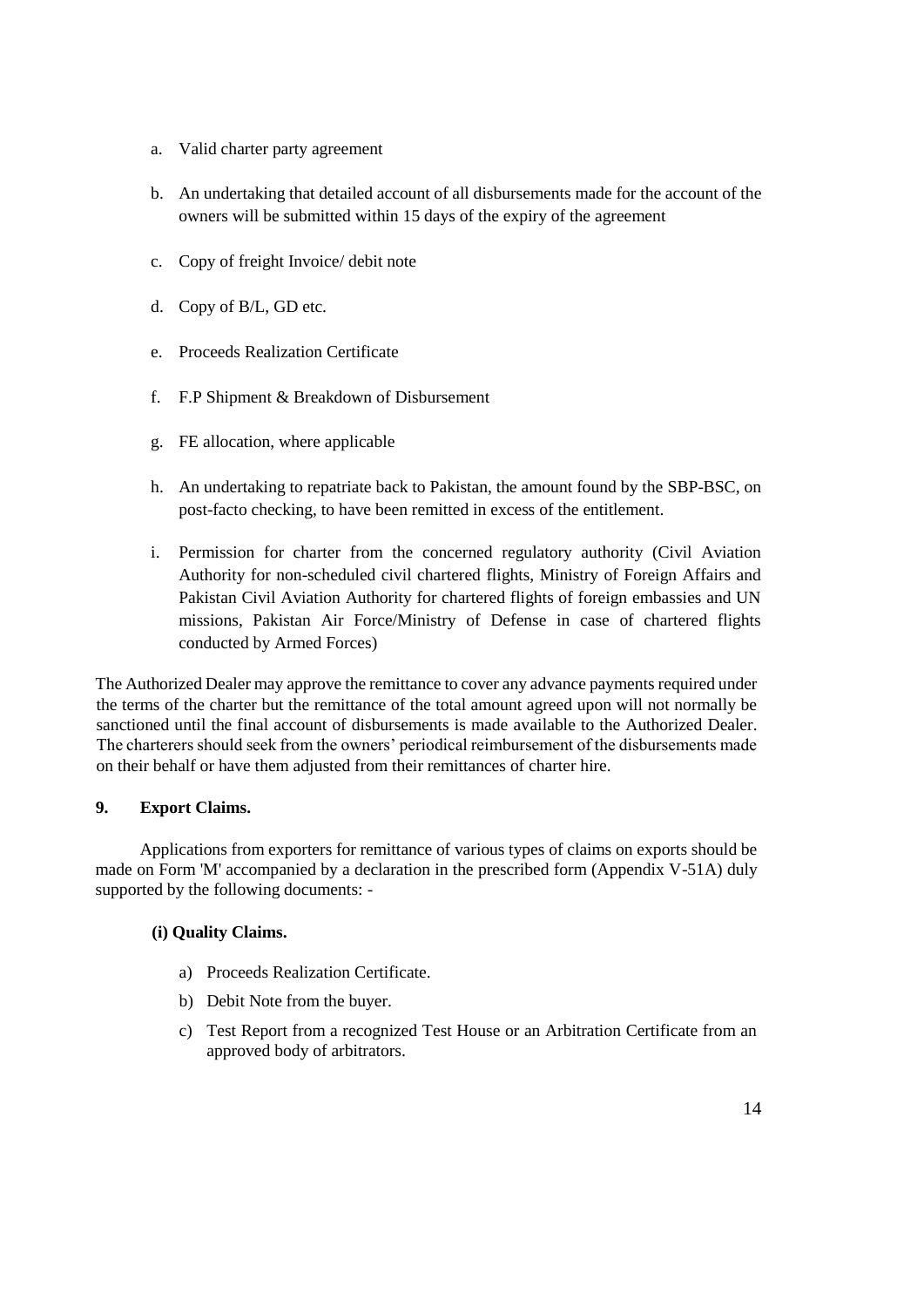## **(ii) Amicable Settlement.**

- (a) Proceeds Realization Certificate.
- (b) Debit Note from the buyer.
- (c) Certificate from the Chamber of Commerce in the country of import.
- (d) Correspondence in original exchanged between the shippers and the buyers. Original cables should be produced if cable charges are included in the Debit Note.

#### **(iii) Non-fulfilment of Export Contract Either in Full or in Part.**

- (a) Debit Note from the buyer.
- (b) Contract in original.
- (c) Arbitration award from a recognized arbitrator.
- (d) Correspondence in original exchanged between the buyer and the shipper.
- (e) In case of claim for partial non-shipment, Proceeds Realization Certificate for the quantity shipped.

### **(iv) Inspection Fee, Arbitration Fee, Survey and Analysis Fee, Controlling Fee, Weighing Charges etc.**

- (a) Proceeds Realization Certificate.
- (b) Debit Note from the institution claiming fees.
- (c) Report from the above institution in support of the claim.

### **(v) Miscellaneous Claims like Refund of Export Duty etc.**

- a) Proceeds Realization Certificate.
- b) Debit Note.
- c) Contract.
- d) Correspondence.

#### **(vi) Loss in Weight.**

- a) Proceeds Realization Certificate and Export Invoice.
- b) Debit Note from the buyers.
- c) Weighment Certificate/Note from a recognized weighing body and Controller's Report.

Applications in respect of items (iv), (v) and (vi) may be approved by the Authorized Dealers and retain record of prescribed documents. Applications in respect of items (i), (ii) and (iii) will, however, require approval from the FEOD (SBP-BSC).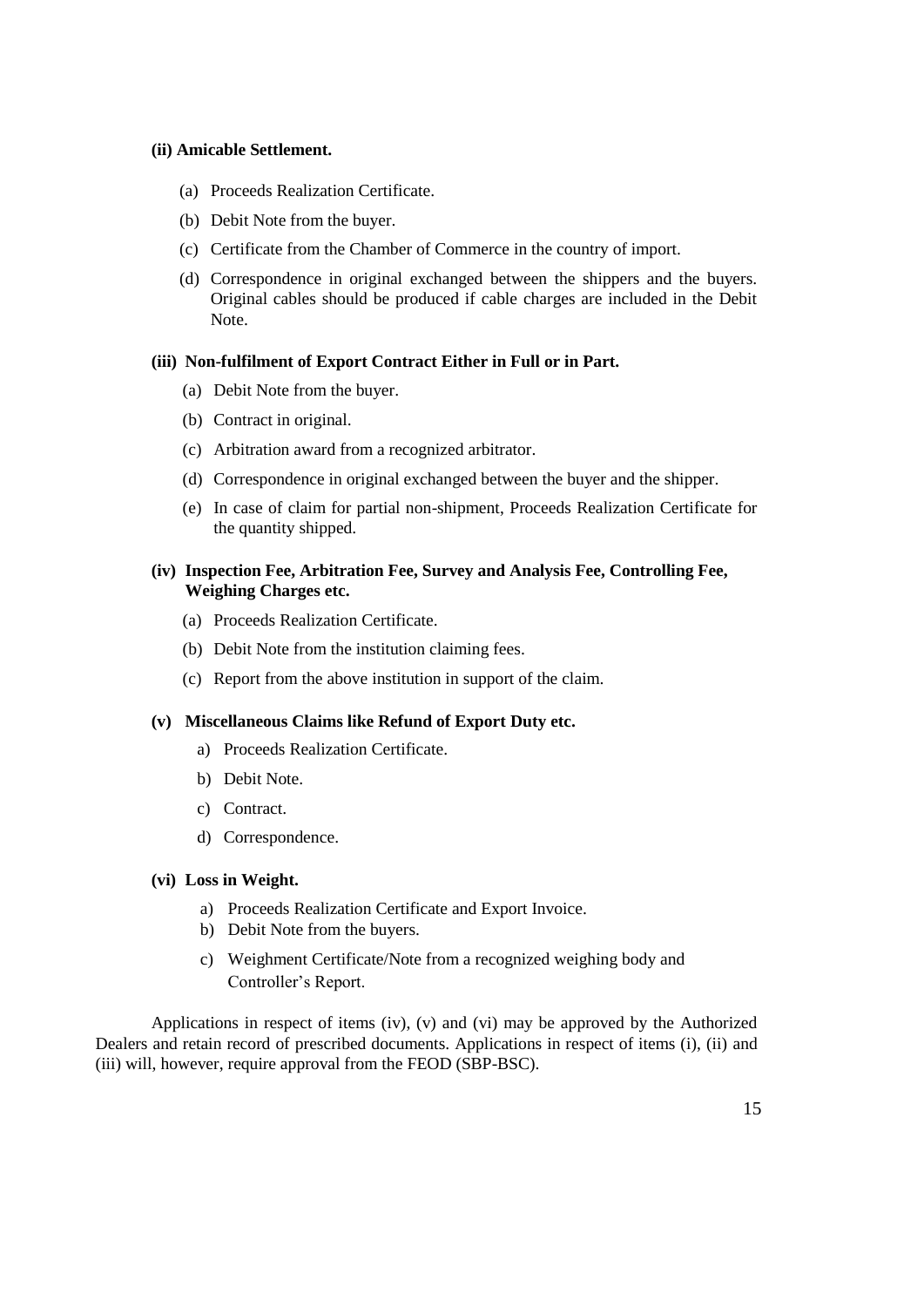## **10. Guarantees for Payment of Claims.**

i) In case of export of cotton only, Authorized Dealers may extend guarantees, in compliance of applicable laws/ regulation including prudential regulations, in favour of overseas importers for payment of claim, provided the following conditions are fulfilled:

- a) Advance payment or confirmed and irrevocable letter of credit for hundred percent value has been received in favour of the exporter.
- b) The amount of the guarantee does not exceed 5% of the total invoice value covered by the advance payment or confirmed and irrevocable letter of credit.
- c) The guarantee covers shipment of cotton only.
- d) The guarantee is valid for a maximum period of 30 days after the last date of discharge of cotton in the country of import.
- e) The guarantee provides for payment of claims on submission of Liverpool Cotton Association Arbitration Award in case of exports to U.K. and of internationally known associations in the case of export to other countries.

ii) Authorized Dealers may also allow remittance of claims falling within the terms of these guarantees provided the amount is fully covered by the Arbitration Award of the respective association. Authorized Dealers shall retain following documents along with relevant Form 'M':

- a) Relative Arbitration Award,
- b) Proceeds Realization Certificate, and
- c) Certificate confirming the date of discharge of cotton in the country of import.

# **11. <sup>14</sup>Acquisition of Services from Abroad.**

i) The firms or companies in Pakistan, intending to acquire any type of service in Pakistan from abroad for any purpose, excluding those services for which specific foreign exchange related instructions are issued by SBP, are required to obtain prior permission, from foreign exchange perspective, from Foreign Exchange Operations Department (FEOD), SBP-BSC.

ii) However, as an exception to the above para i, such services can be acquired from abroad without prior permission of FEOD, SBP-BSC, if total value, of a specific service to be acquired from abroad, does not exceed USD 25,000/- (or equivalent in other currencies), OR in case of recurring payments, the underlying service agreement/ letter of engagement, etc. is not more than five consecutive years and remittance(s) does not exceed USD 25,000/- (or equivalent in other currencies) for each year. The Authorized Dealers are allowed to effect remittance in such cases,

 $\overline{a}$ 

<sup>&</sup>lt;sup>14</sup> FE Circular No. 05 dated November 12, 2019.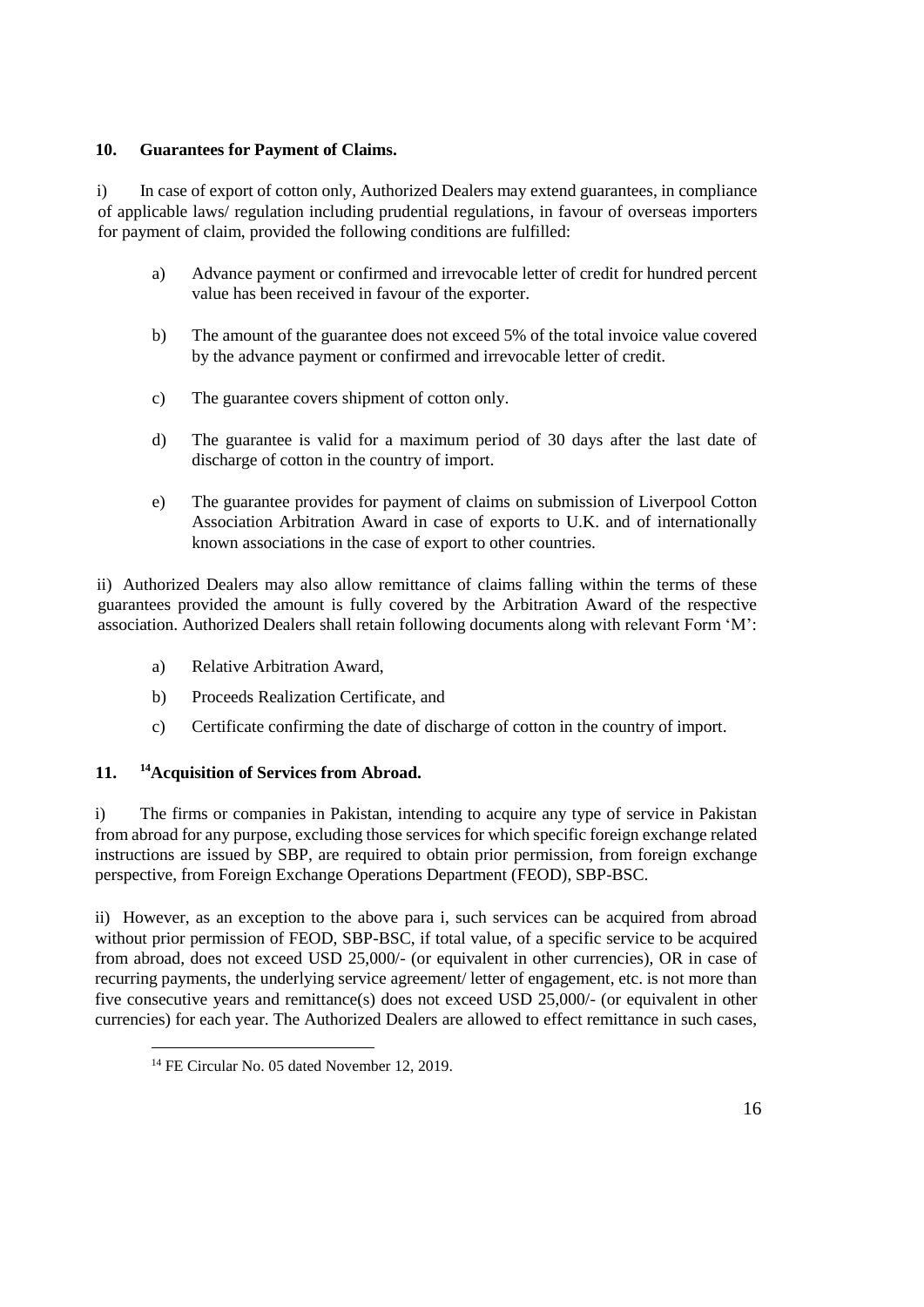based on the documents mentioned at para (vi) below, after fulfilling their responsibilities mentioned at para xiv below, and subject to meeting all other requirements.

iii) However, where the nature of services does not specifically require entering into an agreement/letter of engagement or it does not seem logical to have the underlying agreement/letter of engagement, Authorized Dealer may process such requests for remittance not exceeding USD 10,000 (or equivalent in other currencies) in a year, on payment verses receipt mechanism. Under this mechanism, the applicant shall submit the payment receipts showing the details of payment made and services received or to be received, to the designated Authorized Dealer within 7 working days, from date of receipt of amount by the beneficiary. Authorized Dealers shall monitor the aforesaid limit and hold future requests of the applicant, in case the payment receipts are not submitted within the defined timeline. The Authorized Dealer may resume affecting remittances of the applicant upon submission of payment receipt along with plausible justification for delay. However, such resumption shall only be allowed twice in a year. Authorized Dealers may also process requests of individuals, not exceeding USD 2,500 for remittance of thesis evaluation fee etc. under payment verses receipt mechanism.

iv) Moreover, acquisition of services of agents abroad for export of goods from Pakistan will not require prior permission of FEOD, SBP-BSC if commission/brokerage is paid in terms of authority delegated vide Chapter 12. All other cases irrespective of amount shall be referred to FEOD, SBP-BSC for approval along with Export Proceeds Realization Certificate, Debit Note and Agreement regarding acquisition of services, copy of the Export Price Check (EPC) form registered with the relevant authority, if the goods are subject to "Export Price Check" procedure. The EPC form should show the rate of commission.

v) All applications for acknowledgement of service agreement/ letter of engagement, etc. and designation of authorized dealer for effecting all related remittances in future, or seeking specific prior permission, shall be submitted to the Director, FEOD, SBP-BSC, through an authorized dealer, which the applicant wants to be designated.

vi) Following documents will be submitted by the applicant to Authorized Dealer along with the application:

- a. Copy of draft service agreement/ letter of engagement, etc. covering all necessary clauses of names/ addresses of both parties, complete scope of services, duration, total contract price, terms of payment, schedule of remittances, milestones to achieve, arbitration, in case specific remittance schedule is not available upfront an estimated periodical remittance plan for contract period; provided that any late payment surcharge/ interest is not agreed therein.
- b. Documentary proof from the applicant for being active tax filer.
- c. Justification i.e. valid and cogent arguments with related evidences, for acquiring the specific services from abroad, instead of acquiring from the local sources.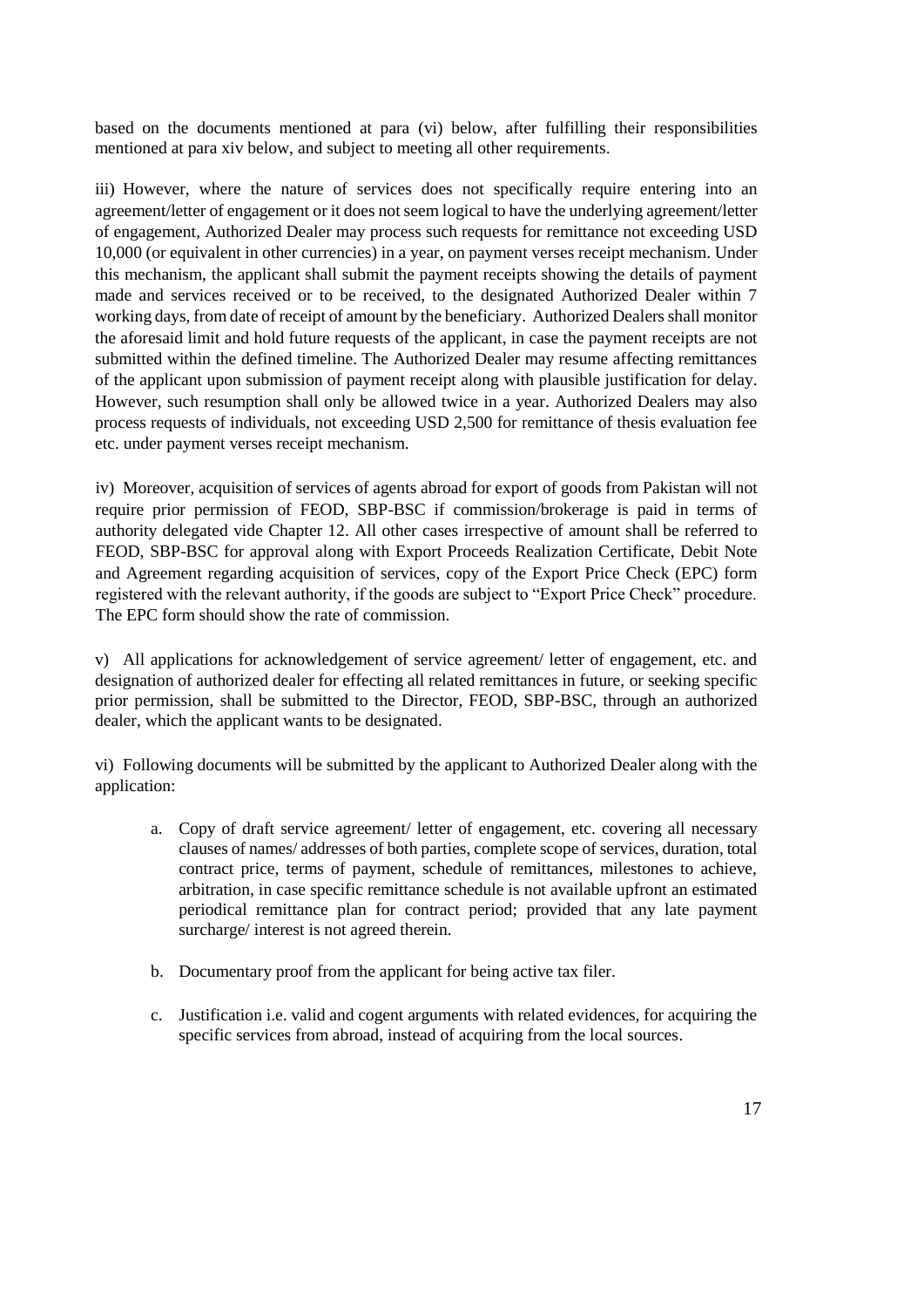d. In case the applicant is a financial institution or a bank or an authorized dealer itself, then the required documentation will also include copy of internal approval from the appropriate approving authority for the underlying arrangement of services from abroad, duly supported by the relevant regulatory framework (if applicable).

vii) Authorized Dealer will forward all the above mentioned documents to FEOD, SBP-BSC along with its analysis, rationale/justification and specific recommendation supporting its customer's (applicant's) request, seeking acknowledgement of the underlying agreement/ letter of engagement, or prior permission for acquiring services from abroad and etc.

viii) In the case where underlying service agreement/ letter of engagement, etc. requires payment (fully or partly) in advance:

- a. The amount of advance payment will be repatriated, if the provision of services is not initiated, within 120 days from the date of its remittance. An undertaking by the applicant shall also be submitted with the application, in this regard.
- b. The designated Authorized Dealer will be responsible to obtain Confirmation from applicant in the form of 'Certificate of Commencement of Services' and subsequently the 'Certificate of Completion of Services acquired from abroad'.
- c. In case the provision of services is not initiated and the amount of advance payment is not repatriated, within 120 days (from the date of remittance of advance payment), OR the services are not completely rendered within the time period as stipulated in service agreement/ letter of engagement, etc.; the designated Authorized Dealer will report all such cases to FEOD, SBP-BSC on the 10th day of following month as per prescribed format (Appendix V-145). FEOD, SBP-BSC may initiate regulatory action against the remitter through Foreign Exchange Adjudication Department, SBPBSC, under the Act.
- d. The designated Authorized Dealer will ensure that no further remittances under the acknowledged service agreement/ letter of engagement, etc. is effected until the issue of advance payment is resolved.

ix) In case prior permission is granted and/ or the underlying service agreement/ letter of engagement, etc. is acknowledged, FEOD, SBP-BSC shall not be construed as a party thereto. Further, adherence to all laws, rules and regulations shall be responsibility of the parties to the service agreement/ letter of engagement, etc.

x) Once prior permission is granted or the concerned Authorized Dealer is designated and underlying service agreement/ letter of engagement, etc. is acknowledged by FEOD, SBP-BSC, the designated Authorized Dealer may allow remittances or establish letter of credit for payments, on production of beneficiary's service invoices/bills duly certified by the applicant in Pakistan, in accordance with the underlying acknowledged service agreement/ letter of engagement, etc. All the matters related to such letters of credit (types, opening, extension, amendment, time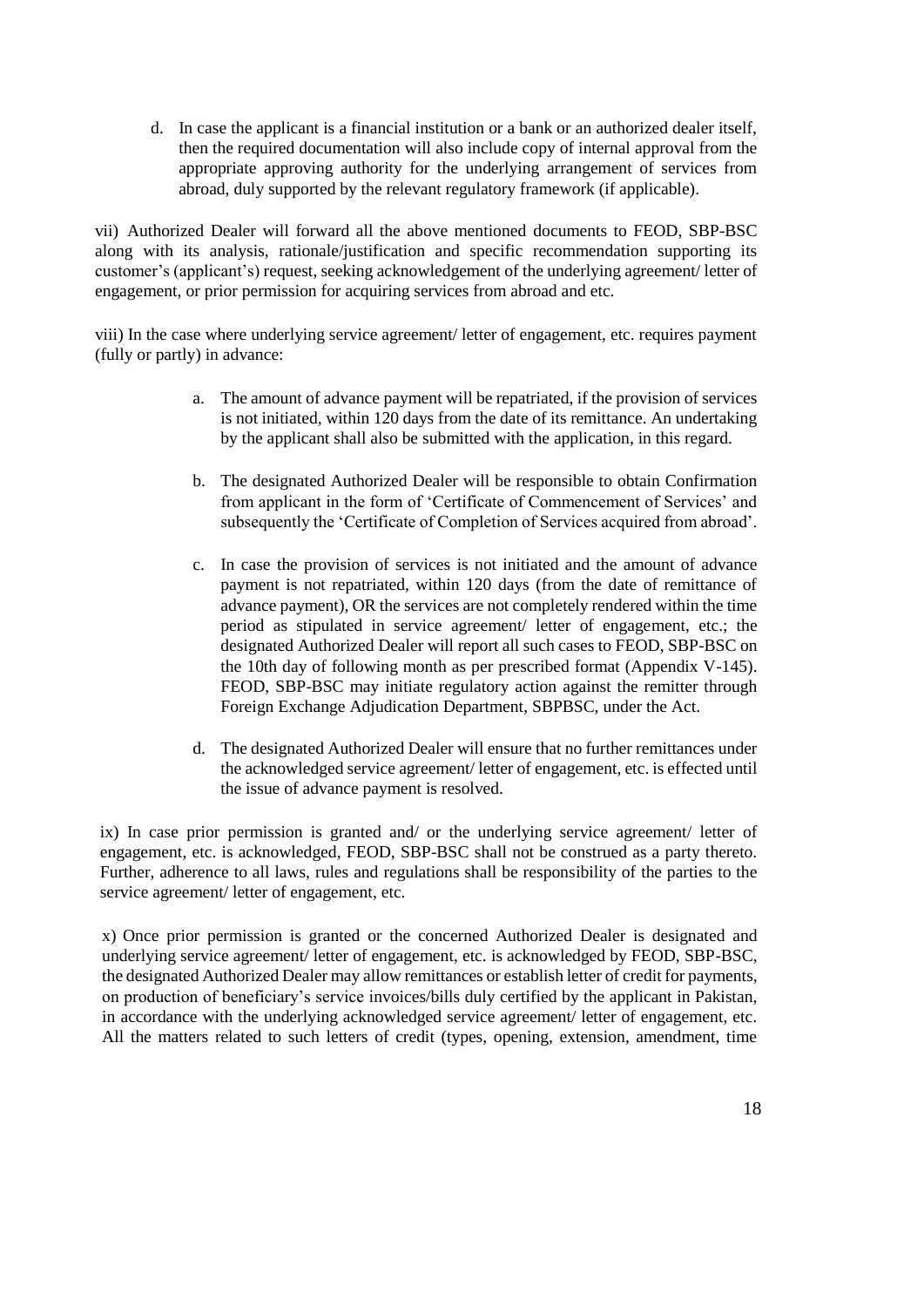frame, method of payments, etc.) shall be dealt as per the relevant provisions of Chapter 13 (Imports) of the Foreign Exchange Manual.

xi) The designated Authorized Dealer will obtain copy of underlying acknowledged service agreement/ letter of engagement, etc. duly signed and stamped by the contracting parties, before making any payment/ remittance in favor of the service provider.

xii) In case the agreement is not executed within 60 days, from the date of its acknowledgement, the Authorized Dealer will report its status to FEOD, SBP-BSC.

xiii) Any subsequent amendment in the underlying acknowledged service agreement/ letter of engagement, etc. will require prior permission of FEOD, SBP-BSC.

xiv) While processing the transaction, Authorized Dealer shall be responsible to:

- a. Take all possible measures to verify the bona fides of the applicant and genuineness of transaction and to exercise due diligence for all submissions of the applicant.
- b. Ensure compliance with the applicable AML/CFT laws, regulations and guidelines while effecting outward remittances, as per the service agreement/ letter of engagement, etc.
- c. Ensure that the payment, being made is in accordance with the underlying service agreement/ letter of engagement, etc.
- d. Ensure to obtain 'Certificate of Completion of Services acquired from abroad' before effecting remittance. However, in case of advance payment, 'Certificate of Commencement of Services' shall be obtained within 120 days of its remittance, and 'Certificate of Completion of Services' shall be obtained certifying that the services have been completely acquired within the time period stipulated under the service agreement/ letter of engagement, etc.
- e. Ensure repatriation of advance payment, in case the provision of services is not initiated within 120 days from the date of its remittance, or the services are not completely rendered within the time period as stipulated in the acknowledged service agreement/ letter of engagement, etc.
- f. Deduct all applicable taxes (if any) while effecting each outward remittance as per the service agreement/ letter of engagement, etc.
- g. Ensure compliance each of the terms and conditions/ instructions of FEOD, SBPBSC including follow-up, where applicable.
- h. Maintain applicant wise documents, including record of remittance(s) effected by it.

xv) Incomplete requests shall not be considered for acknowledgement/designation by FEOD, SBP-BSC.

### **12. Remittance of Royalty/Franchise and Technical Service Fees.**

(i) **Definitions:** Royalty, Franchise and Technical Service (RFT) Fees are defined as under:-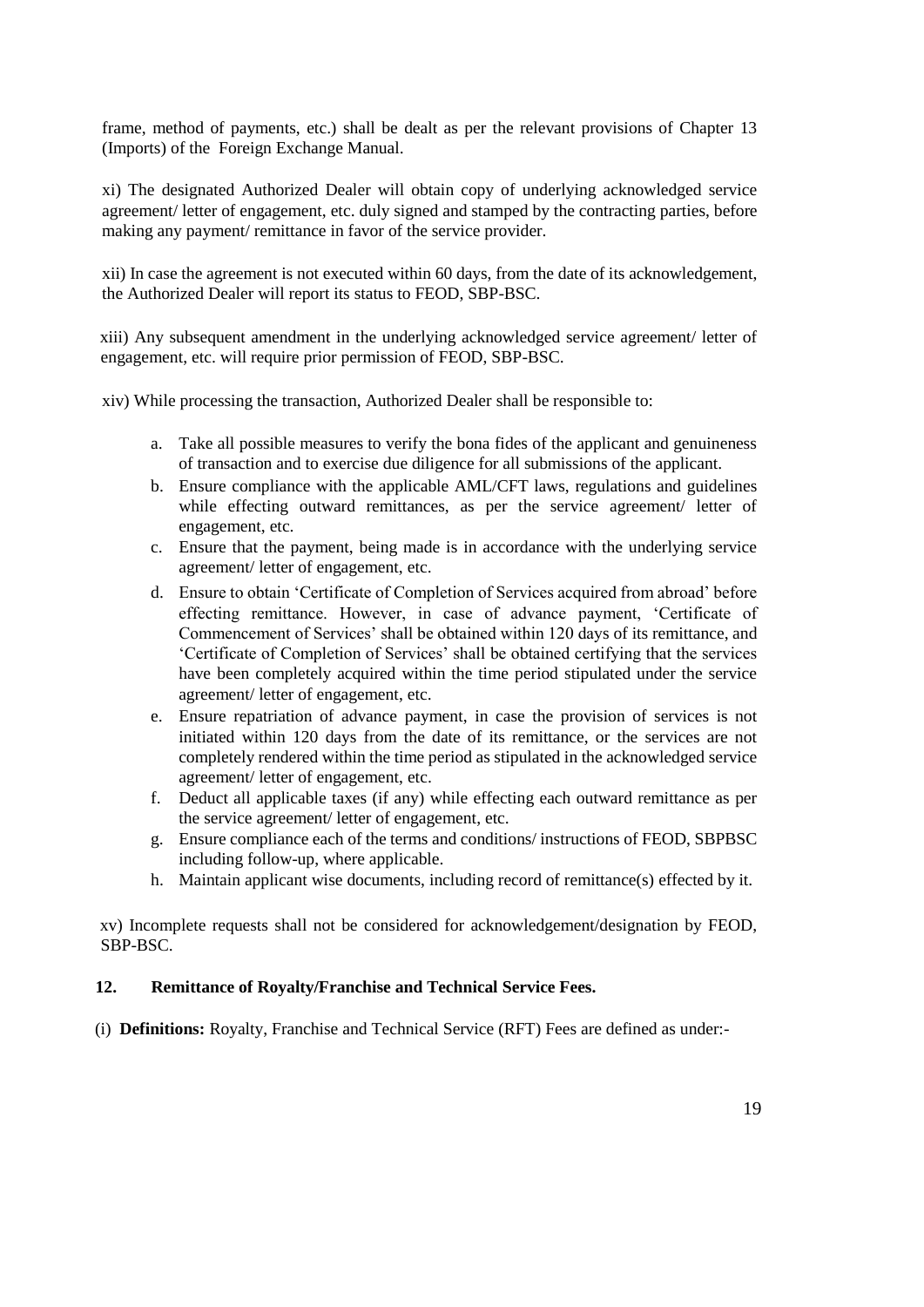**a) Definition of Royalty:** Royalty is a fee paid by a local firm to the foreign collaborator in consideration of right to use any patent, invention, design or model, secret formula or process, trademark or other intangible property or right. Royalty is for the right to use, transfer of all or any rights, granting of a license, receiving any information concerning their working or use and receiving of any technical, industrial, commercial or scientific knowledge, experience or skill. Essentially, Royalty signifies payment for 'user right' and it could be an annual payment or a pre-decided periodical payment.

**b) Definition of Franchise Fee:** Franchising is a specialized license where the franchisee is allowed by the franchisor in return for a fee to use a particular business model and is licensed with a bundle of Intellectual Property rights (trademarks, service marks, patents, trade secrets, copyrighted works etc.) and supported by training, technical support and mentoring.

**c) Definition of Technical Service Fee (TSF):** It is a fee paid (whether periodic or lump sum) by the local firm to the foreign collaborator for any managerial, technical or consultancy services. The service provider makes his technical knowledge, experience, skill, know-how etc., known to the recipient of the service, so as to equip the recipient to independently perform the technical function in future, without the help of the service provider. TSF may also cover development/ transfer of a plan or technical design. For example :-

- i. Engineering and Technical Services which includes assistance in processes, testing and quality control, assistance by way of making available patented process and/or secret know-how and right to avail of the technical/confidential information resulting from continuous technical research and development etc; and
- ii. Technical training of local personnel.

The difference between TSF and royalty is that in case of royalty the owner enables the user to use the technology/know how while in case of TSF the owner uses his technology to perform some services for users against certain consideration.

**d) Exclusions from Royalty/Franchise & Technical Service Fee:** The contract for supply of equipment, giving information/ guide the buyer to install the equipment at site would not be treated as royalty/ technical service if the same are being claimed as salary of nonresidents. Similarly, providing any information in the course of advisory services from own knowhow and experience will also not amount to imparting of any information in context of royalty. Likewise, the amount must not be in the nature of capital gains or the transaction must not be an outright sale. No payments is allowed in cases where the recipient is not the owner/license holder of the underlying asset in connection with which the royalty is received. In case of doubt, the matter should be referred to the State Bank as SBP reserves the right to define the exclusions as every case of providing any information concerning commercial, industrial, technical or scientific knowledge; expertise or skill by itself would not fall under the definition of royalty/franchise or technical service. Each agreement of royalty/franchise or technical service must include the benefits for the country in the form of value addition like, export generation, import substitution, employment generation and development of technical knowhow. No technical fee shall be allowed for simple conventional processes/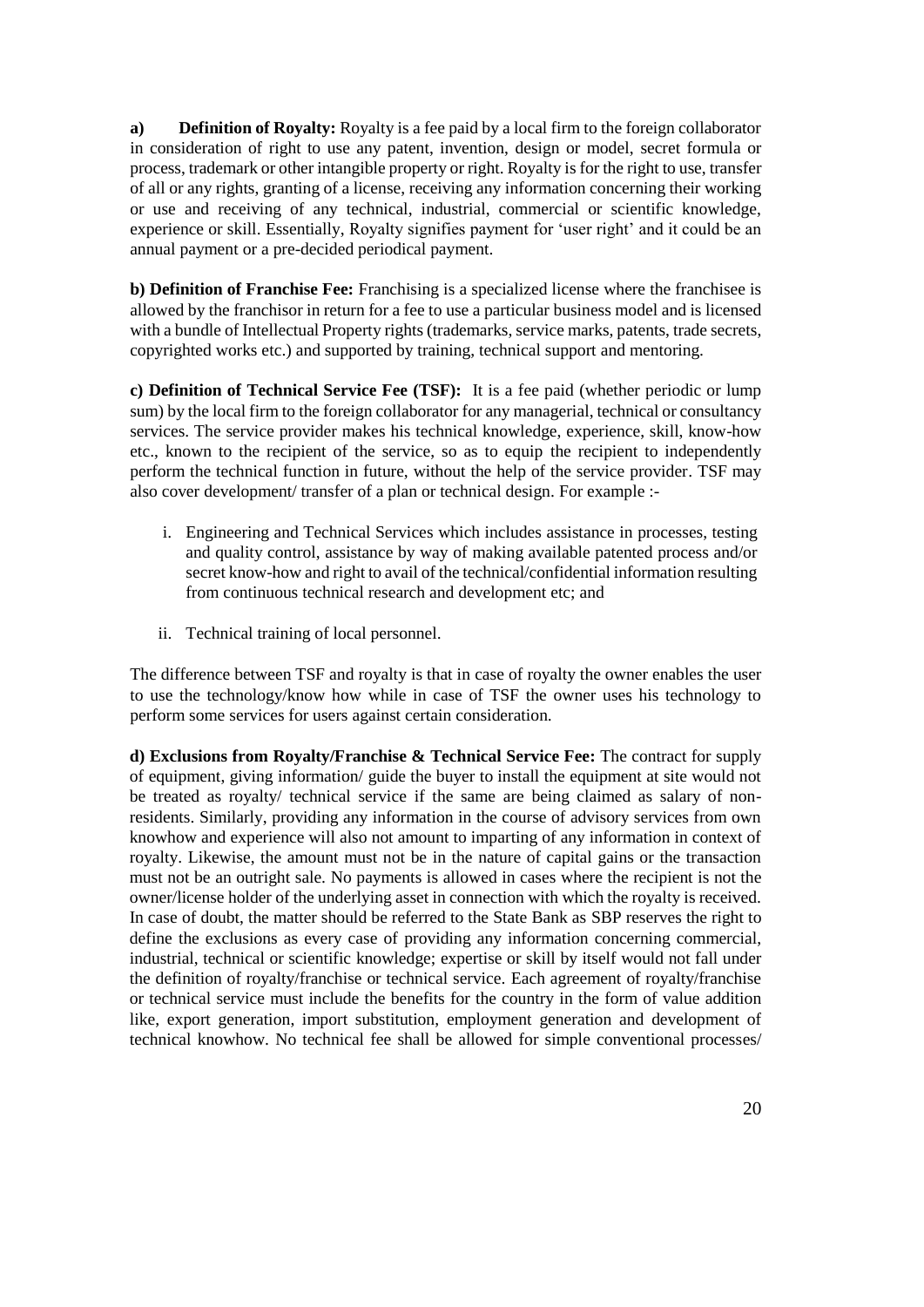goods, which are being undertaken/ produced in the country without foreign technical collaboration.

## (ii) **Rate of Royalty/Franchise, Technical Service (RFT) Fee**.

### **(a) Manufacturing Sector**

(i) The entities belong to manufacturing sector may be allowed initial lump sum/ onetime fee payable to the foreign collaborator for providing RFT services up to USD 1,000,000/-. The recurring/ aggregate payment of royalty/franchise and technical fee should not exceed 8% of the net local sales of the unit/component (excluding sales taxes & imported cost of component) for which foreign collaborator has provided know how. In case of export sales of the unit/component, royalty/technical fee may be remitted up to 10% on net export sales (excluding sales taxes & imported cost of component) of the said units/components of the relevant period.

| I CHINSSIDIC IXP 1 SU UCUN CTUL IVIANUIACUN INE DOCTOR |                    |                                                                                       |                                                 |  |  |  |
|--------------------------------------------------------|--------------------|---------------------------------------------------------------------------------------|-------------------------------------------------|--|--|--|
| <b>Sector</b>                                          | Lump<br>sum/       | <b>Recurring Royalty</b>                                                              | <b>Maximum Duration of</b>                      |  |  |  |
|                                                        | <b>Upfront Fee</b> |                                                                                       | <b>Agreements (Including all</b><br>amendments) |  |  |  |
| Manufacturing                                          | USD 1,000,000*     | Up to 8% of net sales<br>(excluding taxes and cost of imported<br>components)         | 10 years                                        |  |  |  |
| $M$ anufacturing $-$<br><b>Export related</b>          |                    | Up to 10% of net export sales<br>(excluding taxes and cost of imported<br>components) | 15 years                                        |  |  |  |

# **Permissible RFT structure for Manufacturing Sector**

\* In case upfront fee is required to be remitted beyond the above limit, the differential amount above the limit together with recurring royalty should not exceed the prescribed percentage of net sales of relevant period.

### **(b) Agriculture, Social, Infrastructure and Service Sector projects including international food chains (excluding financial sector)**

(i) The entities belonging to above sectors may be allowed initial lump sum/onetime fee payable to the foreign collaborator providing RFT services up to USD 100,000/- with recurring payment at the rate up to 5% of the net local sales pertinent to RFT agreement (excluding sales taxes & cost of imported items).

### **Permissible RFT structure for Agriculture, Social, Infrastructure and Service Sector**

| Lump sum/ Upfront Fee       | <b>Recurring Royalty</b>                                                | <b>Maximum Duration of RFT Agreements</b><br>(Including all amendments) |
|-----------------------------|-------------------------------------------------------------------------|-------------------------------------------------------------------------|
| $\overline{ }$ USD 100,000* | Up to 5% of net sales (excluding<br>taxes $\&$ cost of imported items). | 05 years                                                                |

\*In case Lump sum/upfront fee is required to be remitted beyond the aforesaid limit, the differential amount above the permissible limit together with recurring royalty should not exceed the prescribed percentage of net sales of relevant period.

(ii) For mere use of brand name only, the maximum RFT fee would be restricted up to 2.0% of net sales. Example of such cases may include but not limited to RFT paid by retail stores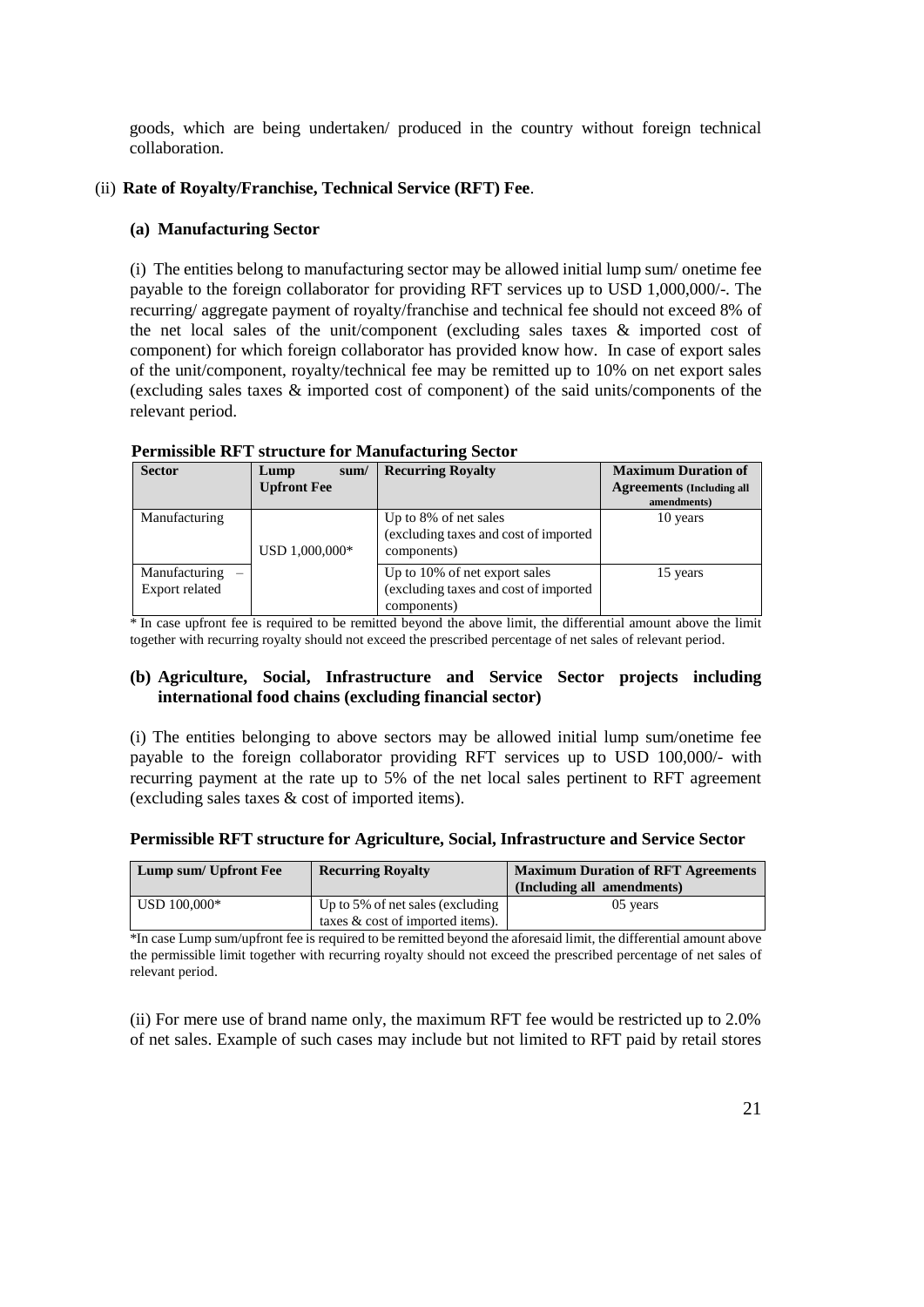etc. Similarly, if entities fail to provide any verifiable evidence of value addition/ transfer of technical knowhow, the RFT fee would be restricted up to 2.0% of net sales.

### **(c) Financial Sector**

(i) Commercial Banks, Non-Banking Financial Institutes (NBFIs), leasing/ modaraba companies investment banks and other entities in financial sector regulated by State Bank of Pakistan or by Securities and Exchange Commission of Pakistan requiring payment of RFT fees, or any other directly related charges to the foreign entities shall approach the Foreign Exchange Operations Department, SBP-BSC on a case to case basis along with attested copy of agreement and other relevant information/documents including copy of management approval from the appropriate approving authority duly supported by the relevant regulatory framework (if applicable).

# **Permissible RFT structure for Financial Sector**

| One<br>lump<br>time<br>(Upfront) RFT Fee | sum Recurring RFT, commission or handling Duration<br>charges/any other directly related charges | of<br>Agreement |
|------------------------------------------|--------------------------------------------------------------------------------------------------|-----------------|
| USD 500,000*                             | **Up to 0.25% in aggregate of customers' billing   5 years<br>net of taxes/surcharges            |                 |

\*Lump sum fee shall be allowed from interbank market.

\*\*The charges would either be recovered from the customers or met through the financial institution's own resources. No foreign exchange would be provided/utilized for this purpose from the interbank market.

(ii) Permission for standby LC/guarantee, if required, would be granted on the merit of each case.

### (iii)**Principles/Guidelines for RFT Agreements**

With the objective of facilitating businesses, all agreements conforming to the below terms  $\&$ conditions would not require any approval/ acknowledgement from SBP:-

- a) The applicant's request should clearly demonstrate the value addition/ value creation through the RFT agreements. Complete documentation pertaining to right of use, acquisition of knowledge/ technical know-how shall be provided.
- b) The information submitted in the application shall be verified by the external auditor (having satisfactory QCR rating) of the company. The auditor shall verify the basis and actual calculation of the amount payable along with its comments on the value addition.
- c) The fee payable under proposed RFT agreements should not be more than the prescribed ceiling rates. The applicants are expected to keep their agreements within the optimal limits and in case the maximum limit is necessary, the justification needs to be documented appropriately. All cases beyond the prescribed rate pertaining to Manufacturing Sector shall be forwarded to FEOD (SBP-BSC) with necessary details/ justifications.
- d) RFT fee will be permissible maximum up to years prescribed in tables above, for any product/ brand.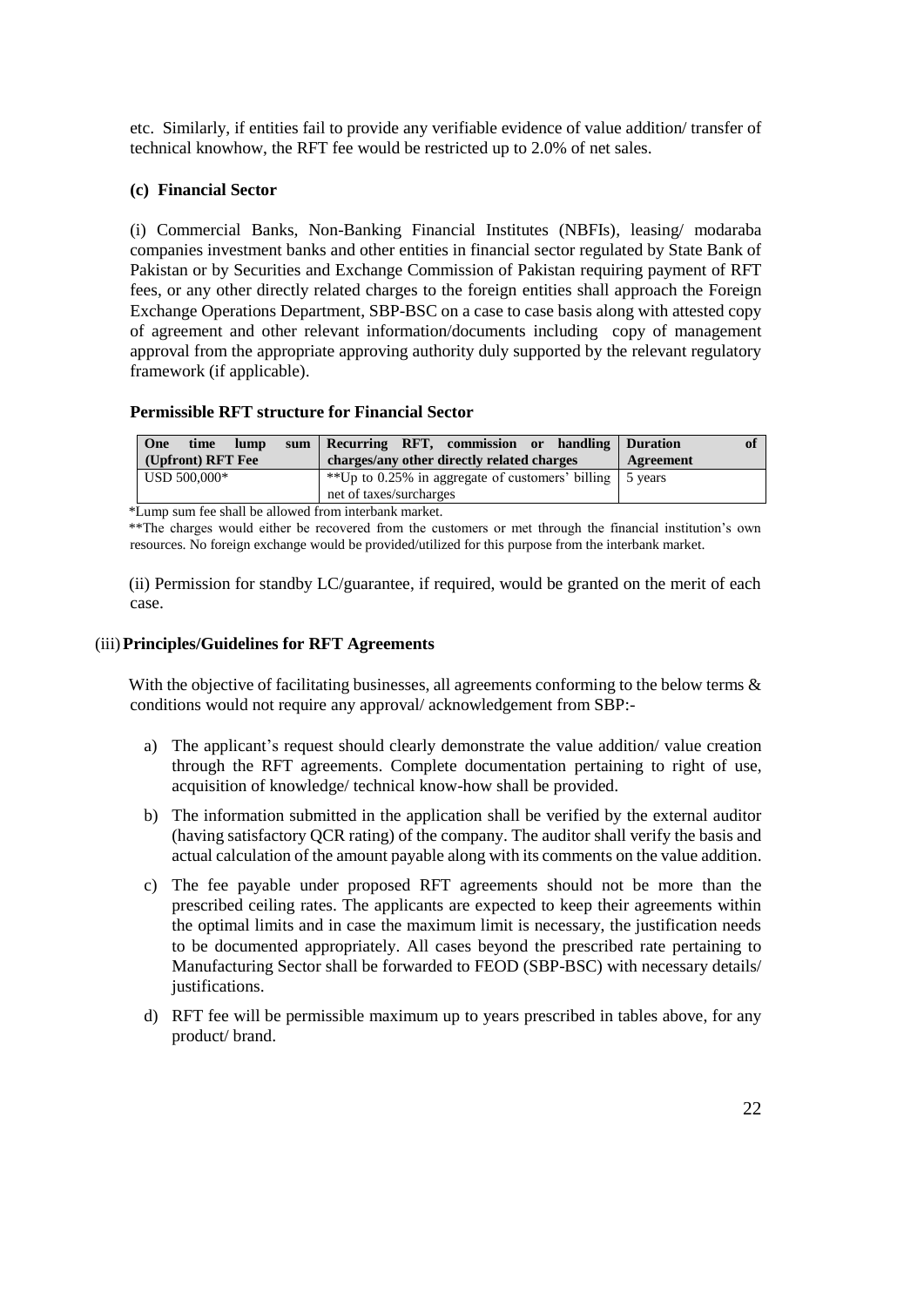- e) The RFT rate needs to reflect the prevailing market price. In case the counterparty is a related party, external auditor of the applicant shall certify that principles of armslength pricing has been be observed and the basis of pricing are transparent and verifiable.
- f) RFT against imported goods (from third/related parties and sold under own/different brand) would only be allowed to the extent of the prescribed percentage of any value addition done locally i.e. local sales of component by deducting the cost of imported items & taxes from the relevant sales.
- g) The RFT fee would be allowed only for those items, which are core items of franchise and have specialties of the trade name.
- h) No item will be eligible for twice payment of RFT Fee. In other words, the payment of fee shall not be admissible for those items whose franchise is not held by the applicant or are sold under some other brand names. For example, fast food chains selling soft drinks. However, this condition shall not be applicable to the RFT paid under sub-para ii  $(b(ii))$  of para 12 ibid.
- i) ADs should only allow RFT for technical and unconventional processes, goods, or services, which are core for the business model and cannot be produced in the country without foreign technical collaboration.
- j) RFT computation would be based on net local sales of component that will exclude all taxes and imported (Direct/Indirect) components; whereas, Export sales will be based on FOB price, net of taxes and imported components.
- k) Formal agreement of RFT needs to be executed between the parties for collaboration while assuring that it is valid for business year of the resident company and contain no clause related to penalty for delayed payment.
- l) Branch offices of the foreign entities will not be eligible for any RFT fee/payments.
- m) Where RFT is to be allowed on deleted/localized components, it shall be based on the proportionate sales price (net of sales tax and imported components) attributed to the deleted/localized components in question.

### (iv) **Acknowledgement of RFT Agreements & Designation of Authorized Dealer**

(a) The Authorized Dealers have general permission of SBP for remittances pertaining to RFT fees in accordance with procedure prescribed. For this purpose, Authorized Dealers shall set up a centralized unit at their Head Office, which shall be responsible for review and acknowledgment of RFT agreements. This unit shall be staffed with officers well versed with RFT instructions and shall be headed by a senior officer.

(b) The applicants whose draft agreement comply with instruction provided in para 12(iii) will approach the centralized unit of an Authorized Dealer of its convenience, through the concerned branch, on the prescribed form (Appendix V-52) for one time acknowledgement of respective agreement along following documents: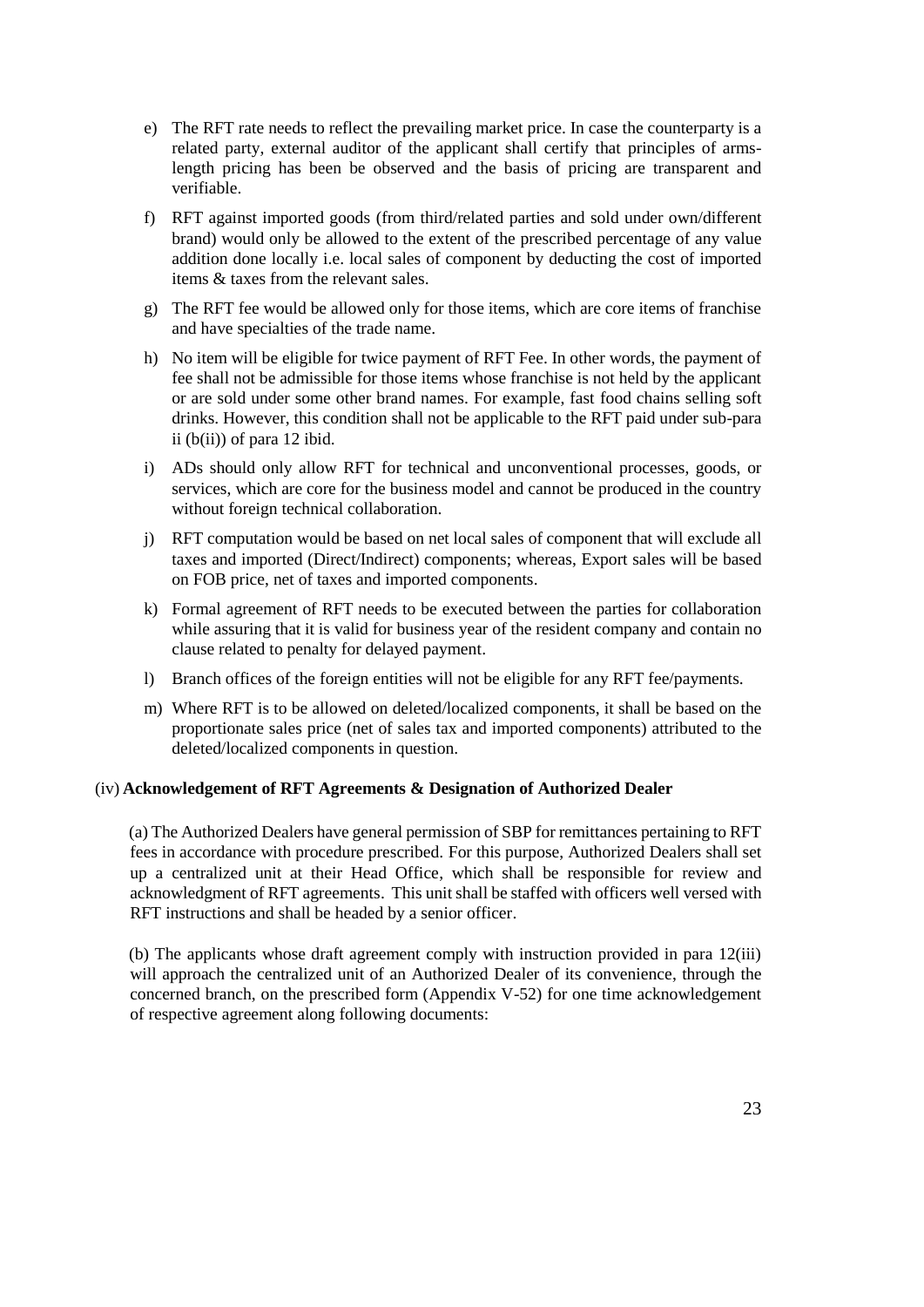- i. Application duly signed by CEO/ CFO of the company addressed to the concerned branch/head of centralized unit.
- ii. Board Resolution certified by the company secretary to authorize CEO/CFO of the company to enter into respective agreement and handle relevant modalities including name of foreign counterparty, applicable rate, periodicity of remittance and name of intended banker for remittance.
- iii. Certified copy of draft agreement with applicable amendments, if any. After execution of agreement, the certified copy is also required to be submitted.
- iv. Undertaking by the company duly executed by the CEO/CFO to the effect that applicant has neither obtained acknowledgment/designation of the said agreement through another Authorized Dealer nor made any remittance there against. A copy of such undertaking shall be submitted to FEOD – SBP-BSC by the centralized unit of the concerned Authorized Dealer under its cover within three working days from the date of acknowledgement of agreement. In the event of misuse, SBP, SBP-BSC shall initiate penal action against delinquent entity/Authorized Dealer under relevant provision of Foreign Exchange Regulation Act, 1947.
- v. The centralized unit of Authorized Dealers will review agreement (including clearance from Head of Compliance) and issue internal approval to respective branch/revenue center for issuance of acknowledgment letter of the agreement as well as designation of the banker.
- vi. The applicant will make enhanced disclosures of total amount of remittance made under respective RFT agreements and name of the designated banker in the liability / expense notes of its annual audited financial statements.
- vii. Where the designation of Authorized Dealer is required to be changed, the applicant will obtained approval from its Board of Directors and furnish certified copy of resolution along with above applicable documents in addition to external auditor's certificate to confirm the amount of RFT remitted under the agreement and NOC from the centralized unit of the concerned Authorized Dealer.
- viii. The centralized unit of previous designated Authorized Dealer shall be required to issue the NOC and share the record related to acknowledgment & Designation of agreement and year wise amount of remittance allowed thereunder. The issuance of NOC and transfer of relevant record should be completed within 07 working days from the date of request received from the centralized unit of new Authorized Dealer.

(c) The cases which do not comply with above parameters may be referred by the centralized unit of concerned Authorized Dealer to FEOD of SBP (BSC) with specific recommendation of Group Head-Compliance for policy guidance, waivers etc.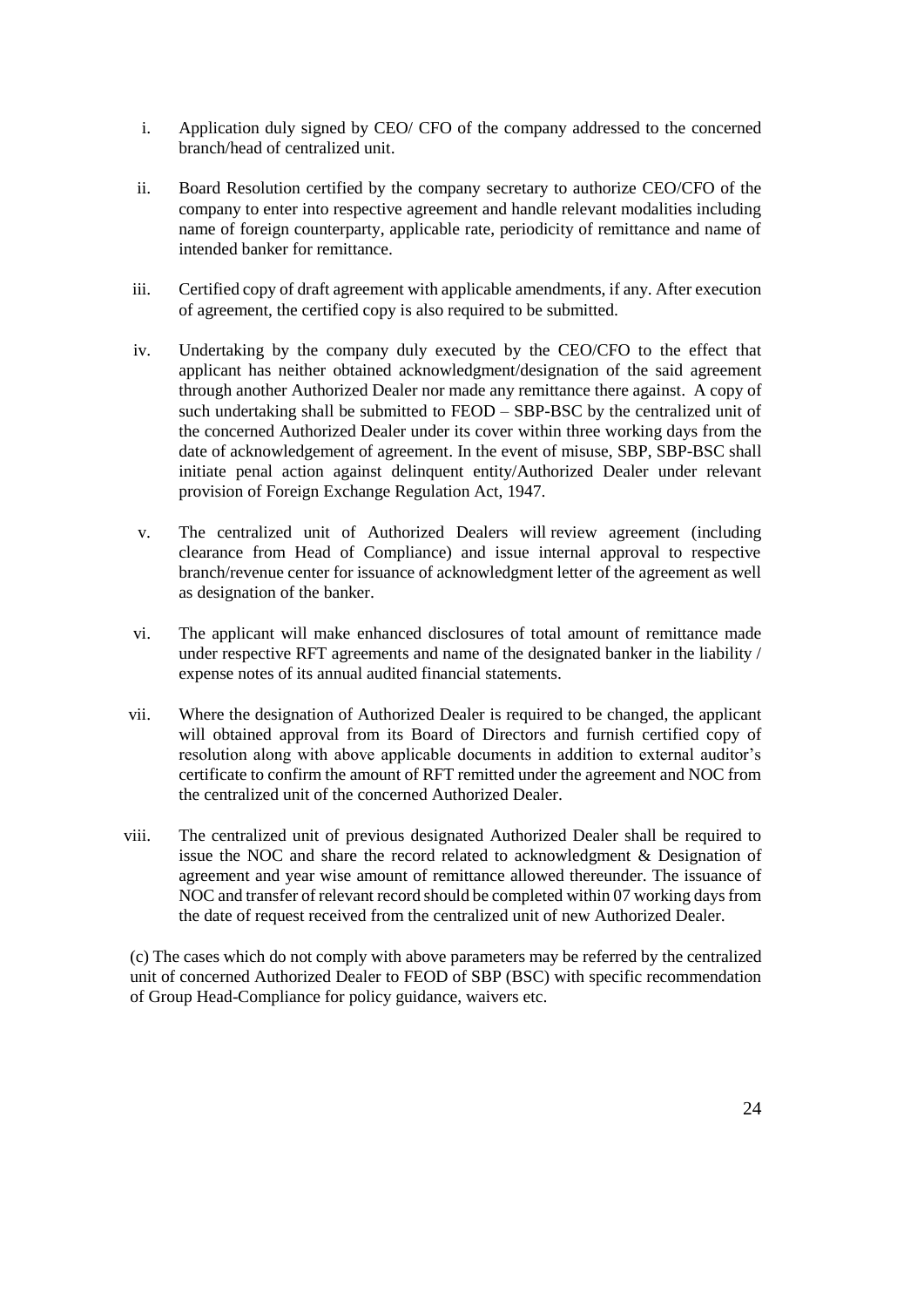(d) After obtaining acknowledgment & designation letter, the applicant may remit RFT fees through the concerned branch of designated Authorized Dealer without any approval of the State Bank while observing following documents.

- i. Application for remittance of the Fee is submitted by the entity concerned in the prescribed form for RFT (App. V-53).
- ii. The CEO or CFO of the applicant would sign  $\&$  stamp the respective invoices to verify the calculations of RFT fees.
- iii. The remittances are to be allowed against invoices certified by external auditor, having satisfactory QCR rating, exhibiting necessary deduction of taxes and certifying compliance of above principles for RFT agreements.
- iv. All remittances will be subject to deduction of applicable Govt. taxes, duties or fees or an exemption certificate issued by the tax authority in lieu thereof, which will be provided to centralized unit of the designated Authorized Dealer for record keeping and review of inspection/audit teams.

(e) The Group Head Compliance / Operations will ensure placement of necessary controls at their centralized unit for review of such agreements, designation of the bank and issuance of respective authorization for the field offices besides maintaining a centralized computerized MIS regarding acknowledgment of agreements and remittance of RFT fee there against for review of SBP inspection teams. Further, they shall be required to submit the details of agreement acknowledged on the following format to FEOD, SBP-BSC on monthly basis latest by 5<sup>th</sup> working day of every month:

| Sr. |                               | Name of   Name of   Upfront   Percentage of   Period of   Underlying   Benefit |                     |         |
|-----|-------------------------------|--------------------------------------------------------------------------------|---------------------|---------|
| no. | Applicant   Beneficiary   Fee | Recurring                                                                      | Agreement   Product | for     |
|     |                               | Royalty                                                                        |                     | Economy |
|     |                               |                                                                                |                     |         |
|     |                               |                                                                                |                     |         |

### **12A. Business Processes Outsourcing (BPO) for Non-Core Activities.**

 Outsourcing of non-critical/ non-core business processes to foreign entities (group affiliates or third party service providers) by locally incorporated firms (whether wholly owned or not by the foreign entity) shall be examined by SBP-BSC and allowed on a case-to-case basis, depending on the provisions of such agreements and related industry practice. The following information along with supported documents will be submitted for one time acknowledgement of agreement to Foreign Exchange Operations Department (FEOD) SBP-BSC. After thorough evaluation of submission, FEOD shall acknowledge the agreement subsequent to which the AD will allow remittance in accordance with applicable regulations:

i) Application duly signed by CEO/ CFO of the company addressed to the Director FEOD, SBP (BSC).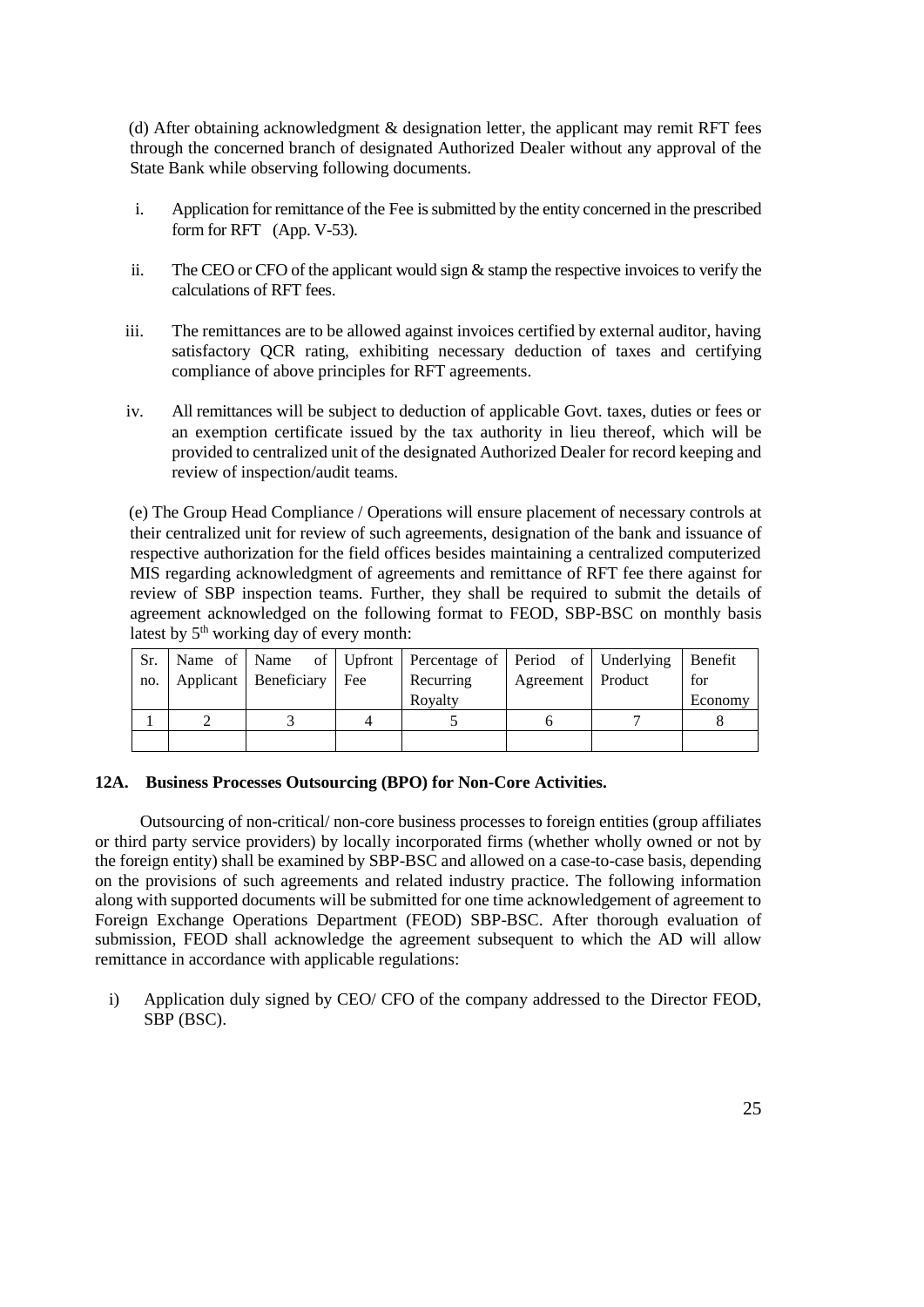- ii) Board Resolution certified by the company secretary to authorize CEO or CFO of the company to enter into respective agreement and handle relevant modalities including name of foreign counterparty, applicable rate, periodicity of remittance and name of intended banker for remittance.
- iii) The information submitted in the application is verified by external auditor, having satisfactory QCR rating, of the applicant. The documentation must include certification by the external auditor with itemized list of costs, its basis, related calculations, comments on the deliverables and quantifiable economic benefits for the resident and country.
- iv) In case the counterparty is a related party, the principles of arms-length pricing are to be observed and the basis of pricing should be transparent and verifiable. The related party/Group needs to provide independent assessment from its independent auditor regarding the basis of allocation, formula used for cost allocation by head office, invoices value and compliance of OECD guidelines of transfer pricing.
- v) Formal agreement will be executed between the parties for collaboration while assuring that it is valid for certain period and contains no clause related to penalty for delayed payment.
- vi) Total BPO and any other service acquisition from overseas group affiliates /third parties should not exceed 15% of operating cost (excluding interest & taxes) of the applicant in the relevant period and a certificate to this effect by an external auditor of the company will be furnished. However, the applicant shall be required to submit valid justification of utilization of maximum limit.
- vii) In case of BPO to Group Affiliates, the services obtained shall be Group's standard support services and are being provided to all affiliates on a world-wide basis. Any disallowance by tax authorities as deductible expense through its amended assessment orders in previous years will be adjusted first before remitting the funds abroad.
- viii) The applicant will make enhanced disclosures of total amount of remittance made under respective BPO agreements and name of the designated banker in the liability / expense notes of its annual audited financial statements,
- ix) The remittance on account of activities performed by non-residents solely because of their ownership interest in resident group affiliate, such as Management Controls, Internal Controls, Governance, and allocation of Executive time devoted, will not be permissible.

## **13. Technical Services and Consultancy Agreements and Engagement of Foreign Technicians for installation, commissioning of plant and training of personnel.**

 Foreign experts/technicians may be employed by the local entities in private sector for rendering such technical services as supervision of installation, commissioning of plant and training of personnel.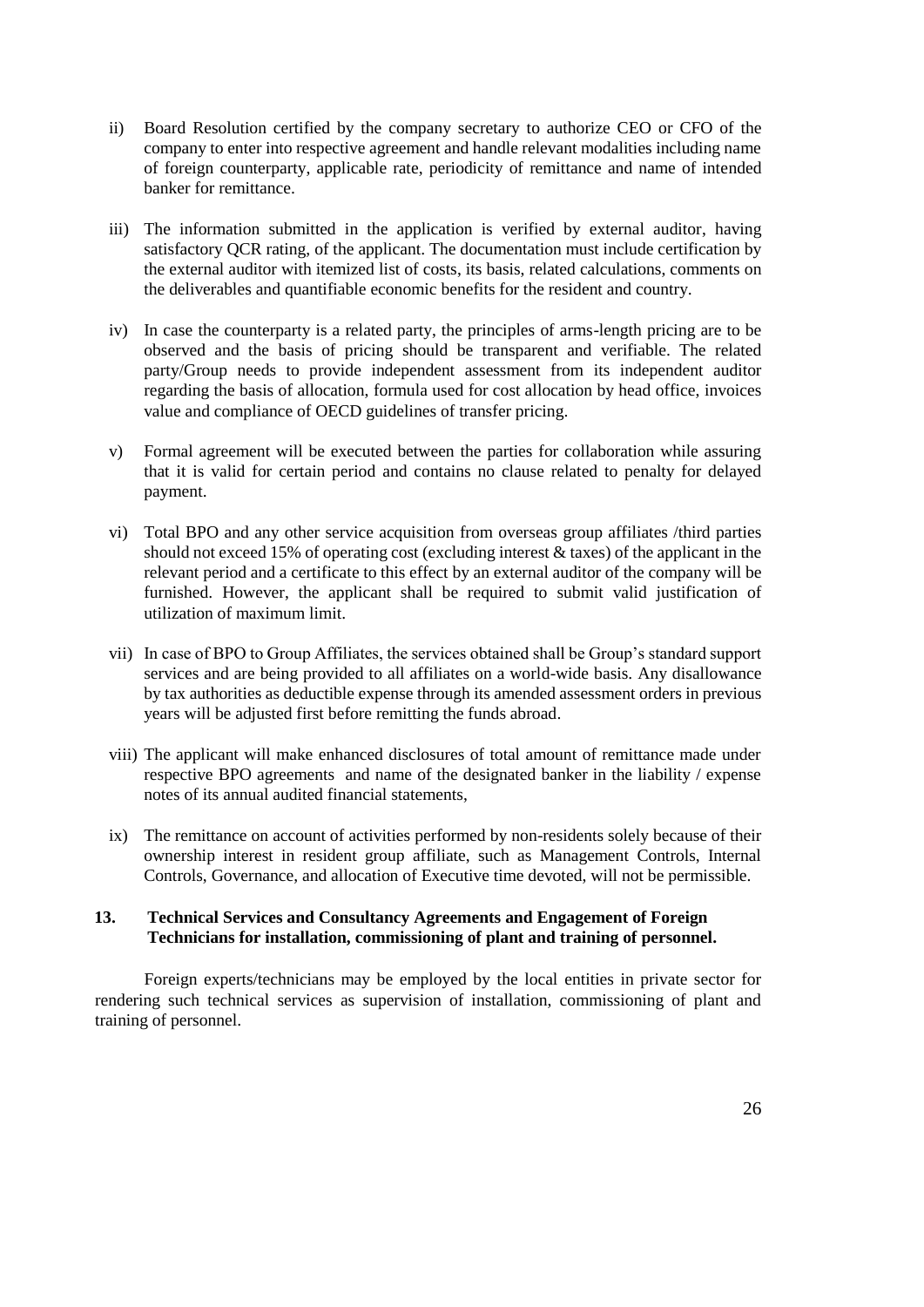Authorized Dealers may accordingly allow remittances for engagement of foreign experts/ technicians to foreign firms or establish letters of credit available for payment of such charges on production of beneficiary's service invoices/ bills duly certified by the employers in Pakistan. The Authorized Dealers will keep record of following documents and relevant M form:-

- i) Copy of the service agreement entered into with the foreign firms.
- ii) Beneficiary's service invoices/ bills duly certified by the employers in Pakistan confirming that the services outlined on the Beneficiary's service invoices/ bills have been satisfactorily completed by the service provider.

It will be the exclusive responsibility of the Authorized Dealers to ensure that income tax has been correctly deducted from the amount payable to the foreign beneficiaries and paid to the income tax authorities or exemption certificate from the income tax authorities is called and recorded with the Authorized Dealers.

# **14. Remittances of Information Technology Sector.**

(i) <sup>15</sup>Authorized Dealers have general permission to release foreign exchange up to a maximum of US\$ 100,000/- or equivalent in other currencies per invoice on behalf of private sector companies incorporated in Pakistan and <sup>16</sup> those branches of foreign companies which are operating in Pakistan with the permission of Board of Investment to undertake permissible business/commercial activities, pay local taxes and periodically repatriate their profit abroad under Para 15 of this Chapter, for payments of the following charges on account of utilization of Information Technology services:

- (a) Satellite Transponder Charges.
- (b) International Bandwidth Charges.
- (c) International Internet Service Charges.
- (d) International Private Line Charges.
- (e) Software License/Maintenance/Support Fees for proprietary/specialized software.
- (f) Subscriptions/ payments for access to foreign electronic media and databases.

The above remittances may only be made through a bank designated by the remitters for the purpose. Application in this regard should be submitted to the FEOD, SBP-BSC through an Authorized Dealer along with the following:

1. Agreement, if any.

 $\overline{a}$ 

2. Original invoice/demand note or payment plan if the payments are periodical in nature.

<sup>15</sup> FE Circular No. 12 dated July 07, 2004.

<sup>16</sup> FE Circular No. 15 dated October 20, 2004.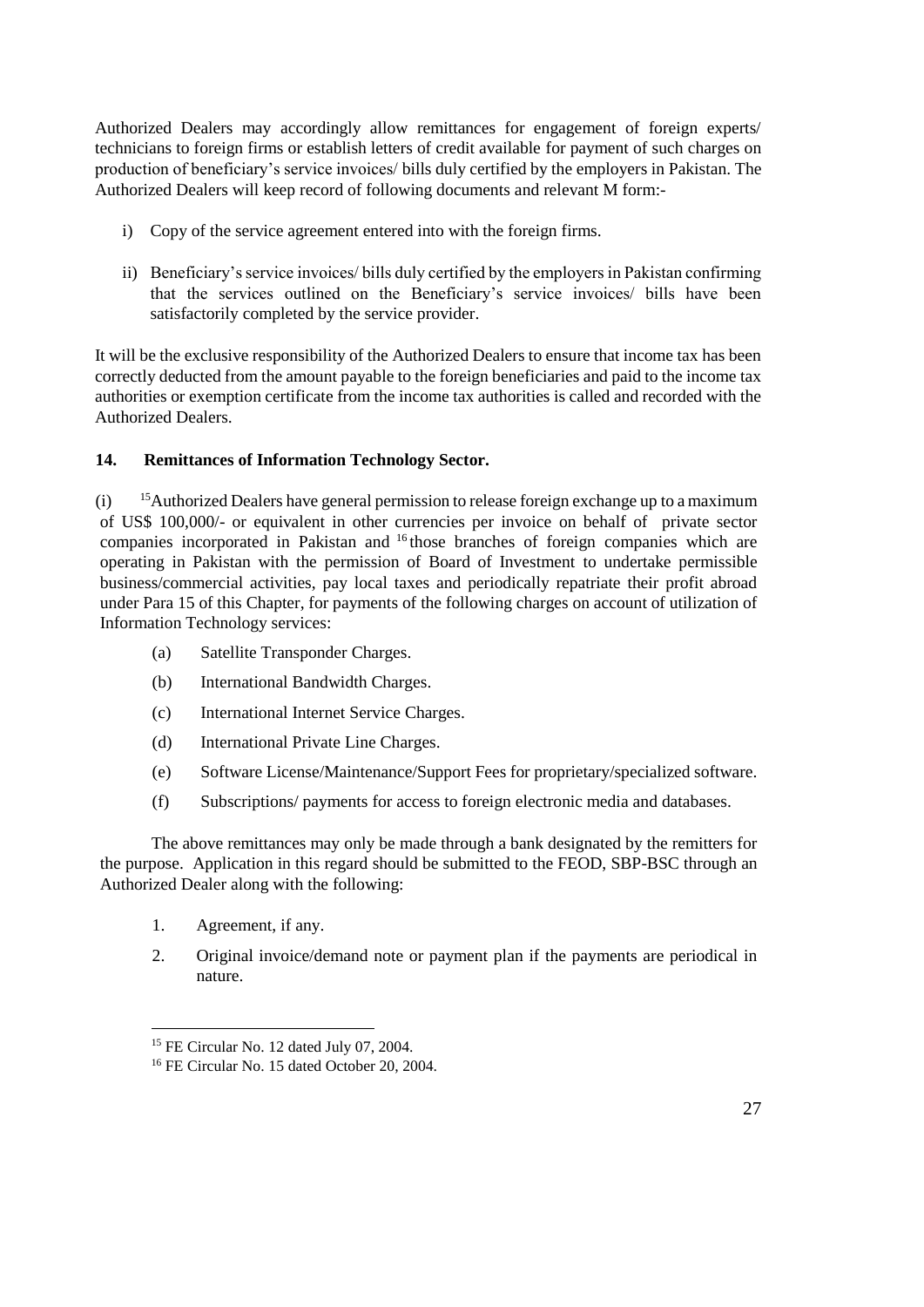(ii) The designated Authorized Dealer shall remit the payments as per the invoice or payment plan after receiving the invoice in accordance with the agreement and upon satisfying itself with the genuineness and bonafides of the requests through Government approvals/NOCs/licensing or certifications etc. The designated Authorized Dealer shall also be responsible to execute remittance after deduction of all applicable taxes / duties or obtain exemption certificate in lieu thereof issue by Federal Board of Revenue.

(iii)The threshold for remittance mentioned in paragraph (i) above shall not be applicable to the following entities and they shall have to approach Foreign Exchange Operations Department, (FEOD, SBP BSC) for obtaining approval for remittance on account of utilization of Information Technology services, as mentioned above, along with applicable documents:

- (a) Liaison/Project Offices of foreign companies (other than branches of foreign banks)
- (b) State Bodies and Enterprises

## **14A. Remittances to Digital Service Provider Companies. 17**

 Notwithstanding anything contained in Para 14, Chapter 14 of FE Manual, Authorized Dealers may release foreign exchange up to a maximum of USD 400,000, or equivalent in other currencies, per year (starting from the date of designation of Authorized Dealer), for each company/ firm/ sole proprietorship incorporated/ established in Pakistan on account of commercial payments, pertaining to digital services, in favor of digital service provider companies. This general permission is subject to following:

- i) The ultimate beneficiary of remittances should only be the company (including their affiliates or associated entities) listed in the Appendix V 147. However, up to a maximum amount of USD 40,000/-, out of the total annual limit of USD 400,000/-, can be remitted to those digital service provider companies which are not listed in the Appendix V 147, against acquisition of digital services.
- ii) The remittances should only be made by an Authorized Dealer designated by the remitter for this purpose under acknowledgement to Foreign Exchange Operations Department (FEOD) SBP-BSC. No Authorized dealer will remit funds under this general permission unless it has been acknowledged as designated Authorized Dealer by the FEOD SBP-BSC.
- iii) All applications for acknowledgement shall be submitted to the Director, FEOD, SBP-BSC, through an Authorized Dealer, which the applicant wishes to be designated.
- iv) Authorized Dealer will ensure that it has satisfied itself with the genuineness and bonafides of the applicant, through appropriate CDD and customer risk profiling, specifically in light of AML/CFT regulations.

 $\overline{a}$ 

<sup>&</sup>lt;sup>17</sup> FE Circular No. 04 dated August 13, 2020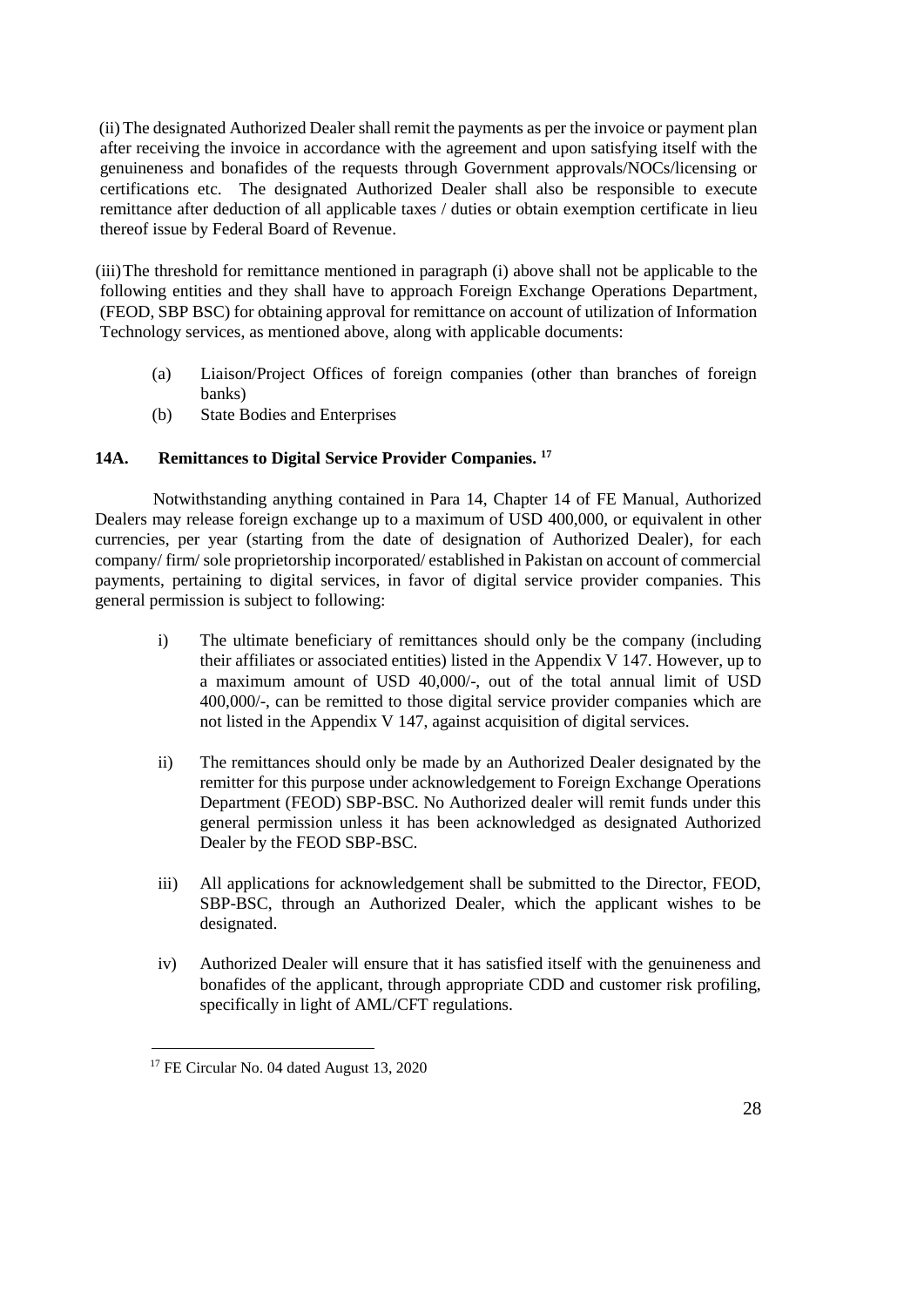- v) Authorized Dealer will forward the requests regarding designation of Authorized Dealer to the Director, FEOD, SBP - BSC for acknowledgment along with the applicant's request letter and business profile.
- vi) Once acknowledged by FEOD, the designated Authorized Dealer may affect remittances after deduction of applicable taxes (if any) while ensuring that payments are within the prescribed limit.
- vii) The entity is required to submit the payment receipts (digitally or otherwise), showing the details of payment made and services received or to be received, to the designated Authorized Dealer within 7 working days, from date of receipt of amount by the beneficiary.
- viii) Authorized Dealers are advised to monitor these limits on real time basis and hold all future remittances of its customer, in case the customer could not submit the payment receipts within the defined timeline. The Authorized Dealer may resume affecting remittances of the customer upon submission of payment receipt along with plausible justification for delay. However, such resumption is only allowed twice in a year.
- ix) In case of change in the designated Authorized Dealer by an entity, previous Authorized Dealer is required to communicate the details of the limits utilized by the entity during the year to the new Authorized Dealer, within three working days from the date of request received from the entity through the new Authorized Dealer. The new Authorized Dealer will approach FEOD for acknowledgment of its designation, along with the customer's request and communication issued by the previous designated Authorized Dealer regarding the limits utilized by the applicant during the year.
- x) The applicant entity should be on FBR's active tax payer list. In case exemption from taxes is claimed, the exemption certificate may be kept in lieu thereof. In case the entity is in its first year of establishment and not required to submit the tax returns as yet, the Authorized dealer will capture the relevant details i.e. proof of establishment date, NTN etc.

Authorized dealers may offer the digital channels to their clients, for making these payments, within the prescribed parameters. Applications for remittance beyond above referred limits may be made under para 11 ibid to Foreign Exchange Operations Department, SBP-BSC, Karachi.

### **15. Remittance of Profits/ Head Office Expenses/ Winding up Proceeds by Branch/ Liaison Office of Foreign Banks & Companies.**

(i) Branches of foreign firms and companies, other than banking companies, operating in Pakistan shall submit application through an Authorized Dealer, intended to be designated for the purpose of remittance of profit/head office expenses to Exchange Policy Department (EPD), State Bank of Pakistan Karachi for Acknowledgment. Such application shall be accompanied by documentary evidences to the effect that the firm was in existence and conducting business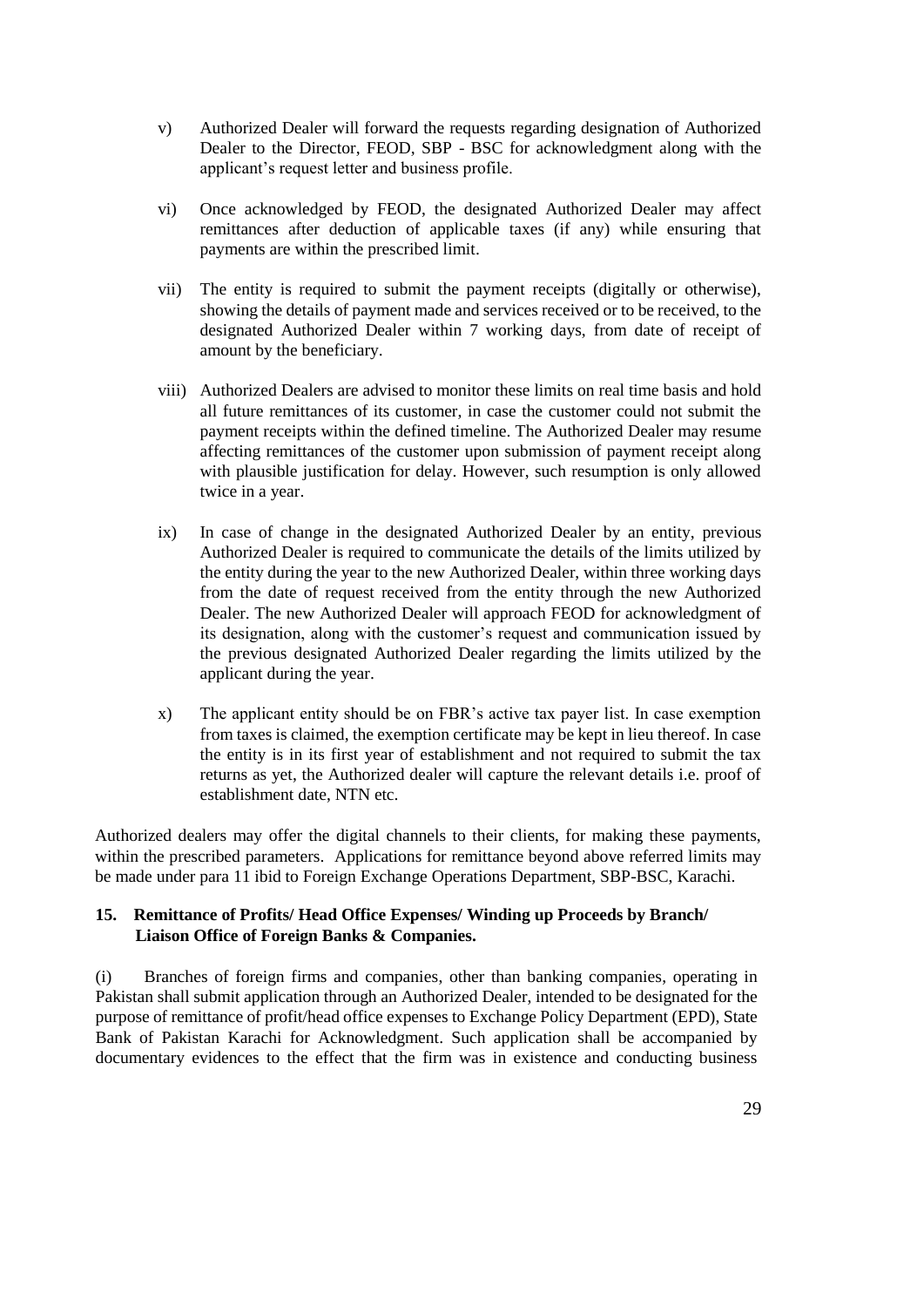operations in Pakistan prior to 3rd October, 1963 or permission letter from the Board of Investment for conducting business operations in Pakistan if the branches of foreign firms and companies were established in Pakistan on or after 3<sup>rd</sup> October, 1963.

(ii) After acknowledgement of EPD, the designated Authorized Dealer may remit the profit/head office expenses/winding up proceeds of branch/liaison office after reviewing the information/documents mentioned in succeeding paragraphs.

## **(a) Remittance of Profit/Head Office Expenses:**

Applications for remittance of net remittable profits/ head office expenses by the branches of foreign companies other than banks, operating in Pakistan to their Head Offices abroad should be submitted on Form 'M' to the designated Authorized Dealer duly supported by the following information/documents:

- a) Audited Financial Statements of the branch(es) in Pakistan with complete notes thereon for the period in question and latest year.
- b) Audited Consolidated Balance Sheet and Profit & Loss Account of the Head Office.
- c) Reconciliation of the Head Office Accounts certified by external auditor.
- d) Tax provision made during the year for (i) the current year and (ii) prior years along with its computation.
- e) A certificate from the auditors in Pakistan that tax provision in the accounts is sufficient to meet all tax liabilities in Pakistan including any tax contingencies, which may arise in future.
- f) Assessment orders for the previous years, if not submitted earlier.
- g) Certificate from the auditors showing the liability for staff gratuity as at the close of accounts and provision there against. If no provision has been made, reasons thereof.
- h) Details of other/miscellaneous income and Head Office expenses if not provided separately in Financial Statements.
- i) Amount charged/claimed on account of Head Office expenses for the current year (if not separately shown in the accounts) and the basis of its calculation alongwith Head Office expenses claimed/allowed by the Income Tax Authorities for the preceding 3 years.
- j) Full particulars of additions, if any, made to fixed assets in Pakistan, during the period and the source of funds utilized for financing such additions.
- k) Confirmation to the effect that sufficient cash flows are available and no credit financing/ loan will be required to fund the remittance of profits/head office expenses.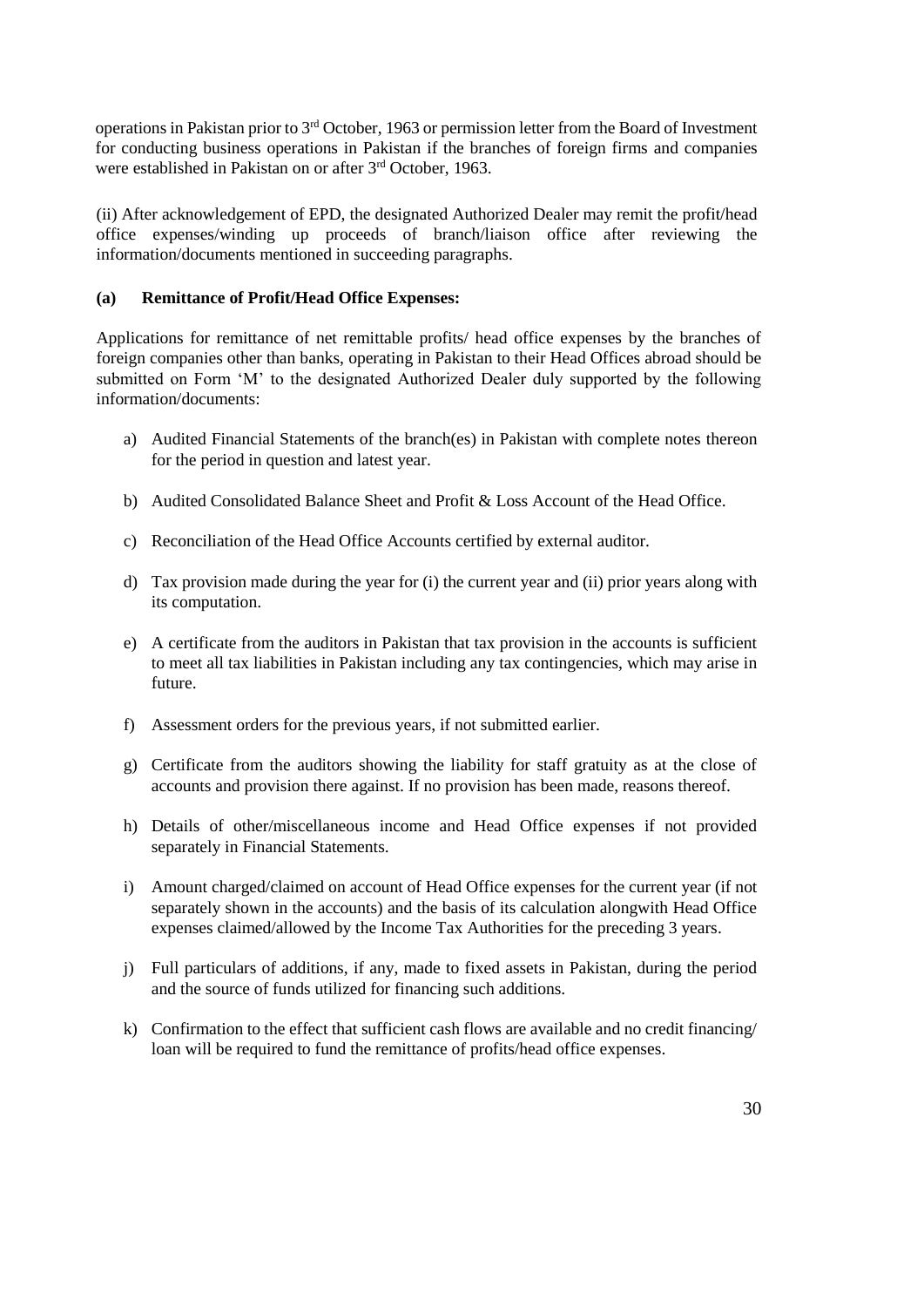- l) Certificate from external auditor that amount charged under HO expenses does not contain any interest on actual cost of goods /services provided to branch. Besides, for Head Office expenses, the basis of allocation of expenses and certification from the external auditor of the Group/Head Office is also required certifying the fact that the transfer pricing complies with the OECD guidelines. Further, the local external auditor of applicant would also certify about the services/deliverable received along with compliance of all FBR rules/ regulations (including transfer pricing).
- m) In case branch (es) intend to make remittance of profit in installments, complete schedule thereof will provided.
- n) Certificate from external auditor showing calculation of Head Office expenses in terms of section 105(2) of Income Tax Ordinance 2001 as amended from time to time.
- o) Certificate from external auditor to the effect that tax  $\&$  legal related contingencies
- p) Valid Permission of BOI or documentary evidences to the effect that the firm was in existence and conducting business operations in Pakistan prior to 3rd October, 1963.

### **(b) Remittance of Winding up proceeds of Branch/Liaison Office:**

 Application for remittance of winding up proceeds of Branch/Liaison Office shall be submitted to designated Authorized Dealer upon complete closure/winding up as the case may be along with the following documents in addition to applicable for profit / Head office expenses mentioned above:

a) External Auditor's certificate on the following areas with supporting documents wherever applicable:

- (i) Indicating the manner in which the remittable amount has been arrived at duly supported by a statement of assets and liabilities of the applicant indicating therein the manner of disposal of assets;
- (ii) Confirming that all liabilities in Pakistan including arrears of gratuity, tax and other benefits to employees, etc. of the office have been either fully met or adequately provided for.
- (iii)Confirming that all income accruing from the resources of Pakistan (including proceeds of exports) have been repatriated or realized in Pakistan.
- (iv) Confirmation from the applicant/parent company that no legal proceedings in any court/tribunal of Pakistan are pending against the Branch/Liaison Office and there is no legal impediment to the remittance.
- (v) Confirmation to the effect that compliance of applicable regulations of Securities Exchange Commission of Pakistan and Board of Investment regarding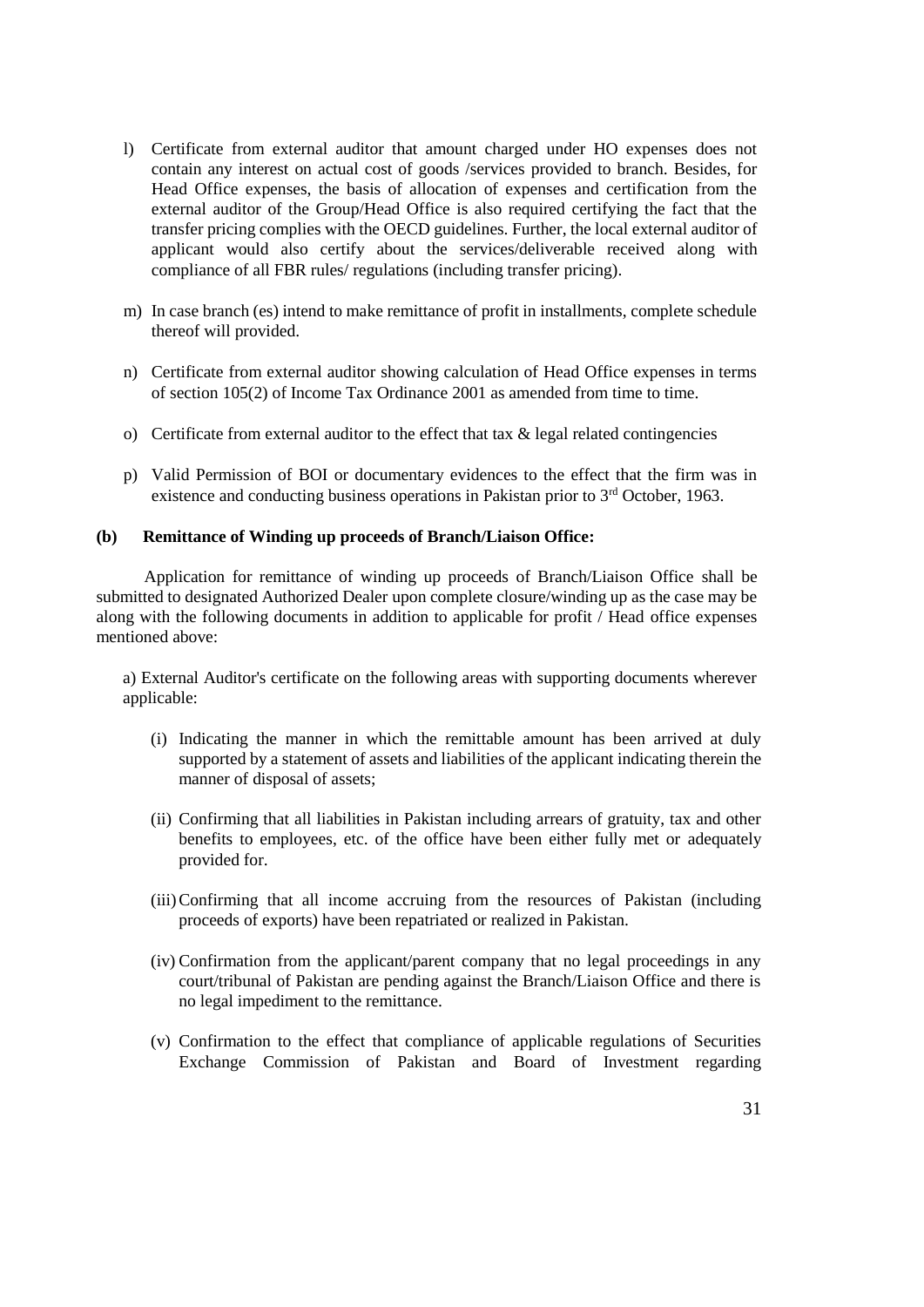closure/winding up of Branch/Liaison office has been observed. An Undertaking from the Principal/Head Office that any liability if identified to be payable as per Laws of Pakistan, the same will be settled by them on first legitimate demand without any delay.

b) No Objection Certificate from concerned Regulatory Authority (if applicable).

(iii) Applications from branches of foreign banks operating in Pakistan for remittance of profits/ Head Office expenses to their Head Office abroad should be made to the Exchange Policy Department of State Bank of Pakistan on Form 'M' duly supported by the following information/documents: -

- a) NOC from Banking Policy & Regulations Department.
- b) Audited Financial Statements of the branch (es) in Pakistan complying with the regulatory capital, liquidity and provisioning requirements
- c) Tax provision made during the year for (a) the current year and (b) for the prior years along with its computation.
- d) A certificate from the auditors in Pakistan that tax provision made in the accounts is sufficient to meet all tax liabilities in Pakistan or copies of final assessment orders and forms duly certified by the Income Tax Department.
- e) Certificate from the auditors showing the liability for staff gratuity as at the close of accounts and provision made there-against. If no provision has been made, reasons thereof.
- f) Details of other/miscellaneous income and Head Office expenses if not provided separately in Financial Statements.
- g) Amount charged/claimed on account of Head Office expenses for the current year (if not separately shown in the accounts) and the basis of its calculation along with Head Office expenses claimed/allowed by the Income Tax Authorities for the preceding 3 years.
- h) Provision made in the current year for classified assets.
- i) Confirmation to the effect that the amount provided for classified assets is not less than the amount required to be provided on the basis of the Prudential Regulations of the State Bank.
- j) Certificate from external auditor that amount charged under Head Office expenses does not contain any interest on actual cost of goods /services provided to branch.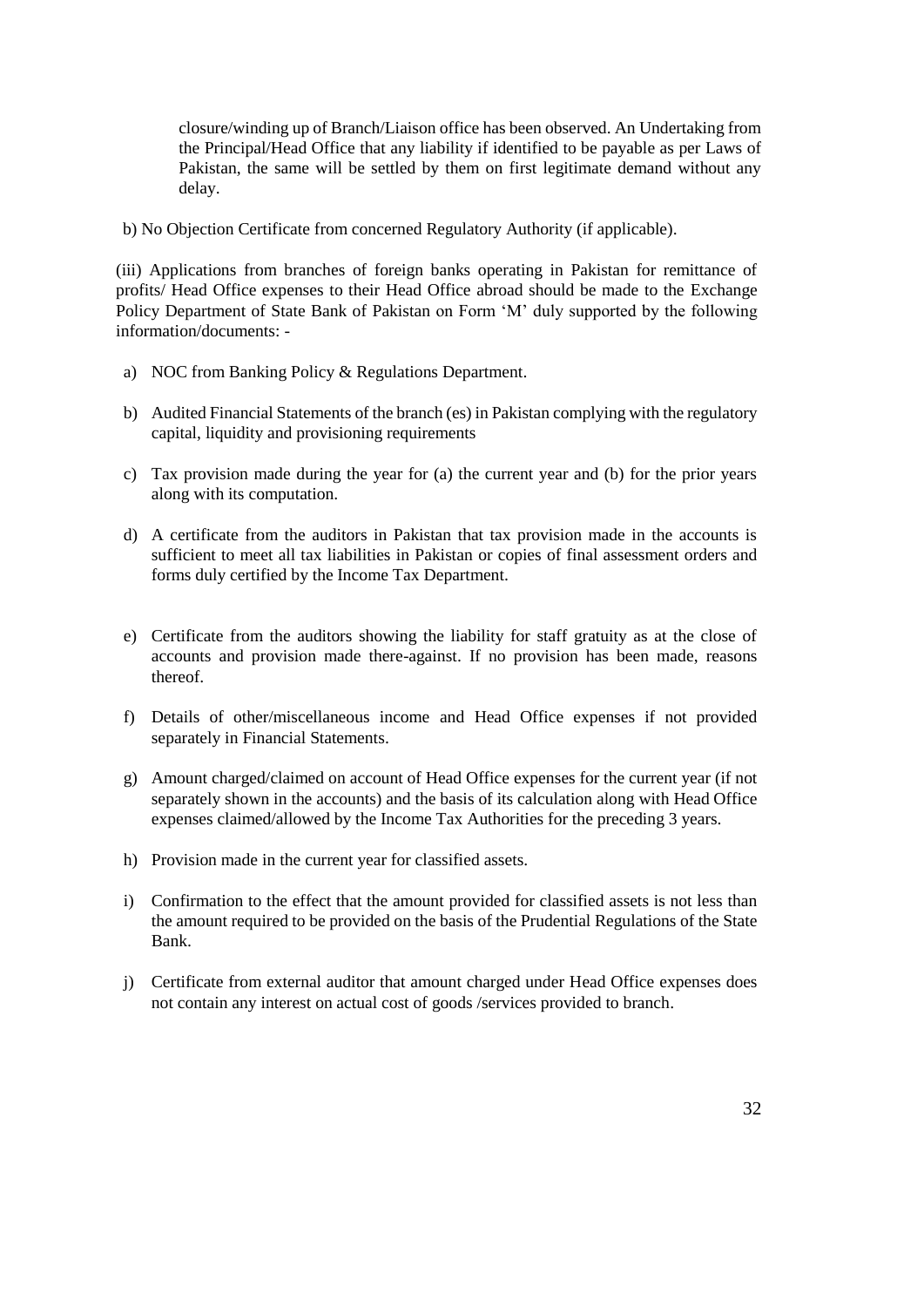- k) For Head Office expenses, the basis of allocation of expenses and certification from the external auditor of the Group/Head Office is required also certifying the fact that the transfer pricing complies with the OECD guidelines.
- l) Besides, the local external auditor of applicant would also certify about the services/deliverable received along with compliance of all FBR rules/ regulations (including transfer pricing).
- m) Confirmation to the effect that sufficient cash flows are available and no financing will be required to fund the remittance of profits/head office expenses.
- n) Certificate from external auditor showing calculation of Head Office expenses in terms of section 105(2) of Income Tax Ordinance 2001 as amended from time to time.
- o) Item-wise details of un-realized/accrued income credited to Profit & Loss Account for the year and in the previous year.
- p) Item-wise details of un-realized/accrued income of the previous years realized in the current year.

## **16. Payment of Dividend to Non-Resident Shareholders.**

(i) Authorized Dealers may allow remittance of dividends to non-resident shareholders without the prior approval of the State Bank. For this purpose, each company will designate an Authorized Dealer through whom it proposes to remit dividends to its non-resident shareholders. No Authorized Dealer will effect remittance of dividends under this authority unless it has been authorized by the State Bank in respect of a particular company.

(ii) Each company which wants to avail of the facility of making remittance of dividends without the prior approval of the State Bank, should advise the Director, Exchange Policy Department (Investment Division), State Bank of Pakistan, Karachi the name of its bankers through whom it would like to make remittance. On receipt of nomination of a bank from the company, the State Bank will authorize the bank concerned to effect remittance of dividends, whether interim or final, to the non-resident shareholders of the company without its prior approval.

(iii) Before allowing remittance of dividends, Authorized Dealer must ensure:

- a) that the shares are held by the non-residents (other than Indian nationals) under the specific and/or general permission of the State Bank and are registered at their foreign addresses,
- b) that the shares in question were not acquired by the non-residents on the basis of their undertaking that they will not claim remittance of dividend and,
- c) that the application for remittance of dividend is net of Pakistan tax liability.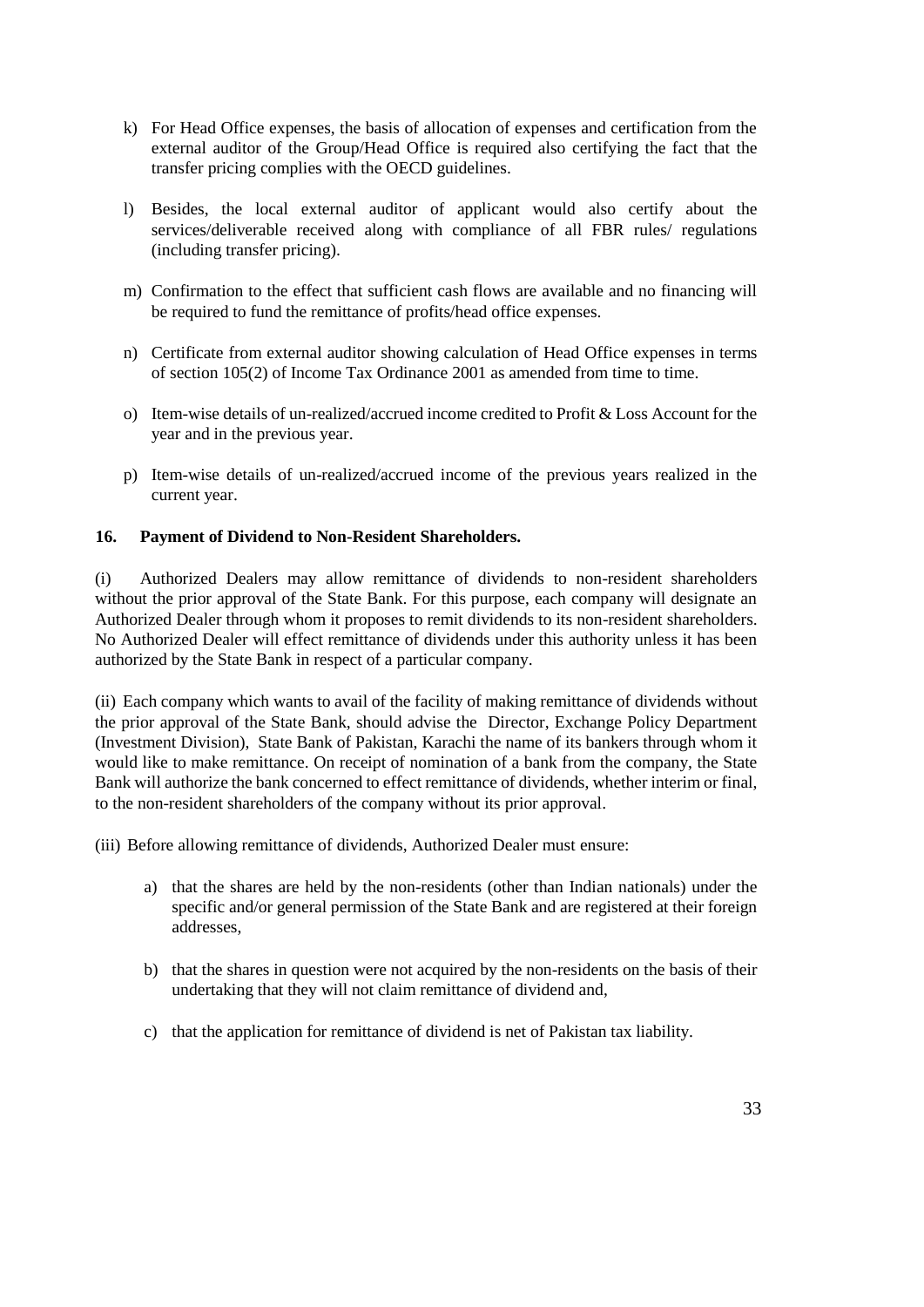Authorized Dealers must also ensure that the auditor's certificate to this effect on the application is from a well-known firm of auditors.

(iv) The following documents must be reviewed and retained by the designated Authorized Dealer before allowing the remittance of dividends: -

- a) Application in triplicate in the prescribed form (Appendix V-54) duly certified by the company's auditors. There will be one consolidated application in respect of dividends due to all the non-resident shareholders. Where the company's auditors have not accepted the entitlement in respect of some shareholders, the application may be certified with their reservation and entitlement of others released pending reconciliation. Entitlement in respect of un-resolved cases may be released through a supplementary consolidated application after the matter is finalized.
- b) Two certified copies of the audited financial statements of the company concerned for the year to which the dividend application pertains or two copies of interim financial statements for the period to which interim dividend relates.
- c) Certified true copy of the Shareholders'/Directors' resolution declaring the dividend.
- d) In case tax exemption is claimed by them/any of the shareholders, a certificate to this effect is invariably produced from the competent tax authorities.

(v) Authorized Dealers shall be required to report remittances effected under this para in their monthly foreign exchange returns. Further, they shall be required to keep record of all 'M' Forms, supporting application (Appendix V-54), audited Annual/Interim Profit and Loss Account and Balance Sheet and certified true copy of the Directors'/ Shareholders' resolution. In cases where shareholders are resident of different countries and remittances are made in different currencies, the remittances will be reported separately under the relative currency statements. Reference to the relative monthly currency statements should be made in column 10 of the application (Appendix V-54) against remittances made in different currencies

(vi) Authorized Dealers also have general permission to allow payment of dividends due to nonresidents (other than Indian) holding shares of companies incorporated in Pakistan on nonrepatriation basis, by credit to their private non-resident Rupee accounts non-repatriable maintained with them or with other Authorized Dealers. To this end, Authorized Dealers making payment of dividends to non-resident shareholders for credit to their non-resident accounts shall forward the payment instruments to the Authorized Dealer which maintains the non-resident Rupee account for credit to the account of the shareholders. The receiving Authorized Dealer will report the transaction in its monthly Exchange Return.

(vii) <sup>18</sup>Authorized Dealers are required to submit electronically monthly statement of remittances of dividends/ profit and disinvestment to non-resident shareholders to the Statistics & Data

l

<sup>18</sup> EPD Circular Letter No. 14 Dated December 07, 2016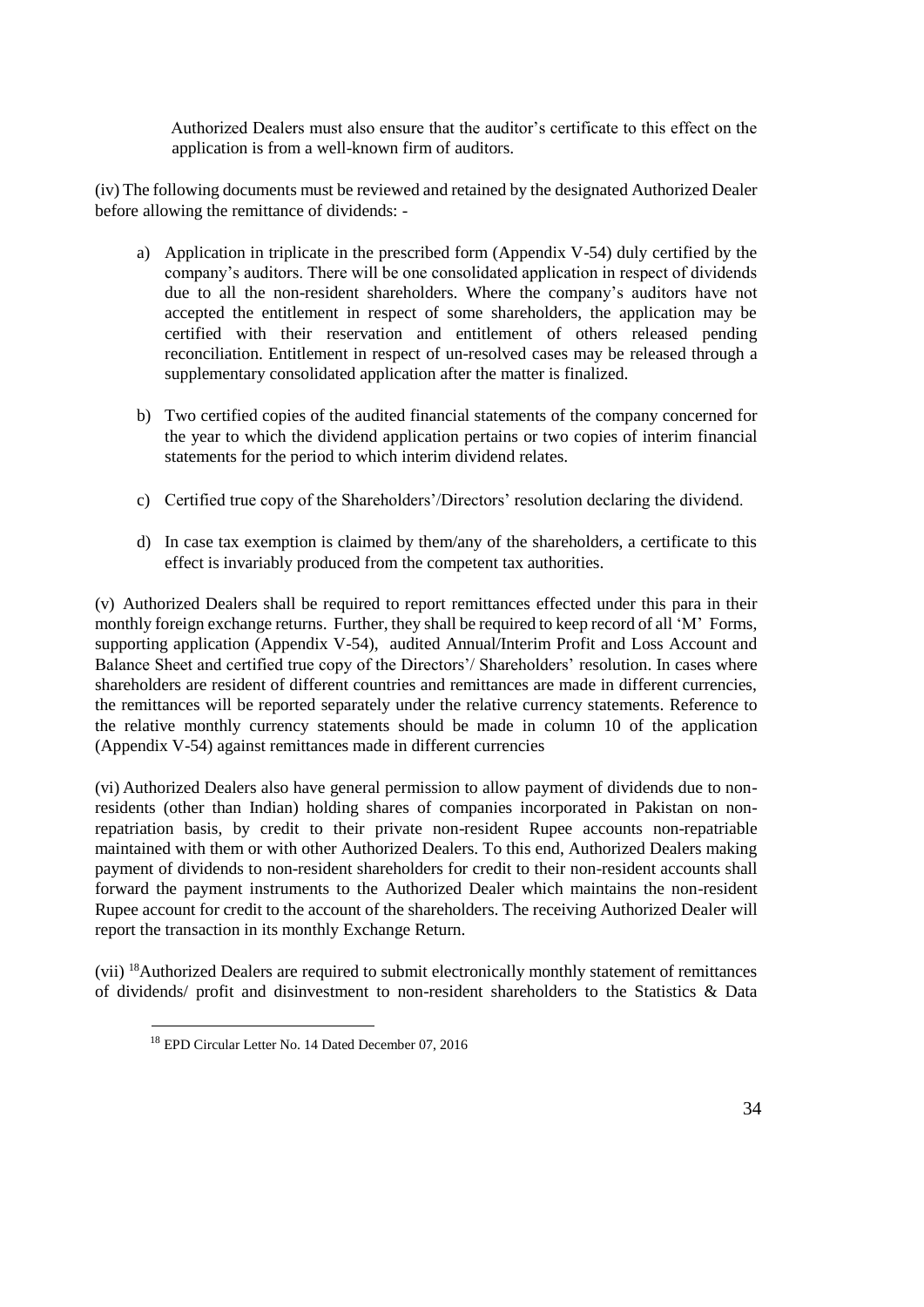Warehouse Department of the State Bank of Pakistan on format (Appendix V- 54A) at fca.stat@sbp.org.pk by 5th of the following month. Further, Authorized Dealers should maintain separate company-wise record of payment of dividends made to their non-resident shareholders either by remittance or for credit to their non-resident accounts, as the case may be, under the above general permission so as to facilitate their inspection by the State Bank's Inspection Teams.

### **17. Export of Dividend Warrants.**

Dividend warrants of companies incorporated in Pakistan can be freely exported to the non-resident shareholders, provided the shares have been issued with the approval of the State Bank and a statement of such non-resident shareholders has been filed with it.

#### **18.(i) Foreign Articles in Pakistani Newspapers and Magazines.**

 Authorized Dealers may allow remittances at actuals, without prior approval of the State Bank, in respect of articles contributed by non-resident foreigners for publication in Pakistani Newspapers or Magazines, provided a demand note from the non-resident contributors is produced by the publishers of the article to the Authorized Dealers while applying for remittance. Advance remittance may also be allowed subject to the applicant's undertaking to submit the requisite documents in due course.

### **(ii) Remittances on account of News Feature, News Picture, Syndication Services, Comics, Puzzles, Book Reviews etc.**

Authorized Dealers may effect remittances, without prior approval of the State Bank, at the request of the publishers of Newspapers and Magazines of repute having large circulation or by local agents of the foreign beneficiaries in Pakistan on account of News Feature Services, News Picture Services, Syndication Services, Comics, Puzzles, Book Reviews etc. published in Pakistan Newspapers and Magazines. While effecting remittances, Authorized Dealers shall ensure the following:-

- a) Form 'M' has been duly signed by the applicant.
- b) A formal letter of request for remittance has been received from the remitting agency in Pakistan.
- c) The invoices/demand notes etc. of the foreign beneficiaries are produced in original.

### **(iii) Remittances of salary/remuneration as well as Telex/Tele fax/Telegram/Telephone Charges to the Overseas Correspondents of Pakistani Newspapers.**

Authorized Dealers may allow remittances without prior approval of the State Bank, on account of salary/remuneration as well as Telex/Telegram/Tele fax/Telephone charges in favour of correspondents of Pakistani newspapers posted abroad on production of original demand notes/bills/vouchers.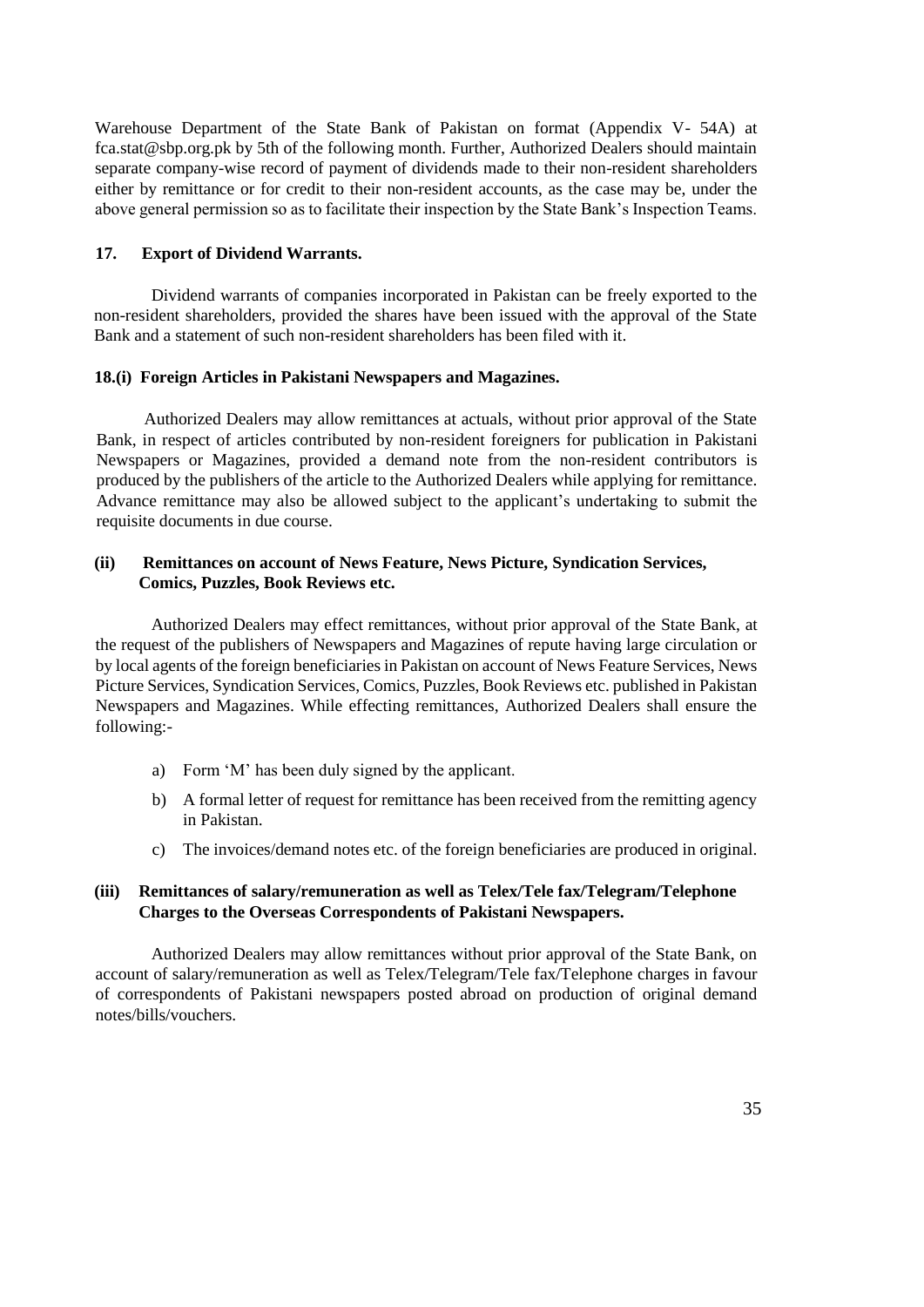#### **19. (i) Advertisements in Newspapers, Magazines and Electronic Media Abroad.**

Exchange facility is available to exporters for publishing advertisements in foreign newspapers, magazines and electronic media without any upper ceiling. Authorized Dealers may allow remittances as indicated above for advertisement charges payable by exporters to newspapers, magazines, electronic media etc., abroad without the prior approval of the State Bank on production and examination of the following documents:-

- (i) Form 'M' signed by the applicant.
- (ii) Invoice/Bill etc., of the beneficiary in original.
- (iii) Undertaking from the applicant concerned that he will produce relevant clippings from the newspaper/magazine, evidence of electronic media advertisement to them within a period not exceeding three months. These clippings, evidences of advertisement will be retained by the Authorized Dealers for inspection by State Bank's Inspectors.

While effecting the above remittances, Authorized Dealers will ensure that the newspaper/magazine in which the advertisement is proposed to be inserted is of good standing and repute and remittance is made only in the name of the concerned newspaper/magazine. In cases of doubt, reference should be made to the State Bank before effecting the remittance.

### **(ii) Subscription to Journals and Magazines.**

 Authorized Dealers may effect remittances, without prior approval of the State Bank, at the request of Government and Semi-Government agencies on account of subscription fee to foreign Journals and Magazines. While effecting remittances, Authorized Dealers shall ensure the following:-

- a) Form 'M' has been duly signed by the applicant.
- b) A formal letter of request for remittance has been received from the remitting agency in Pakistan.
- c) The invoices/demand notes etc. of the foreign Journals, Magazines are produced in original.

### **20. Bank Charges and Sundries.**

Authorized Dealers may, without prior approval of the State Bank, effect remittances to their foreign correspondents etc., to cover payments due to them on account of bank charges, cost of cables and other incidental charges arising in the normal course of authorized business other than imports. In cases where bank charges relating to exports are paid by the Authorized Dealers to their foreign correspondents by deduction from the amount of the export bills, they should report the full amount of the export bill as "Purchase" and simultaneously report the deduction as "Sale".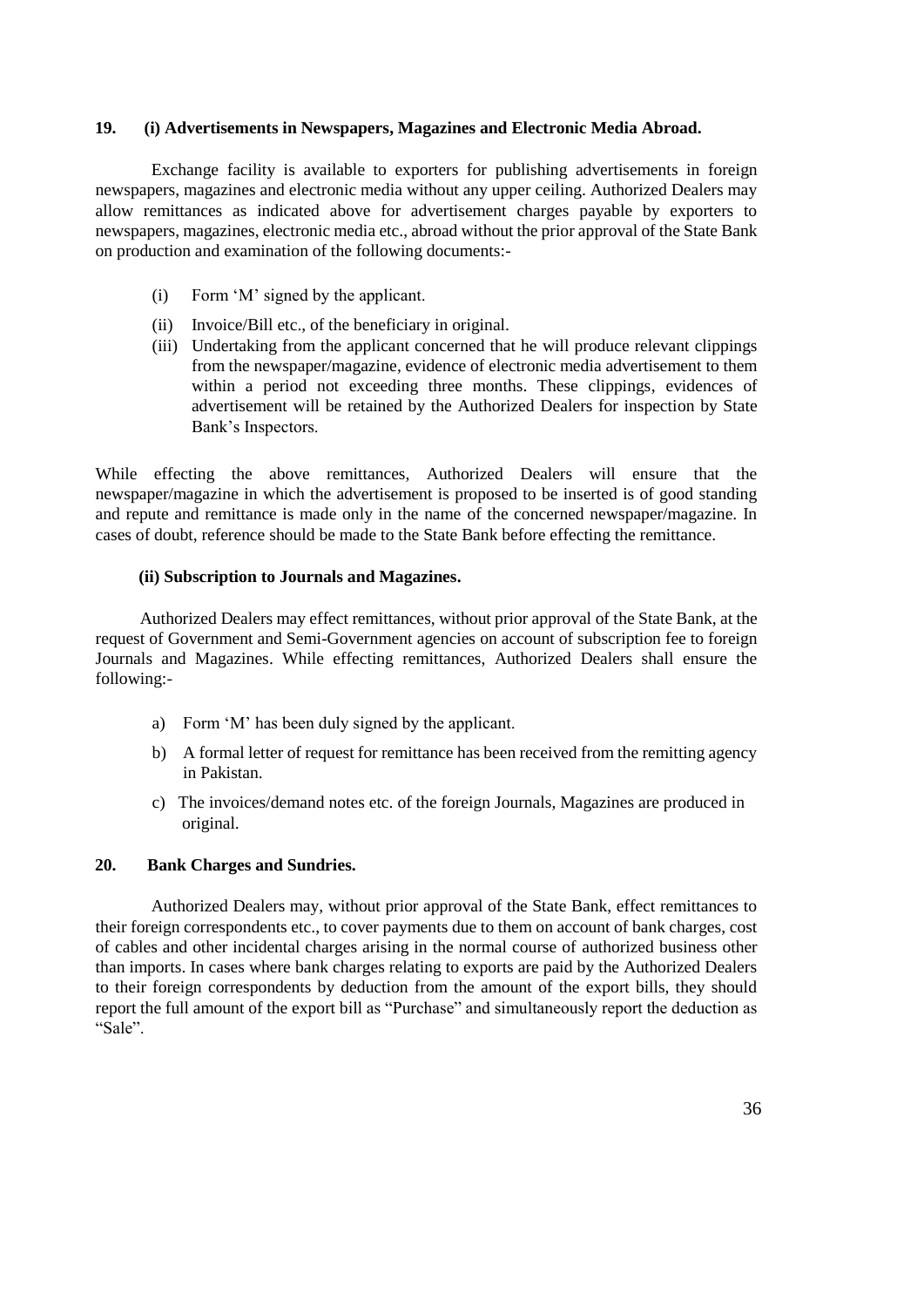### **21. Purchase of Tender Forms from abroad.**

Authorized Dealers may allow remittances on account of fees for tender forms payable to Government/Semi-Government agencies or a private company or a firm abroad without the prior approval of the State Bank on receipt and examination of the following documents:

- i) Form 'M' duly filled in and signed by the applicant.
- ii) Newspaper clipping/Pakistan/Foreign Embassy's letter or other supporting documents evidencing floatation of tenders and the cost of tender documents.

#### **22. (i) Registration of Patents and Trade Marks in Foreign Countries.**

Authorized Dealers may allow remittances covering fees etc., for registration of patents and trademarks in foreign countries by firms/companies etc., in Pakistan without prior approval of the State Bank on receipt and examination of the following documents:

- a. Form 'M' duly signed by the applicant.
- b. Debit Notes of the patent attorney/solicitors etc., for the fees for registration of patent/trade mark.
- c. Undertaking from the remitter to produce within six month from the date of remittance evidence to the effect that the patent/trade mark has been registered abroad.

It will be the responsibility of Authorized Dealers to ensure that the requisite evidence for registration of patent/trade mark is produced to them within the stipulated period.

#### **(ii) Registration of Exporters of Pharmaceutical products in Foreign Countries.**

Authorized Dealers may allow remittances of registration fees by exporters of pharmaceutical products in Pakistan for their registration with the Ministry of Health of a foreign country, without the prior approval of the State Bank, on production of the following documents:

- i. Form 'M' duly signed by the applicant.
- ii. Evidence from the Ministry of Health of the foreign country concerned demanding payment of registration fee.
- iii. Undertaking from the remitter to produce within six months from the date of remittance, evidence to the effect that the applicant has been registered with the Ministry of Health of the foreign country concerned.

### **23. Remittances of Annual Budgeted Operating Expenses of Marketing/Liaison/ Representative Offices formed Abroad**

(i) Application seeking approval of remittance of annual budgeted operating expenses of a marketing/liaison/representative office of Pakistani banks abroad, which have formed with prior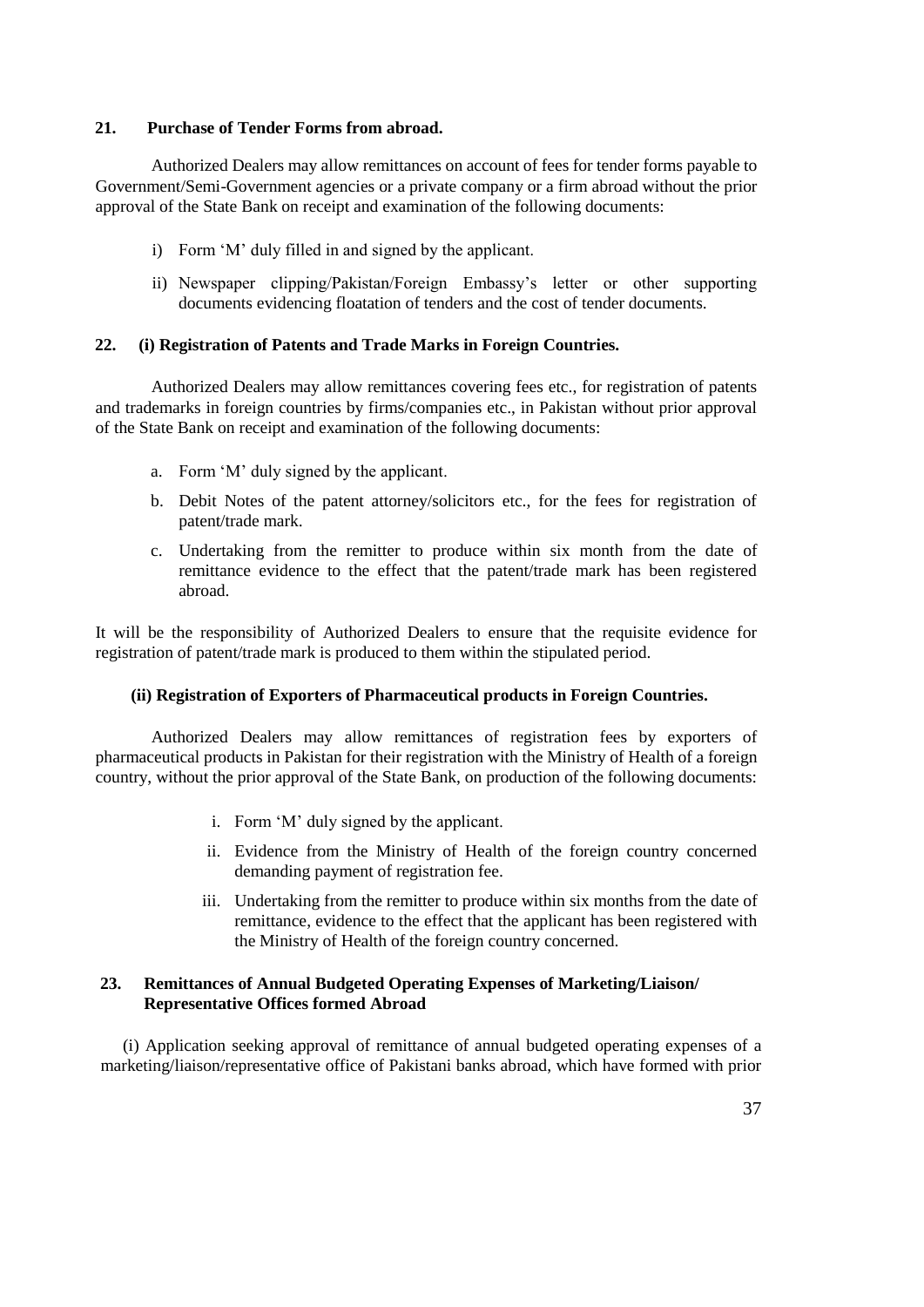approval of SBP, may be submitted to Exchange Policy Department of State Bank of Pakistan along with the following documents:

- i.) Brief about the liaison office operations, actual costs  $\&$  achievement of objectives.
- ii.) Approval of Board / Management with budgets and utilization thereof.
- iii.) Remittance plan if the amount is to be remitted in installments
- iv.) Justification for expenses.
- v.) Annual branch/liaison/representative office accounts

(ii) Remittance of annual budgeted operating expenses of a marketing/liaison/representative office abroad in respect of Pakistani export oriented firms and companies shall be governed by Para 13, Chapter 20 of Foreign Exchange Manual. However, if export oriented firms and companies require remitting annual budgeted operating expenses of a marketing/ liaison/ representative office beyond the threshold defined in aforesaid para, Authorized Dealers may allow such remittance after analyzing the documents/information enumerated in para (i).

(iii) Further, Authorized Dealers may also allow remittance of annual budgeted operating expenses of a marketing/liaison/representative office of Pakistani firms and companies abroad, other than export-oriented firms and companies, which have been established in accordance with the foreign exchange regulations, after analyzing the documents/information enumerated in para (i) ibid.

## **24. Outward Remittances in Respect of Home Remittance**

 (i) Authorized Dealer may also allow remittances for salaries/ commission of their own Home Remittance marketing staff posted abroad subject to No Objection Certificate from Pakistan Remittance Initiative (PRI). Besides, the Authorized Dealer will retain copies of the following documents for onsite review of SBP Inspection Team.

- a) Board's / Management's approval for hiring of overseas employees.
- b) Service Agreement with Joining Report of the employees.
- c) Passport of employees/ CNIC / NICOP/any equivalent identification document.
- d) Home remittance realized during last three year (where applicable).
- e) Annual performance review of the concerned staff.

(ii) Authorized dealer are allowed to remit advertisement/marketing expenses abroad to promote home remittances without SBP's approval. Accordingly, ADs would approach PRI for No objection certification. Besides, the Authorized Dealer will retain copies of Board / Management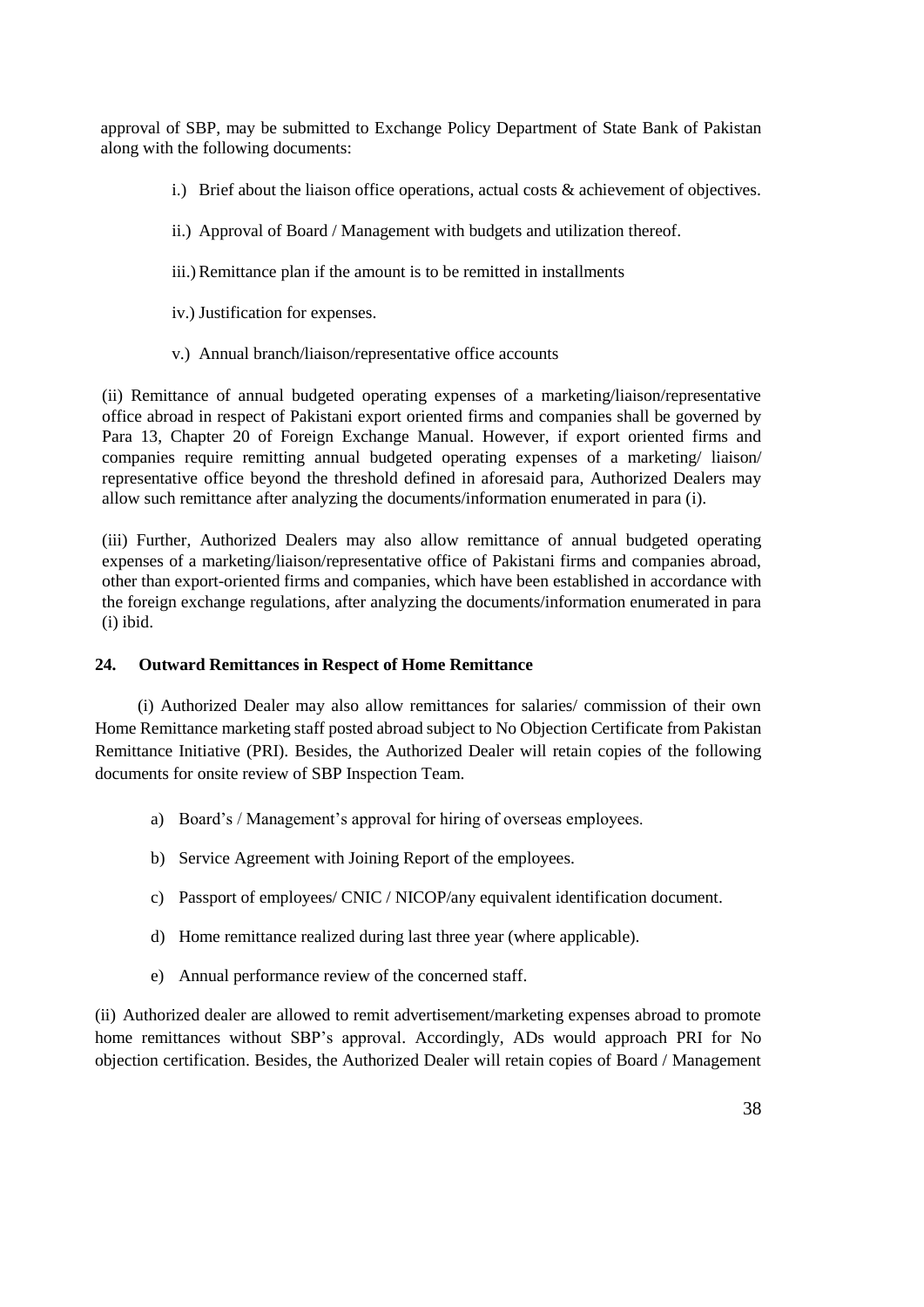approval for specific marketing campaigns, brief about activities, total home remittance mobilized during the last year, current year and projected increase attributed to marketing expenses with supporting documents for onsite review of SBP Inspection team.

(iii) Authorized Dealers are allowed to remit proceeds of advance settlement reserve received from foreign home remittance tie-up, in the event of termination of tie-up arrangement, without SBP's approval subject to condition that No Objection Certification from the PRI has been obtained.

### **25. Bid Money for Participation in Global Tenders of Goods or Services.**

(i) Authorized Dealer are allowed to remit up to US\$100,000/- per month without approval of the SBP to Government/Semi-Government agencies or a private company or a firm abroad on account of bid/ security money for participation in global tenders of goods or services where the same is refundable to unsuccessful participant net of any service charges or taxes (if any). This facility may be allowed to those exporters who either do not maintain special FCY retention account in terms of chapter -12 or lack sufficient balance in such accounts. Preferably, the ADs should issue guarantees and only in exceptional circumstances remittances be allowed. While issuing any guarantee or remittance, ADs need to cover all related risks pertaining to execution of tenders/responsibilities thereunder.

(ii) The tender documents or advertisement must indicate the entire terms of bid/ security money and refund process. The Authorized Dealer will ensure that bid/security money against unsuccessful tenders should be realized through banking channel within 45 days of the opening of tender. The Authorized Dealer would not allow this facility to those applicant, whose refund of bid money becomes overdue. The intended exporter will submit an undertaking in favor of the Authorized Dealer along with the application for remittance and Authorized Dealer will make all reasonable efforts to repatriate the overdue remittance. In case of realization of overdue bid money, ADs may resume the facility upon submission of plausible justification for delay, however, such resumption may only be allowed twice a year.

### **26. Remittance of Bid Money to Unsuccessful Applicants.**

(i) Authorized Dealer are allowed to remit bid money or security deposit of unsuccessful applicants in privatization process of public sector entities through Privatization Commission or any designated entity/agency, without approval of the SBP. The amount so received will be refunded to unsuccessful foreign investor directly from the subscription account as per terms of bidding process on the application of Privatization Commission or entity managing the transactions. The account will be closed within 30 days of remitting refund to unsuccessful participant while the transfer the balance of successful foreign investor in respective PKR account, if applicable.

(ii) Authorized Dealer are allowed to remit bid money of unsuccessful bidders of trophy hunting programs organized at province level, without approval of the SBP. The amount will be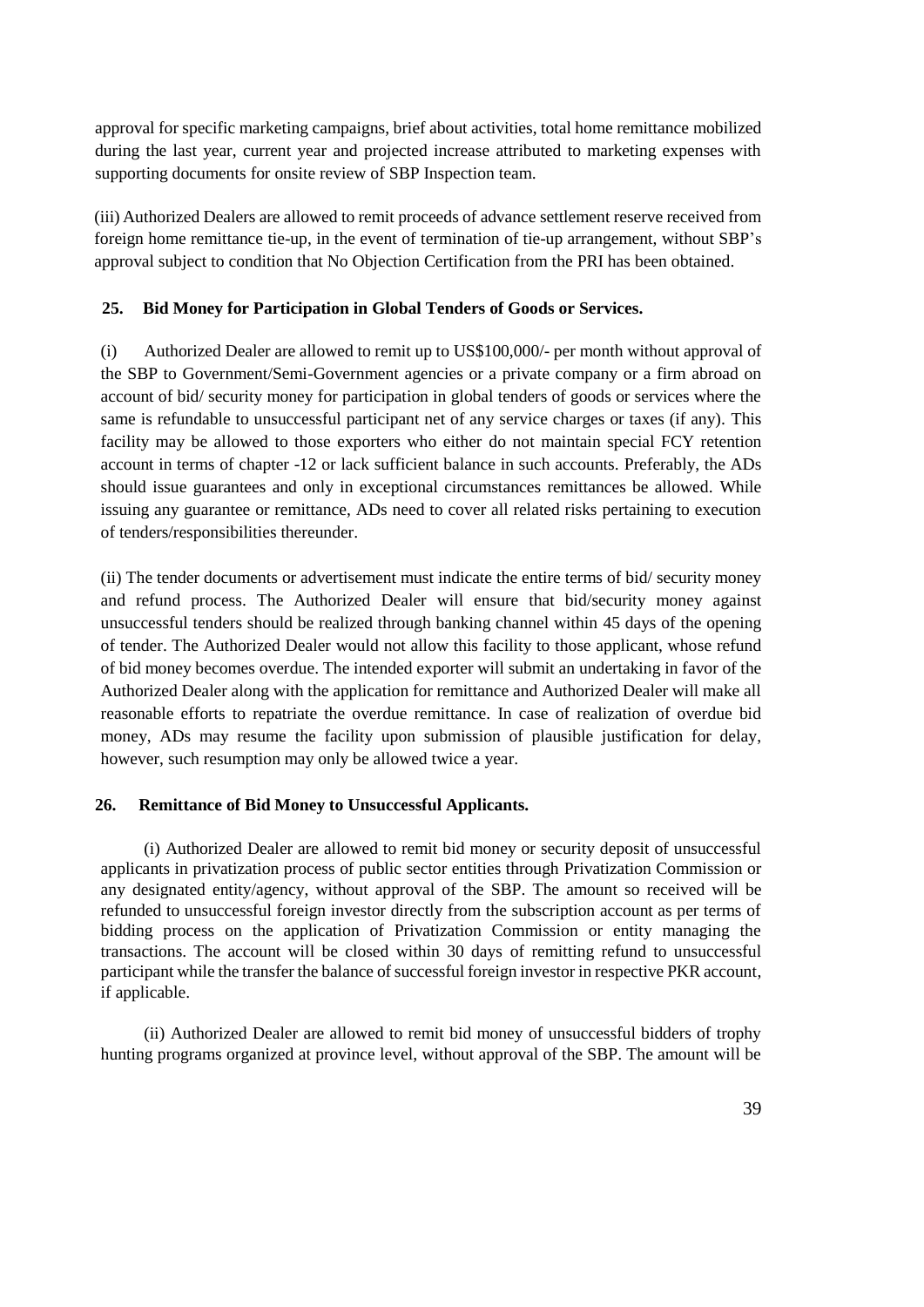refunded to unsuccessful foreign bidders, on the application made by the trophy hunting outfitters registered with Ministry Climate Change, as per terms of bidding process.

### **27. Remittance for Petroleum Sector.**

Companies operating in petroleum industry (Oil and Gas) in terms of Petroleum Concessionary Agreements with Govt. of Pakistan shall submit application through an Authorized Dealer, intended to be designated for the purpose of remittance of their eligible sales proceeds, to Foreign Exchange Operations Department (FEOD), SBP-Banking Services Corporation for Acknowledgment. Such application shall be accompanied by Concession Agreement executed by such companies with Govt. of Pakistan and Sales Agreement, Assignment/Supplemental/Novation Agreement (if any). Upon acknowledgement of FEOD, SBP-BSC, the designated Authorized Dealer may remit the eligible sales proceeds of such companies after reviewing the following information/documents:

- i.) Form "M" duly filled signed by the applicant
- ii.) Field allocation agreement of the respective exploration agency
- iii.) Invoices with complete description including quantity, quality of goods duly verified by authorized signatories of applicant.
- iv.) Certified true copy of duly executed Concession Agreement to be submitted once during the validity period.
- v.) Verification of each invoice at least by designated senior officer of buying company to confirm the amount, nature of item, quantity and delivery along with stamp and signature.
- vi.) Foreign Exchange allocation /No objection approval of Ministry of Finance, where applicable.

### **28. Remittance by Overseas Employment Promoters.**

Overseas Employment Promoters (OEP) holding valid license of Bureau of Emigration and Overseas Employment may apply to Authorized Dealers for remittance of funds to replenish their overseas bank accounts maintained with banks in Saudi Arabia, for the purpose of payment of Work Visa Application Processing Fee and Medical Examination Report Online Fee of prospective emigrants, along with following documents:

- i.) Copy of Valid License of OEP issued by Bureau of Emigrant and Overseas Employment (once during the period of its validity).
- ii.) Form 'M' duly filled in and signed by the applicant.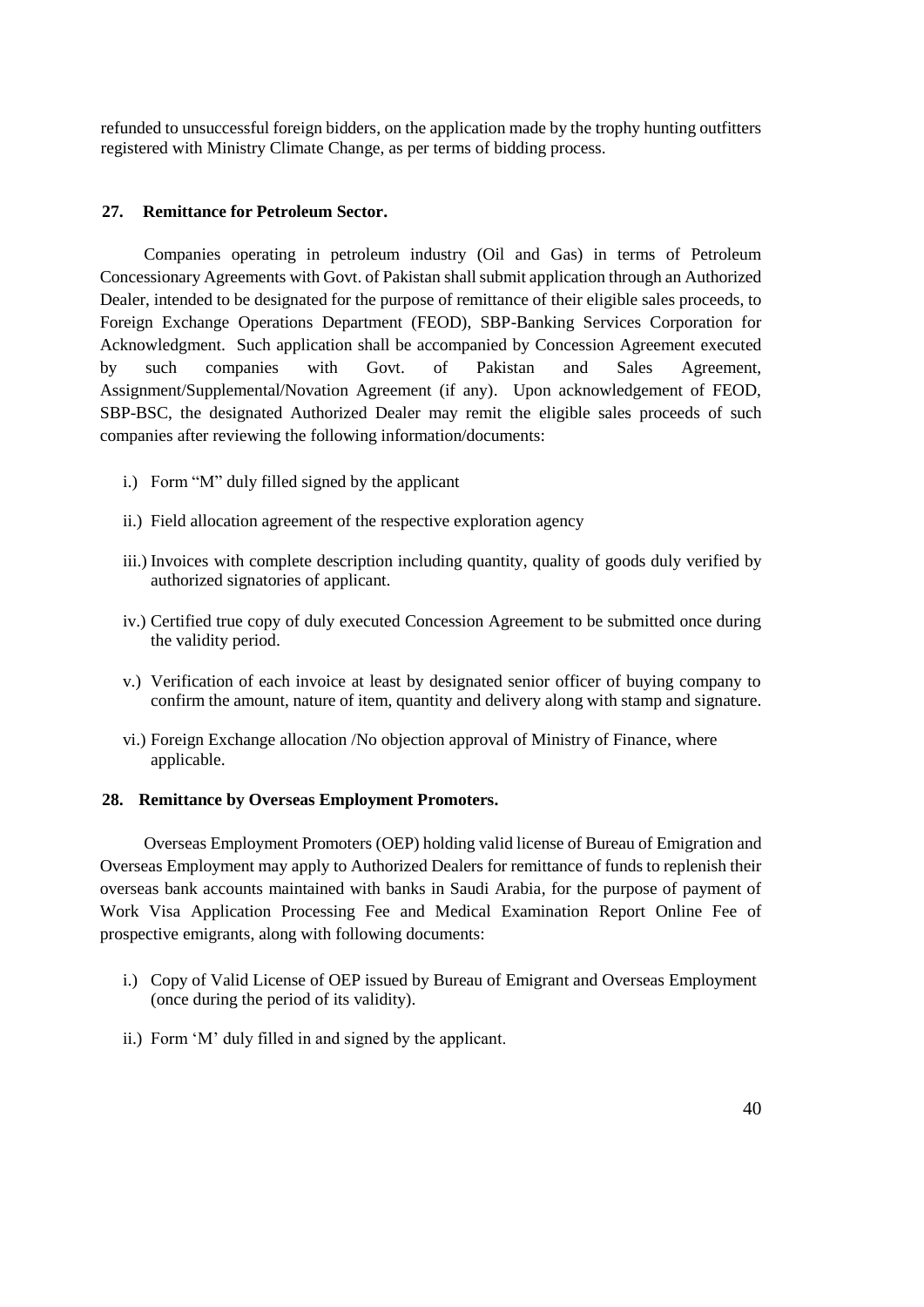iii.) Undertaking to the effect that OEP shall submit monthly reconciliation of utilization of funds remitted abroad under this facility along with full particulars of respective emigrants retrieved from online visa processing platform of Ministry of Foreign Affairs of Saudi Arabia.

Authorized Dealer may allow remittance up to USD 10,000 to replenish such accounts. However, further replenishment shall only be allowed if 70% of funds remitted earlier have been utilized by the concerned OEP.

## **29. Other Commercial Remittances.**

All commercial remittances except those which are otherwise specifically allowed to the Authorized Dealers under this Chapter shall require prior regulatory approval. Accordingly, all such requests for remittances may be forwarded to FEOD, SBP (BSC) along with following documents where applicable. The requests would be processed as per requirements stipulated under Para 11 of this Chapter.

- i) The request clearly stating the purpose of remittance
- ii) Form "M" duly filled signed by the applicant with verification of Authorized Dealer.
- iii) Previous approval of SBP, if any.
- iv) Copy of agreement/ invoice/ debit note etc.
- v) Reasons for not seeking local services
- vi) Services completion certificate (if applicable)
- vii) Advance payment undertaking (if applicable)
- viii) Any other document of material importance

### **30. Due Diligence, Reporting of Remittances, Maintenance of Record and Periodic Risk Based Internal Audit of Outward Remittances.**

Authorized Dealers shall ensure proper due diligence of transactions from AML/CFT and foreign exchange risk perspective before effecting remittances. Further, Authorized Dealers shall also be required to report all remittances allowed by them under various provisions of this chapter in their monthly ITRS returns. Moreover, Authorized Dealers will keep record of all 'M' forms along with the supporting documents on the basis of which remittances have been allowed by them besides maintaining MIS of such remittances on the following format:

| S. | Form 'M'' No. | Name of  | Name and    | Relationship | Amount     | Equivalent |              | Purpose of Reference of  |
|----|---------------|----------|-------------|--------------|------------|------------|--------------|--------------------------|
| No |               | the      | Address of  | with         | remitted   | in Rupees  |              | Remittance Relevant Para |
|    |               | Remitter | The         | Beneficiary  | in foreign |            | along with   |                          |
|    |               |          | Beneficiary |              | exchange   |            | specific     |                          |
|    |               |          |             |              |            |            | purpose code |                          |
|    |               |          |             |              | n          |            |              |                          |